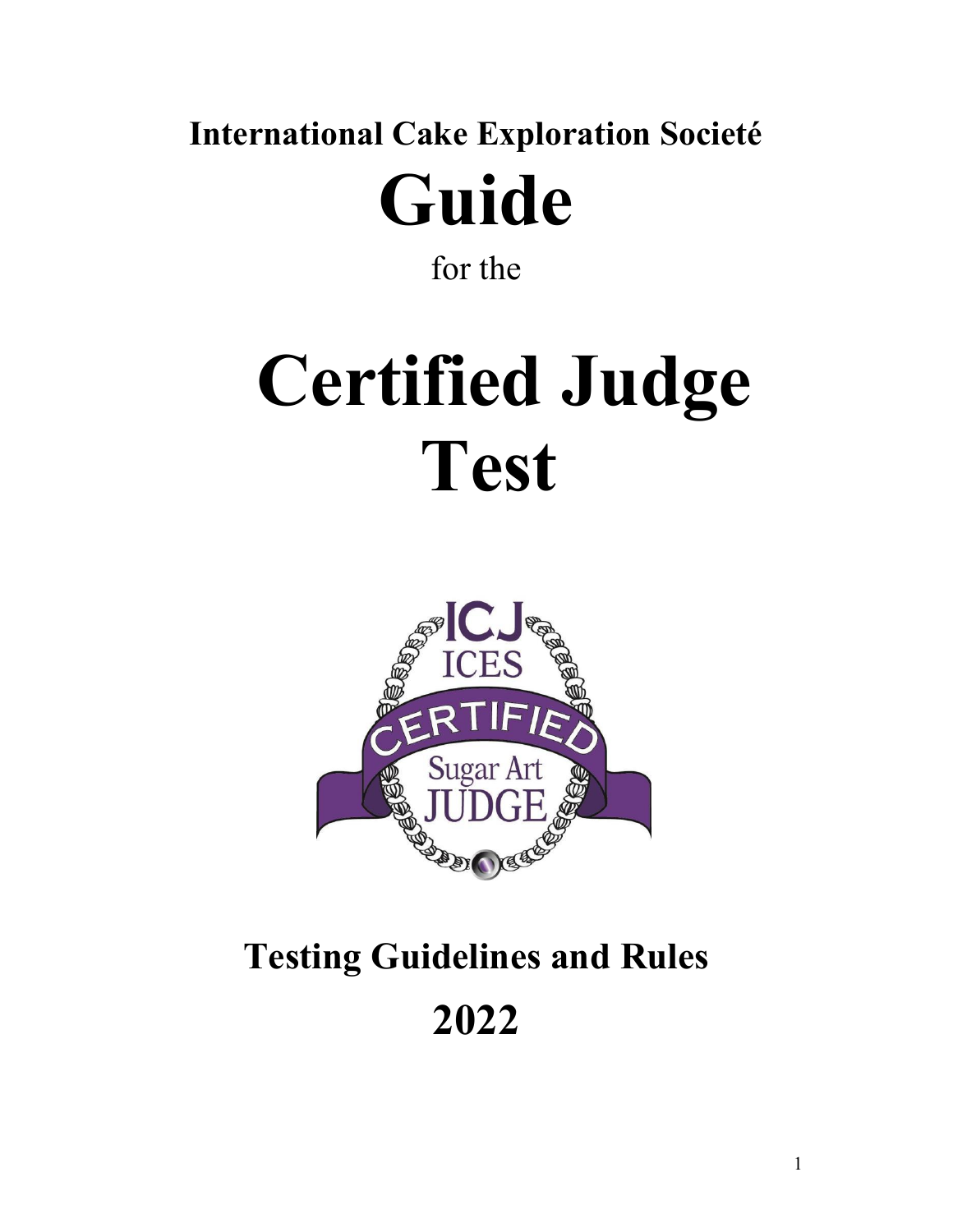### **Table of Contents**

| <b>Mission Statement</b>                | 3         |
|-----------------------------------------|-----------|
| Prerequisite Qualifications             | 3         |
| ICJ Program Syllabus                    | $3 - 4$   |
| <b>Apprentice Rules</b>                 | $4 - 5$   |
| <b>ICJ</b> Rules                        | $5 - 6$   |
| Code of Ethics                          | 6         |
| <b>Etiquette for Competition Judges</b> | $6 - 7$   |
| Number of Judges                        | 8         |
| Judge's Tool Kit                        | 8         |
| Judges' Comments                        | $8-9$     |
| Competition Organizers' Information     | $9 - 10$  |
| Compensation for ICJs                   | $10 - 11$ |
| Division Classifications                | $11 - 13$ |
| Definitions of Categories               | $13 - 14$ |
| <b>Judging Standards</b>                | 14-35     |
| <b>Test Application Process</b>         | 35        |
| Test                                    | 35-36     |
| In Conclusion                           | 36        |
| List of Current ICES Certified Judges   | 37        |
| <b>Samples: Test Answer Sheet</b>       | 38        |
| Divisional Score Sheet                  | 39        |
| Wedding Cake Score Sheet                | 40        |
| <b>Tasting Score Sheet</b>              | 41        |
| Consensus Score Sheet                   | 42-43     |
| <b>Appendices</b>                       |           |
| Class and Test Application Form         | 44-45     |
| Virtual Class Application Form          | 46-47     |
| Apprenticeship Form                     | 48-49     |
| Apprentice Shadowing Request Form       | 50        |
| Apprentice Mentor Evaluation Form       |           |
| ICES Certified Judge Agreement          | $51 - 52$ |
|                                         | 53        |
| References                              | 54        |

Copyright © 2021 the International Cake Exploration Societé. No part of this document may be copied or distributed without express written permission from the ICES Board of Directors. All photographs contained within are the sole property of the artists, and they retain the copyrights ofeach. For the purpose of this program the ONLY standards that will be acceptable are those listed in this Guide. All information in this Guide isvalid for the 2022 ICES Certified Judge Test only. The information contained may be subject to change until March 1. We would like to thank the ICES Certified Judge Special Committee for their help in the production of this document.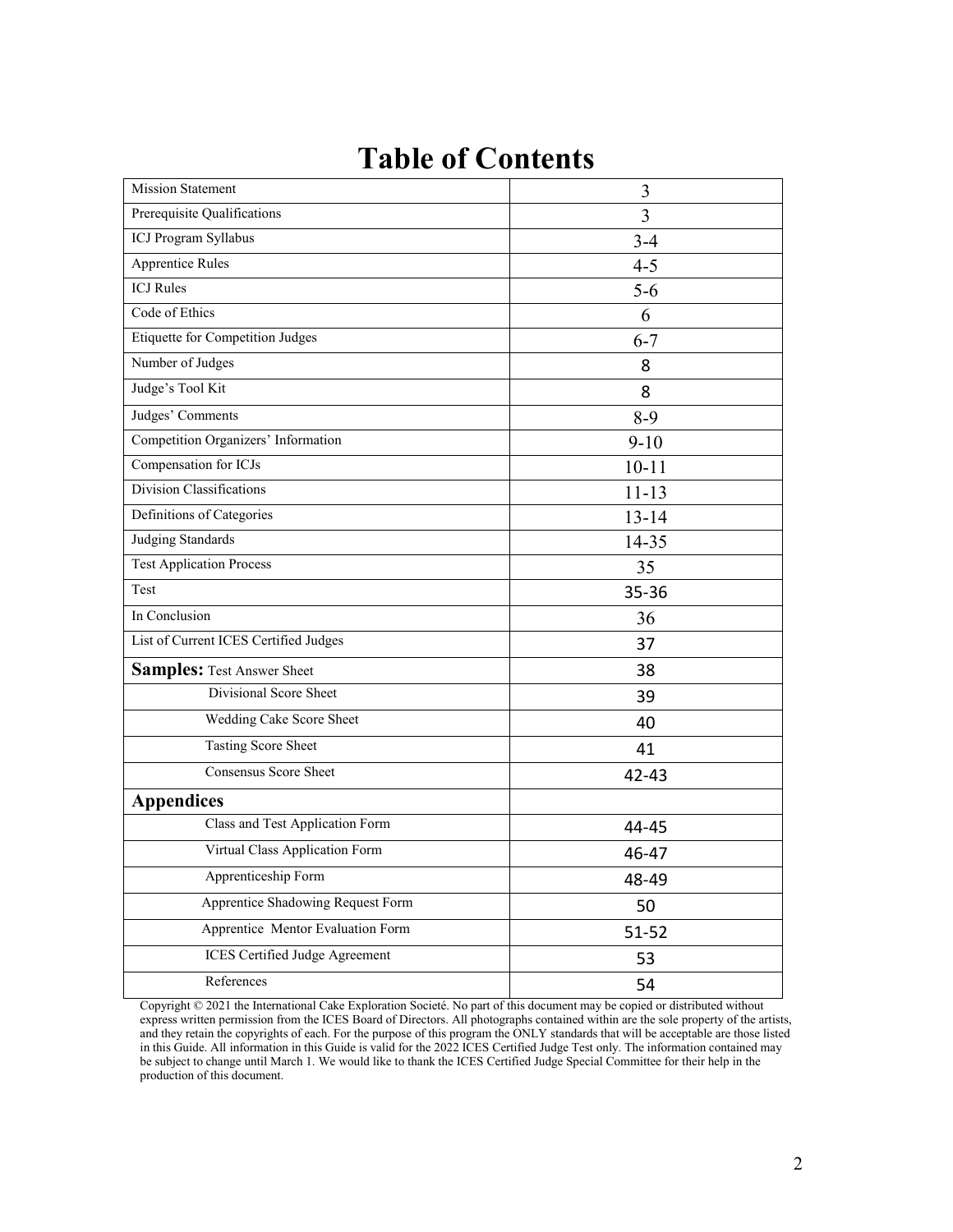### **ICES Certified Judge Program (ICJ)**

### **Mission Statement**

**As an international authority in the confectionery arts, ICES saw the need to establish a Certified Judge Program which includes Guidelines for the judges who score competitions as well as show organizers. The goals are to train and certify judges; educate competitors, and show personnel; elevate the quality of competitions, and maintain consistent judging standards worldwide.**

### **Guidelines**

#### **Prerequisite Qualifications:**

- 1. A candidate must be an ICES member.
- 2. A candidate must have studied extensively in cake decorating and related sugar arts.
- 3. A candidate must have taken professional sugar art classes and must submit three (3) certificates of class completion for a total of 25 or more hours in various techniques and/or mediums before apprenticing. If every effort to acquire one or more certificates has been exhausted, contact the lead proctor for further instructions.
- 4. A candidate must have been a contestant in a judged sugar art competition.
- 5. A candidate must attend and complete all nine (9) hours of the ICJ Class, and submit the Class Participation Certificate before taking the test.
- 6. A candidate must score 80% or higher on the test before entering the Apprenticeship Phase.
- 7. A candidate that has successfully completed the Apprenticeship will receive ICJ status.

#### **ICJ Program Syllabus, ICES Convention and Virtual Schedules: Contact the Programs Chairman for non-convention dates.**

The class is open to anyone who wants to take it, even if they don't want to become a judge, but want to improve their competition skills.

Step 1. Class- Attend the required ICES 9-hour Judging Class, taught by ICJs.

Convention Schedule:

Session #1- Class begins Thursday at 10:00 a.m. to Noon.

Lunch break- Noon to 1:00 p.m.

Class reconvenes at 1:00 p.m. with a 15-minute mid-afternoon break.

Class ends at 5:00 p.m.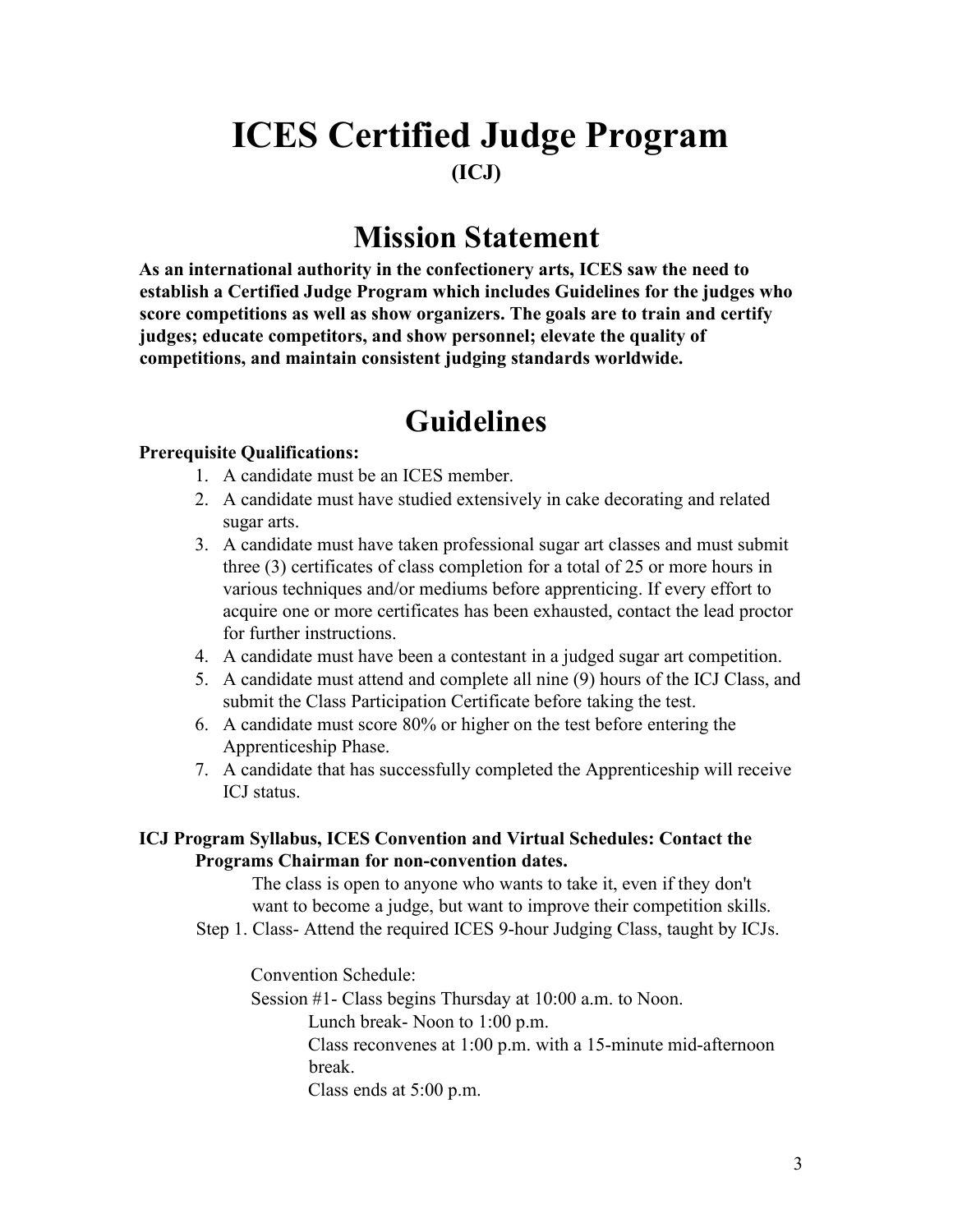- Session #2- Fri. 2:00-5:00 p.m. Class reconvenes in the cake room using live sugar art displays for critique experience.
- Step 2. Test- Sat. 9:30-11:30 a.m.-Take the one hundred (100) question test within two (2) hours and receive a score of 80 or more to pass.

#### **Virtual Class:**

The class will be scheduled (in the spring of the year) to accommodate the Moderator, ICJ Teachers, and Students.

The Zoom/G suites format class will be held three consecutive evenings for approximately two and a half hours per session. Each session will include live interaction with the teacher, power point presentations, with time for questions and answers.

The 3-hour practical portion of class and test will need to be held in person when our partnering cake shows are available.

Virtual classroom and practical portions of the class must be attended to receive a class completion certificate.

The time frame to complete the entire course will be adjusted

according to the dictates of Covid-19 limitations.<br>Step 3. Apprenticeship Phase- A novice judge must apprentice with any ICJ at two different cake competitions (preferably two (2) different ICJs). If the candidate successfully passes the apprenticeship phase, he/she will receive the ICJ title.<br>A candidate who does not pass the apprenticeship phase may repeat the

entire process, including the class, test and apprenticeship.

Step 4. The recipients will be announced in the newsletter, and on social media. They will receive their certificate, pin, and patch at the ICES Awards Banquet. If the recipients want their patches and pins prior to the banquet, they may request them from the ICES Membership Coordinator. Recipients will be responsible for the shipping charges.

Step 1 thru 3 must be completed within a two-year time frame.

#### **Apprenticeship Rules:**

1. To participate in the ICJ Apprenticeship phase of this program, the applicant must have completed the nine (9) hour ICJ class and passed the ICJ test with a score of 80% or more, and submitted the Apprenticeship Form.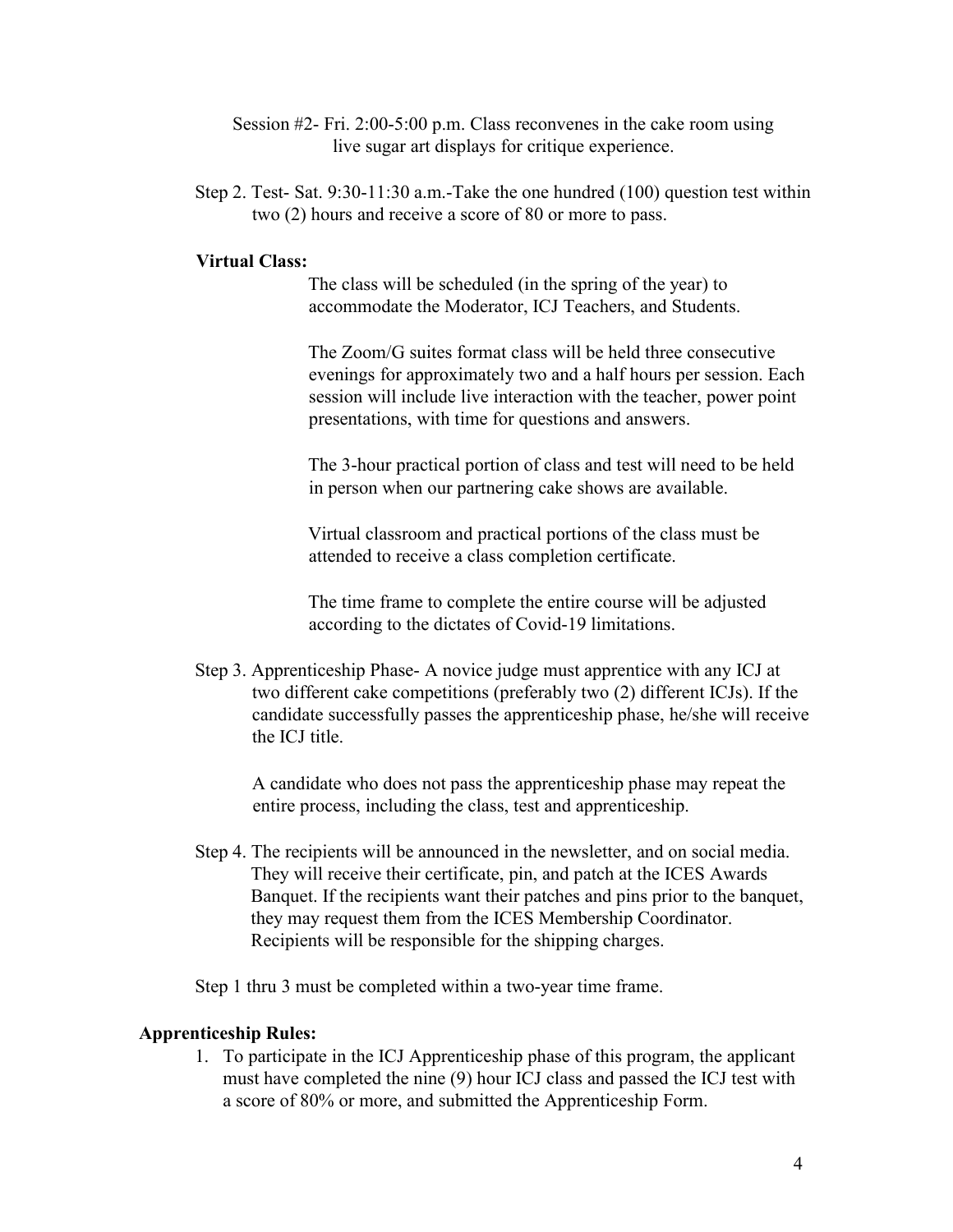- 2. A novice judge must apprentice at two different competitions where there are 4 or more divisions to qualify as an apprentice experience with any ICJ within a two  $(2)$  year period (preferably two  $(2)$  different ICJs).
- 3. Apprentices shall inform the Programs Chairman first, not the mentor judge, that they want to shadow an ICJ and include the name, city, state and date of the competition and the director's contact information. This mustbe done more than two (2) weeks prior to the competition. The Programs Chairman will obtain authorization from the show's director. Apprentices will be notified when all arrangements have been made and given the name of your ICJ mentor. If the ICJs are already mentoring other apprentices and are unable to include more at that competition, these apprentices will be given the first opportunity at an upcoming competition.
- 4. After an apprentice shadows two times and their ICJs complete the mentor evaluation forms, the ICJ panel evaluates the candidate's reports and approves or disapproves the apprentice for ICJ status.
- 5. An apprentice may **NOT** enter the show he/she is observing, nor confer, or express any opinions during judging.
- 6. An apprentice must shadow the ICJ during the entire judging process. He/she may not attend a class or demo, or teach a class, demonstrate, or do other
- show responsibilities during this period.<br>7. Apprentices must listen closely to the judges' discussions.
- 8. Apprentices must record your own scores and winners. When judging is finished, apprentices and their ICJ mentors will compare the apprentices'
- results to the official judges' scores to see if they are similar.<br>9. The ICJ will complete a Mentor Evaluation Form and submit it to the ICJ Committee. If both evaluations are positive and the ICJ Panel determines the apprentice has passed all the requirements, the apprentice will receive ICJ status. The ICJ certificate, pin and patch will be presented at the following ICES convention.

#### **ICJ Rules:**

- 1. An ICJ must be an ICES member. If membership lapses the ICJ title will be forfeited and name removed from the ICES Certified Judge list.
- 2. An ICJ must renew his/her ICES Certified Judge Agreement every three (3) years to help keep the information on the Certified Judge list current. He/she will not have to be reapproved as long as membership stays current. This is not a commitment for three years and an ICJ may be removed from the list by submitting a request in writing to the ICES Programs Chairman at any time.
- 3. An ICJ must keep abreast of current trends, and continue to study new sugar art techniques to avoid recusing oneself from judging a category in which there is an unfamiliar technique.
- 4. ICJs must be willing to mentor apprentice judges.
- 5. An ICJ must complete and submit a Mentor Form within thirty (30) days after each competition where an apprentice shadowed an ICJ mentor.
- 6. ICES may investigate any complaints against an ICJ. If the Certification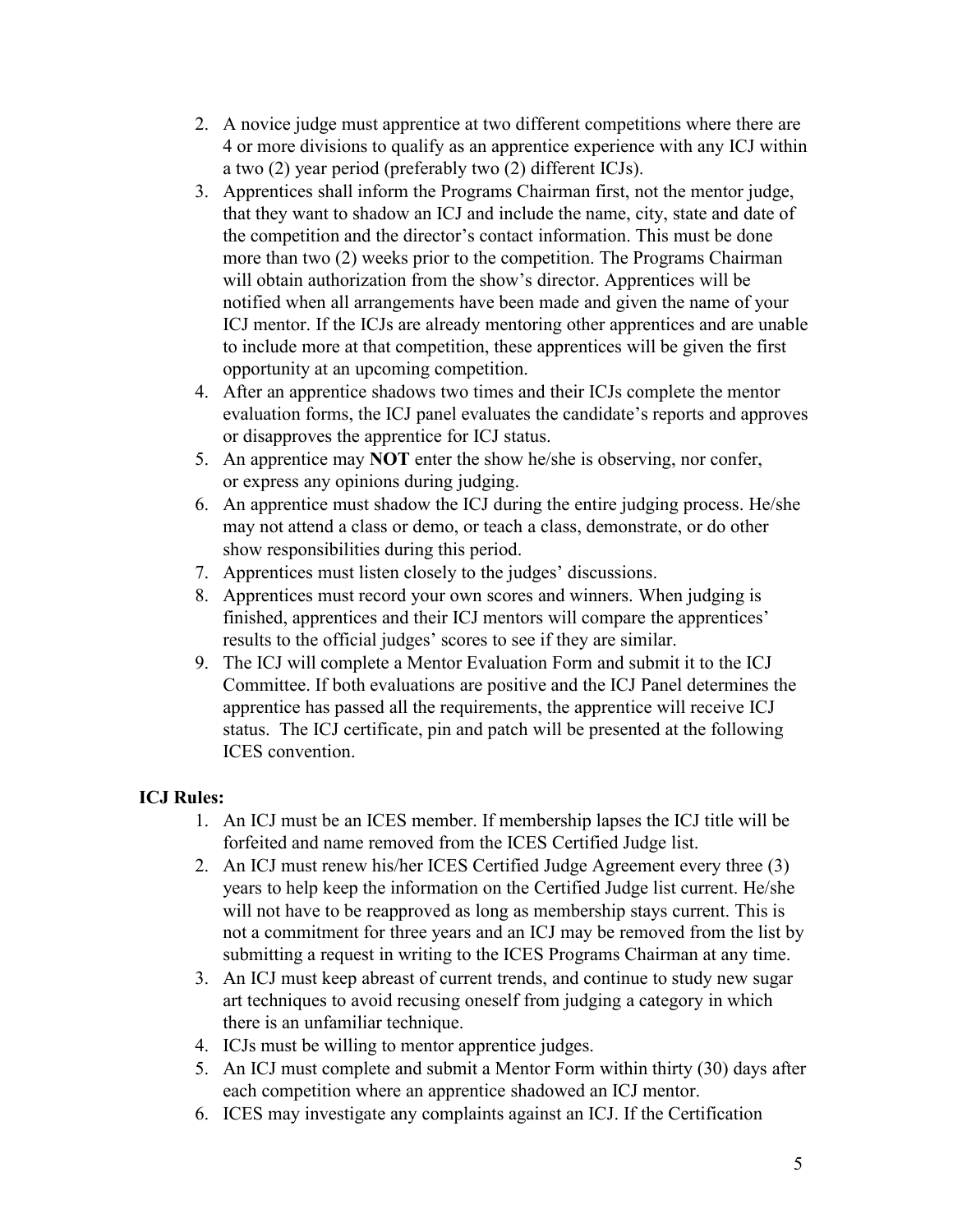Committee finds the complaints are in violation of the ICJ rules, the committee may sanction the ICJ up to and including revocation of the ICJ certification.

7. Retirement- An ICJ may request changing his/her status to "retired" when he/she can no longer participate in the program.

#### **Code of Ethics:**

- 1. Integrity-Judges must be impartial and judge fairly. Discrepancies about how judging was done, during or after a competition should only be discussions with the other judges that judged that particular event, and/or the ICJ committee. Do not let anything or anyone influence your judging standards.
- 2. Conduct- Judges must act in a professional manner and be pleasant.
- 3. Respect- Judges must show respect to fellow ICJs and non-ICJs, show personnel, competitors, and the spectators.
- 4. Conflict of Interest- Judges must avoid any conflicts of interest. A judge may not enter the same division he/she is judging.
- 5. Judges must adhere to the Etiquette for Competition Judges.
- 6. Judges must perform their judging duties in a manner that is a credit to ICES.

#### **Etiquette for Competition Judges:**

- 1. After being contacted to judge a competition, a judge should reply in a timely manner whether he/she will be able to judge or not.
- 2. Judges must read the rules prior to the competition and follow them during the competition.
- 3. Judges should abide by the guidelines supplied by the show directors for awarding prizes.
- 4. Judges should wear appropriate professional attire, a pressed chef jacket, suitable slacks, and shoes that are comfortable to wear while judging all day. Flip flops and bare feet are unacceptable. Excessive amounts of jewelry and dangling eye glasses should not be worn.
- 5. Judges should avoid wearing perfume or cologne as it may affect the true aroma and taste when judging a tasting division, and because some judges may have sensitivities to fragrances.
- 6. Judges mustarrive on time for last minute instructions and to ask/answer any questions.
- 7. Judges should introduce themselves to the show personnel and other judges.
- 8. Judges should not enter the competition area until all entrants are finished setting up their displays and have left the area.
- 9. A competition may not be on schedule due to unforeseen circumstances. Judges should wait patiently and be ready when asked to proceed.
- 10. The show decides if the point (individual) or conference (team) scoring system will be used. The ICJs must be willing to use either method without verbalizing the judge's personal preference.
- 11. Judges must remain impartial.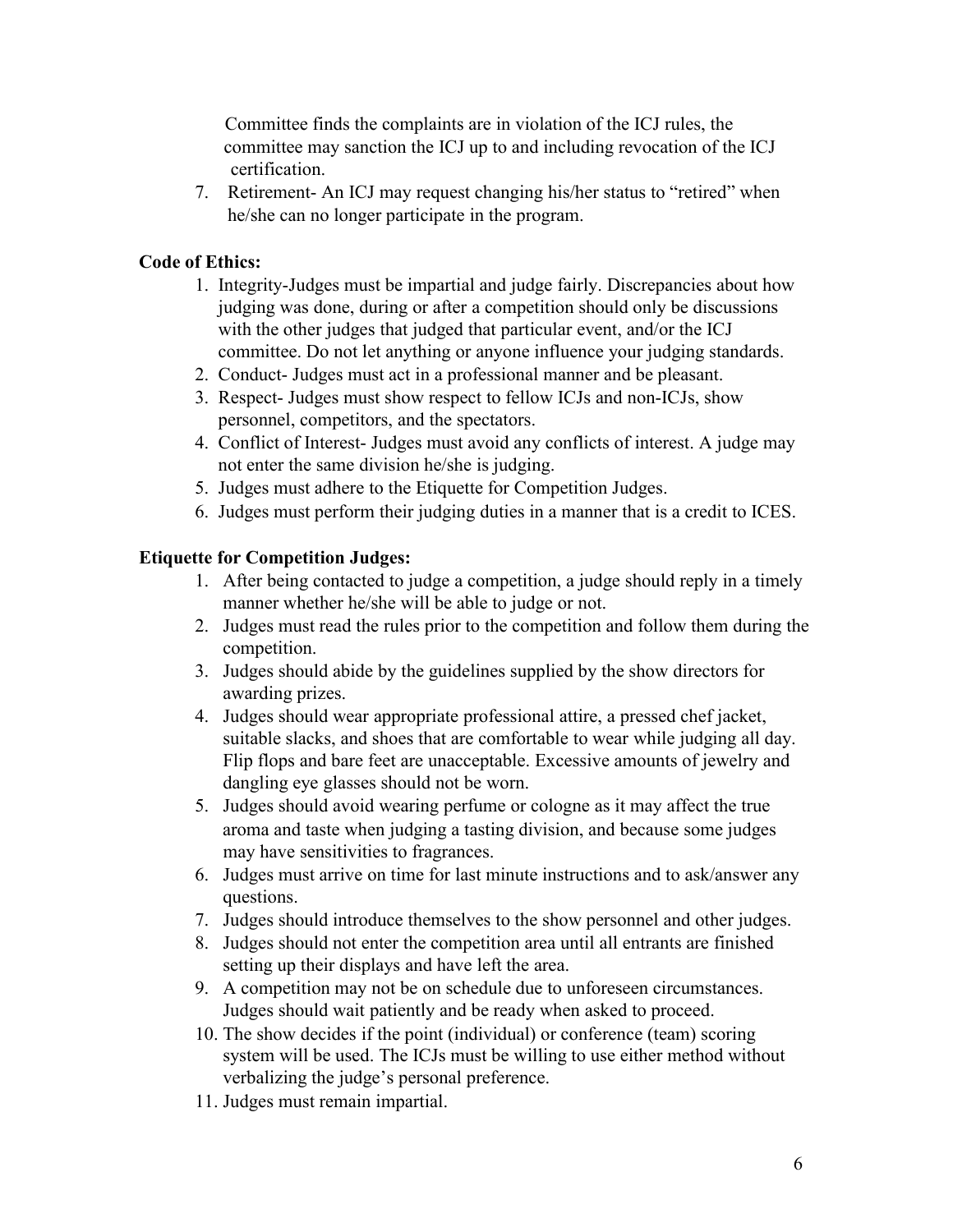- 12. A judge must recuse himself or herself from judging a category/division if he/she recognizes an entry and is clearly aware of a competitor's identity. If in doubt, the judge should ask the show's judging chairman or director in private to confirm that suspicion as to the competitor's identity. If the chairman/director confirms the identity, the judge must recuse himself/herself. If that suspicion was inaccurate, judging should resume.
- 13. Judges must put aside any personal differences, and work as a team.
- 14. Judges should show professional courtesy to the judges with whom they are working and should be friendly, open-minded and unbiased. One must not dominate the judging. The other judges have opinions, too. Judges should listen, evaluate, and then come to a mutual agreement.
- 15. While all judges should have general knowledge on all sugar mediums and techniques, each judge has certain areas of expertise. Judges should never be afraid to ask another judge's opinion.
- 16. Judges must not loudly criticize a cake during judging. The contestant and spectators may be nearby. Discussions between judges should be in soft voices, almost a whisper.<br>17. Judges should be careful of their facial expressions and gestures.
- 
- 18. Judges must never touch a display without the consensus of other judges and with them present.
- 19. A judge must be 100% committed to judging. He/she should not be demonstrating, teaching a class or working in a vendor booth during judging hours.
- 20. Judges may not associate with contestants or spectators during judging. It may be innocent but it appears improper.
- 21. A judge must not repeat another judge's opinion. What was discussed while judging should not be disclosed.
- 22. A judge must not discuss or criticize a contestant's entry to other contestants or observers.
- 23. Prior to the show, judges must inform the committee if they have any food allergies that would prevent them from judging a tasting division.
- 24. Judges should attend the awards ceremony.
- 25. Judges should be available to answer contestants' questions after the awards are announced.
- 26. Judges should thank the show personnel for inviting them to judge and compliment them on successful show. They need encouragement, too.
- 27. If a judge has to cancel judging a competition, he/she should contact the show director immediately and suggest a replacement.
- 28. Judges must not enter any divisions they are judging.
- 29. A judge should not make or receive cell phone calls, text or have social media interaction while judging.
- 30. A judge must not post photos ofentries on Facebook or other social media before awards have been announced. The competitors should have the first opportunity to post pictures of their work and announce their awards.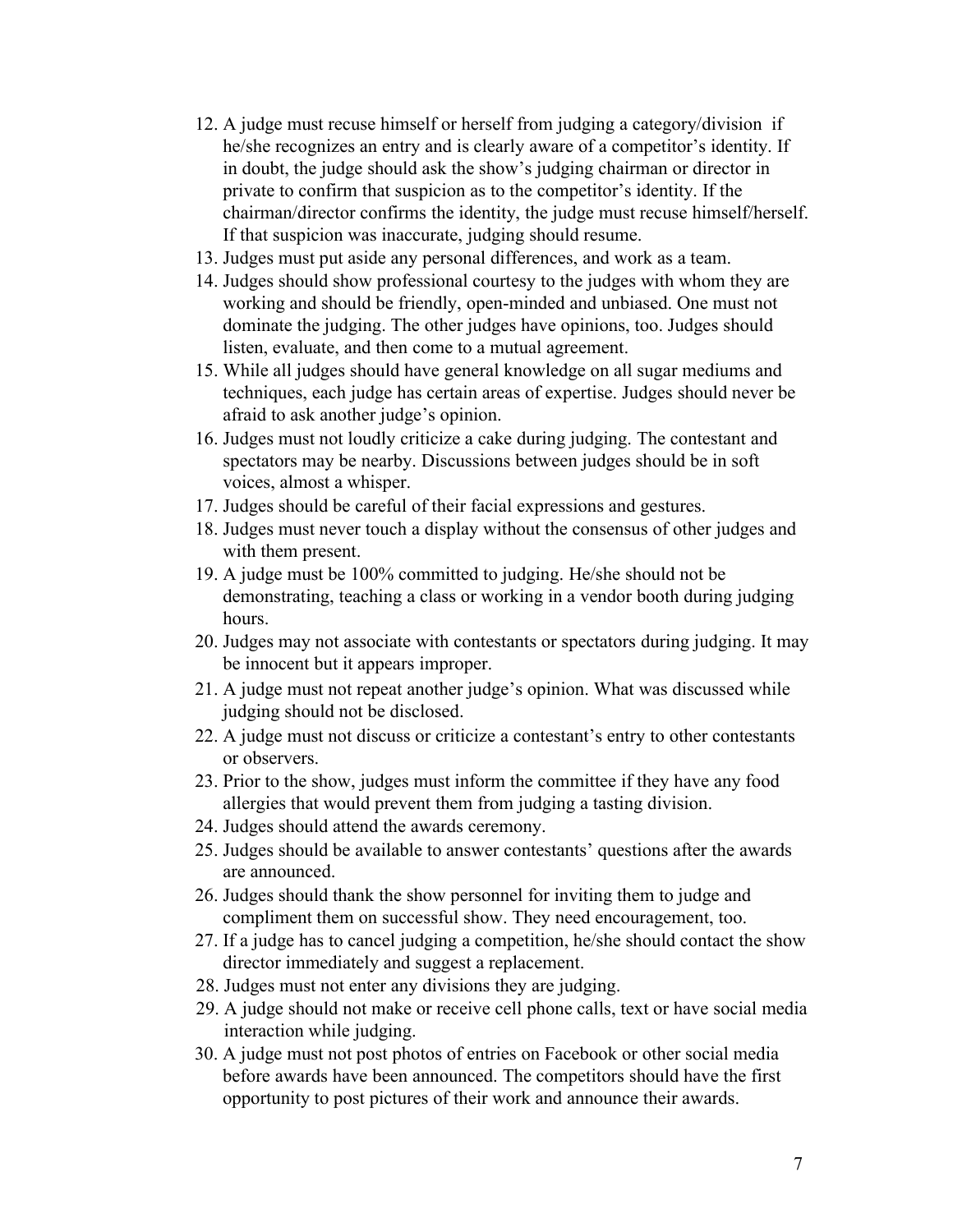#### **Number of Judges:**

- 1. There should be a minimum of three (3) judges for any competition. This will eliminate any ties or perceived favoritism. If a judge recuses himself/herself there are still two judges to judge the category, and if an emergency arises, it's still possible to work with two judges.
- 2. For competitions, larger than 50 entries, an additional judge should be used for each additional 25 entries.
- 3. There should be additional teams of judges if the show has separate competitions within the show, i.e. theme, wedding, tasting, etc.
- 4. At large competitions that use multiple teams of judges, the show chairman should appoint a "Lead Judge". This person should be an ICES Certified Judge. Questions by the other judges should be brought to the Lead Judge. If he/she can't answer it, then the show chairman is approached. If there are ties or discrepancies the Lead Judge should call a conference with all the judges to break the ties and/or discuss discrepancies. The Lead Judge should help the show chairman tally the scores and assign awards. The Lead Judge should receive additional compensation.
- 5. Prior to judging, the chairman of judges should discuss protocol on damaged pieces, and accepting late entries with the lead judge, or all judges if a lead judge is not appointed.

#### **Judge's Tool Kit:**

These are the items a well prepared, professional judge brings to a competition:

- 1. Clip board (A storage clip board is ideal that will hold these tools inside.)
- 2. Highlighter
- 3. Mechanical pencil or pencil with eraser and mini sharpener
- 4. Mini spatula
- 5. Paring knife
- 6. Mini or pen flashlight
- 7. Scribe
- 8. Tape measure
- 9. Wet wipes
- 10. Hand sanitizer
- 11. Food safe gloves
- 12. Breath mints
- 13. Calculator
- 14. Copy of the show's rules

#### **Judges' Comments:**

- 1. Comments should be educational tools.
- 2. Comments should be written legibly, so the contestants can read them.
- 3. Compliments such as "Great display" are nice but not helpful. A positive comment like "the three shades of pink enhanced your cake" is better.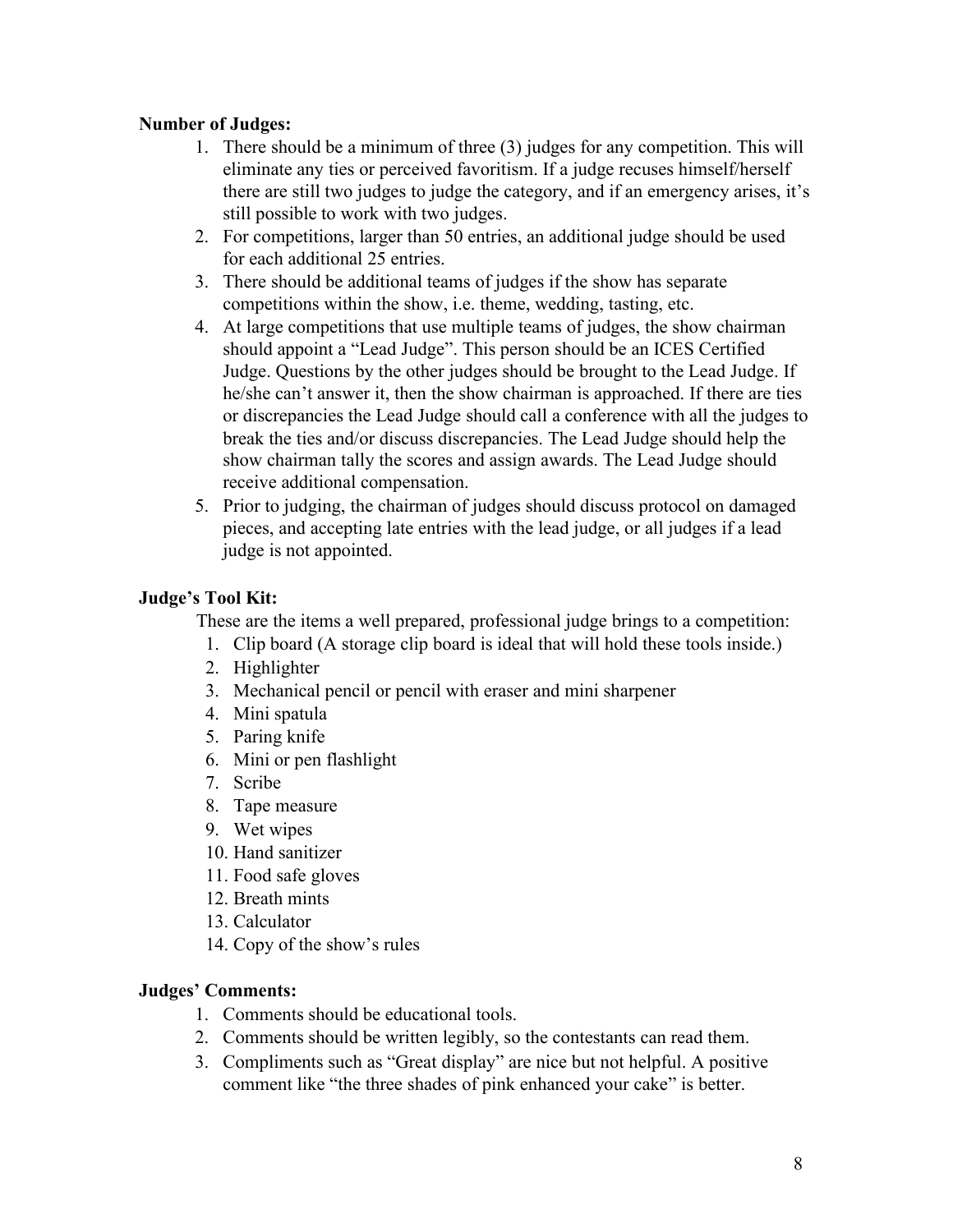- 4. For youth entries, judges should write two positive comments before each helpful suggestion (constructive comments).
- 5. For adult entries, judges should write one positive comment before each helpful suggestion such as "try this next time.....".
- 6. Judges should never make more than five  $(5)$  helpful comments.
- 7. Usually suggestions are not necessary on first place entries.
- 8. Judges should be extremely careful that their comments are not hurtful, soul crushing, or discourage a contestant. Would you like to receive the comment you wrote if you were the contestant?
- 9. Judges should be aware of those around them while judging and be cautious with verbal comments, which may be overheard.
- 10. Judges should be sure to initial their comment sheets.

#### **What Competition Organizers should know and supply for judging:**

1. ICES requires this statement be included in the rules of any ICES related competition.

"All taxes on any prize(s) won are the sole responsibility of each winner, including, without limitation, any federal, state, or local taxes which may be deemed applicable in such winner's jurisdiction of residence.

- 2. ICES requires this statement be included in the competition rules: "No tasting entry may contain any federally controlled substances, i.e. cannabis products, etc. The judges will refuse to taste it and the entry will be disqualified."
- 3. ICES requires the use of trained professional judges that are educated in the confectionery arts. No politicians, television or radio personalities, local sponsor representatives, etc. should serve as judges.
- 4. Local judges should not be used as they might be familiar with local contestants' style of decorating, and to avoid teachers judging their students' work.
- 5. When securing judges for a competition, organizers should inform them what the stipend will be and when it will be given. At this point the prospective judge can decide if it is financially feasible to travel to the show and be a judge.
- 6. The show decides if the point (individual) or conference/consensus (team) scoring system will be used.
- 7. A judge should not be assigned to a division in which a family member is competing.
- 8. When more than one team of judges is used, judges should be assigned to judge an entire division.<br>9. Judging work load should be distributed evenly. One team of judges should
- not be assigned 50 entries and another team only 10.
- 10. Organizers should have at least one ICJ judging at each ICES sponsored competition.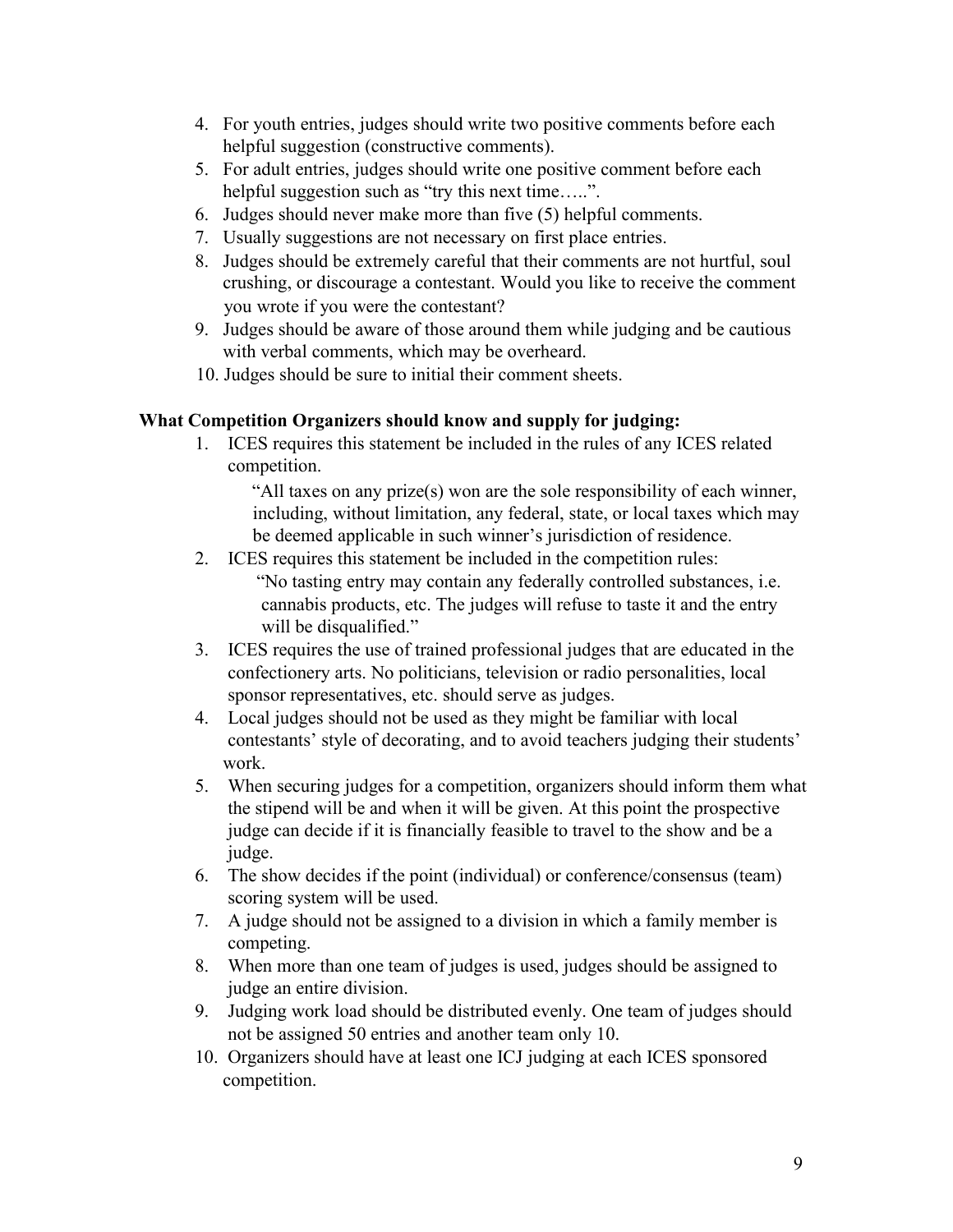- 11. It is a good policy to not use the same judges year after year. Every other year is fine.
- 12. Judges should be sequestered away from the competition area while entries are being placed by contestants.
- 13. Each Judge should be given a show badge to wear that includes the following:
	- a. Name of the Show
	- b. The word "Judge"
	- c. Judge's name
	- d. Title- "ICES Certified Judge"
- 14. Clip boards
- 15. Pencils with Erasers and Pens
- 16. Set of Competition Rules
- 17. List of the Categories and Divisions
- 18. Score Sheets should include: point breakdown if point system is used, place for total score and ranking, show logo, date of show, age of minors, space for the judges' comments and the judges' signatures.
- 19. Appropriate size envelopes to hold scoring forms.
- 20. Only the identifying number should appear on the board of the displays and scoring sheets/entry tent cards, keeping entrant names anonymous.
- 21. The age of a child should be listed on his/her entry tent card.
- 22. Bottled Drinking Water
- 23. Lunch
- 24. If judging tasting division:
	- a. Recipes
	- b. Plate, Napkins, Knives, and Forks.
	- c. Show chairman should check if the judges have any food allergies that would prevent them from judging the tasting division.
- 25. Compensation (See "Compensation for ICJs" section for more details.)
- 26. A Show Director or Judge Chairman should be available during judging to answer any questions the judges may have.

#### **Compensation for ICJs:**

- 1. Be aware compensation is a gratuity. Judges are not paid an hourly rate. They do this for the love and passion of the sugar arts, not the money.
- 2. Compensation is set by the show organizers and should be discussed with the prospective judges. Each judge decides if the compensation is acceptable before agreeing to judge.
- 3. Compensation should be higher for an ICES Certified Judge than <sup>a</sup> non-certified judge, because the ICJ have been educated to follow certain standards and have gone through the training process.
- 4. Gratuity should be set according to the size of the competition. Suggested range of gratuities per judge:
	- a. Non-ICJ- A minimum of \$50.00 for less than 25 entries, 25 to 50 entries \$75.00, 51 to 75 entries \$100.00, etc.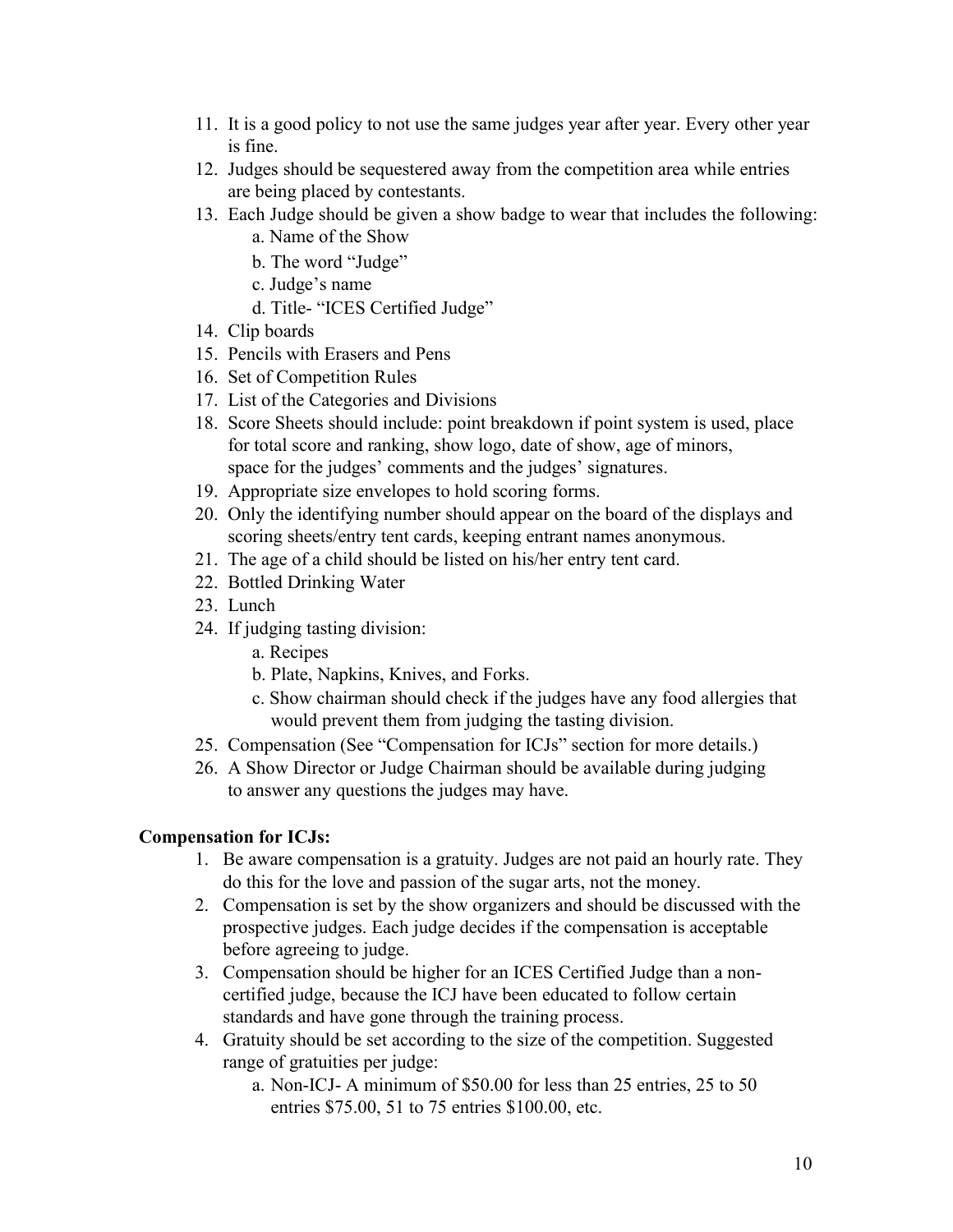- b. An ICJ should receive 20% or more compensation than a non-ICJ.
- c. The Lead Judge should be an ICJ when possible, and receive additional gratuity because he/she has extra responsibilities.
- 5. A written compensation agreement may be signed by the show personnel and the judges.
- 6. The judges should receive their compensation before they leave the show.

### **Division Classifications**

Ask the show director or registration chairman if you are unsure of the Division for which you qualify. Be fair to yourself and others.

#### **Youth:**

- All minors attending a competition must be accompanied by an adult.
- All minor entrants and one of his/her parents or guardians must sign the entry form signifying that they have read the rules and will abide by them.
- The age of all minor entrants must be included on the registration form.

Children- Anyone who is age 8 and under

- may have help baking the cake, making icing and covering the board,
- must frost the cake and do all the decorating himself/herself.

Pre-teen- Anyone who is age 9-12

must do all the work, this includes baking the cake, making icing, covering the board, frosting the cake and all the decorating.

**Teen:** Anyone who is age 13-17

- must do all the work, this includes baking the cake, making icing, covering the board, frosting the cake and all the decorating.
- and is a high school level culinary arts student.
- that is a previous Best of Show winner must move to the appropriate adult division.

#### **Beginner:** Anyone who

- is age 18 or older.
- is self-taught through online classes, books, etc.
- decorates as a hobby for less than 2 years.
- has taken less than 25 hours of sugar art classes.
- is enrolled in an adult culinary pastry program or has graduated from one within the last 6 months.
- No international techniques allowed.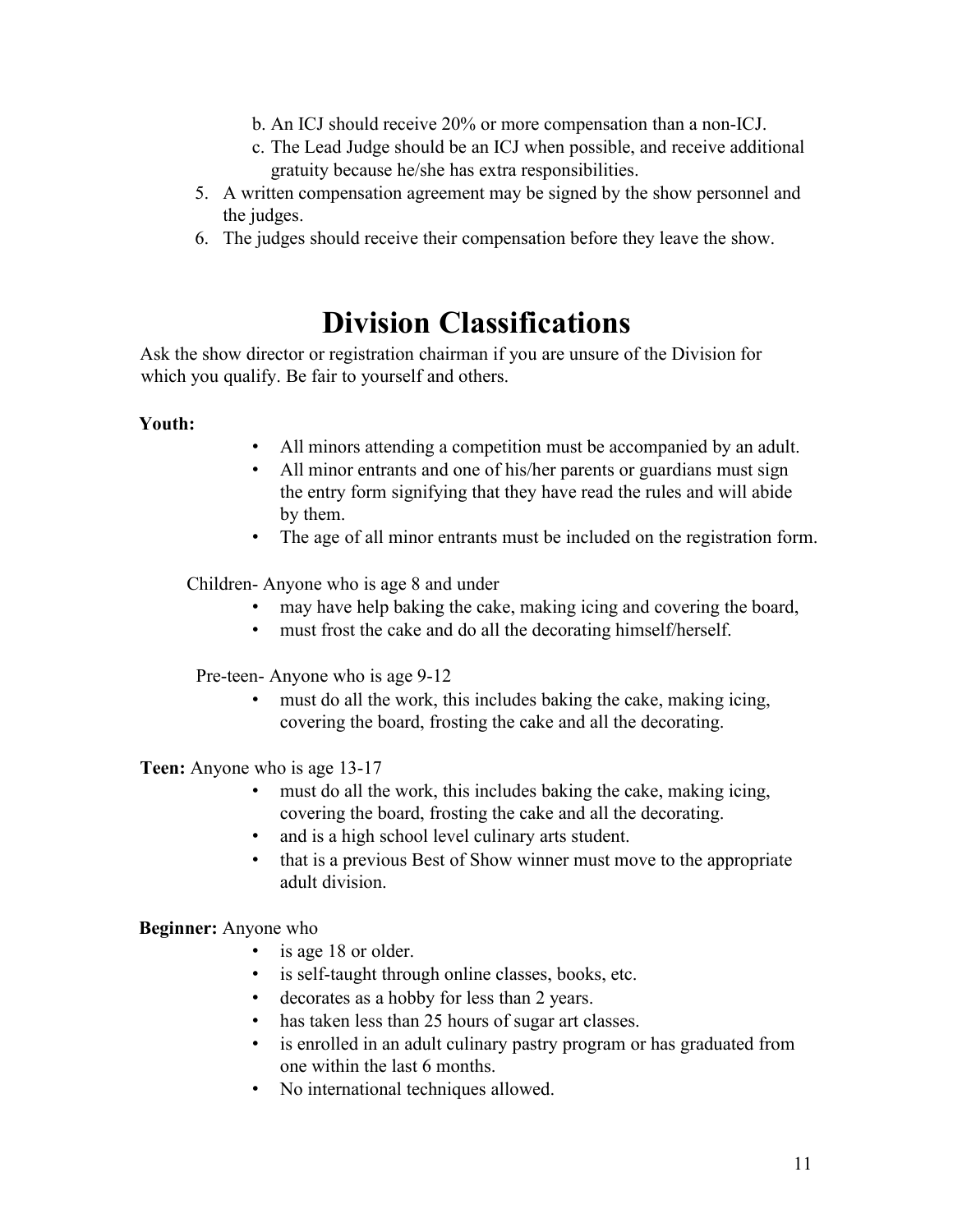#### **Intermediate:** Anyone who

- has been decorating two years or more as a hobby.
- has taken 25 to 50 hours of sugar art classes.
- is enrolled in an adult cake and baking program, or has graduated from one within the last 6 months.
- has won one Best of Beginner Division award.

#### **Advanced:** Anyone who

- has been decorating more than three (3) years, primarily as a hobby.
- $\cdot$  has taken 50 to 75 hours of sugar art classes.
- has won two Best of Intermediate Division awards.
- must not meet any of the qualifications under the semi-professional division.

#### **Semi-Professional:** Anyone who

- has been decorating more than five (5) years.
- has taken 75 to 100 hours of sugar art classes.
- creates cakes for sale as a part time business.
- has less than three years of entry level commercial bakery experience.
- teaches basic cake decorating classes.
- has won three Best of Advanced Division awards.
- must not meet any of the qualifications under the professional division.

#### **Advanced/Semi-Professional:** (Smaller competitions may choose to combine the

Advanced and Semi-Professional Divisions.)

Anyone who

- has been decorating more than three (3) years.
- has taken 50 to 100 hours of sugar art classes.
- creates cakes for sale as a part time business.
- has less than three years entry level commercial bakery experience.
- teaches basic cake decorating classes.
- has won two Best of Intermediate Division awards.
- must not meet any of the qualifications under the professional division.

#### **Professional:** Anyone who

- has been decorating more than five  $(5)$  years.
- has taken  $100$  to  $150$  hours of sugar art classes.
- is an ICES Certified Sugar Artist.
- is an ACF Certified Executive Pastry Chef.
- creates cakes for sale asa full time profession.
- has more than three years commercial decorating experience.
- demonstrates.
- teaches (or has taught) classes in advanced cake decorating and sugar art techniques (beyond basic icing/piping skills).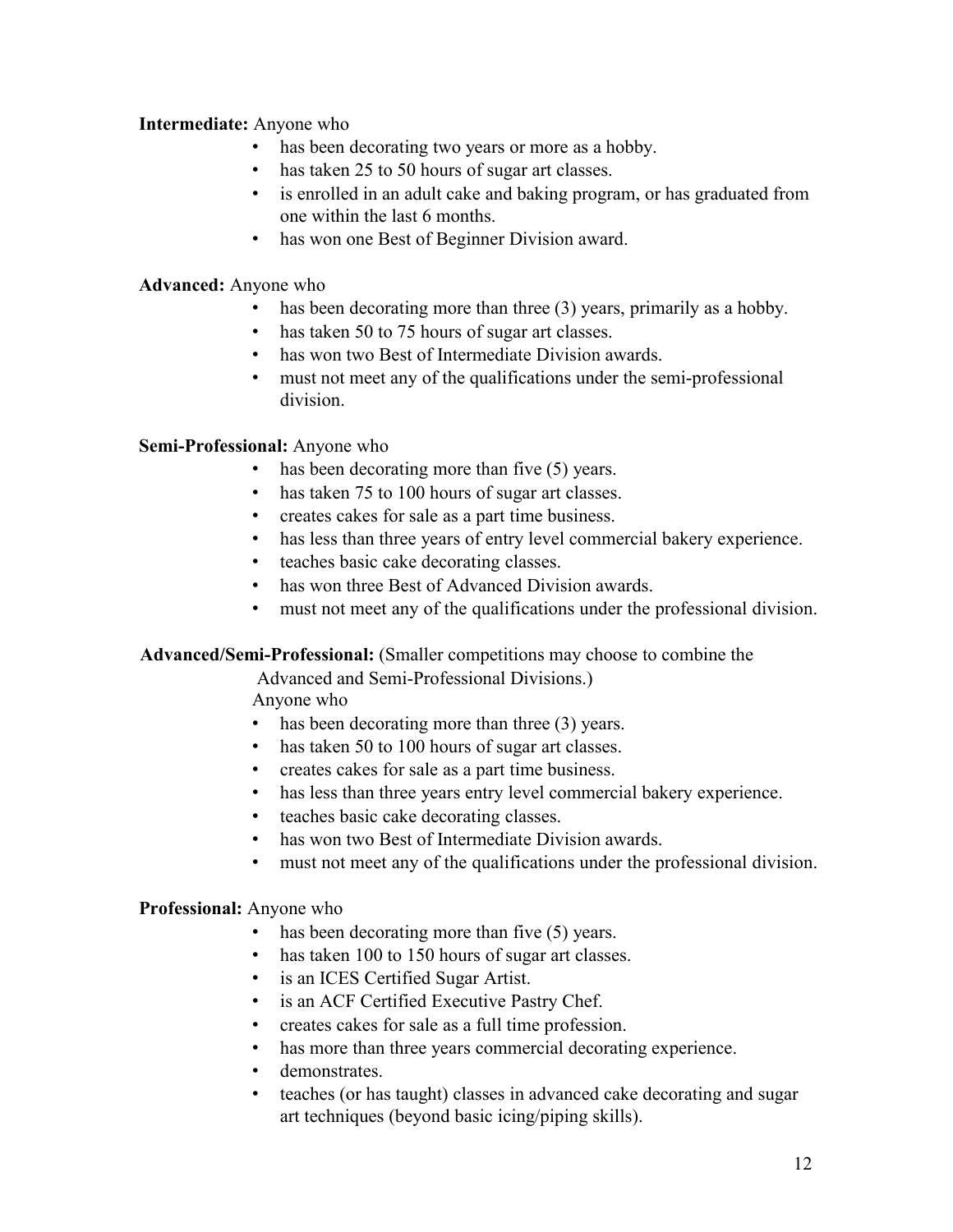• has won three Best of Semi-Professional Division awards.

**Master:** Anyone who

- has been decorating for ten (10) or more years.
- has more than 150 hours of classes or hands-on seminars.
- is an ICES Certified Master Sugar Artist.
- is an ACF Certified Master Pastry Chef.
- is a sugar art author.
- is a cake show judge.
- is a teacher of foreign and special techniques.
- is a three time Best of Show winner in a single category. (One may be a Master in Pulled and Blown sugar, but still a Professional in Tier Cakes.)

### **Definitions of Categories**

**Occasion Cake –** A single tier cake no matter what size or shape for a special event, holiday, or celebration. The occasion should be obvious when looking at the cake, i.e. birthday, shower, anniversary, Halloween, Christmas, etc.

**Novelty Cake –** A cake that does not show an obvious occasion, has an unusual design, shows originality and uniqueness, may be fun and whimsical. Shaped, cut out or sculpted cakes, like a train, car, etc. New and innovative ideas belong in this category. Cutout cakes orunusually shaped cakes can be made of Styrofoam so long as they can be easily made of cake (i.e. half round cakes positioned against a large square cake). Anything else would be considered a sculpted cake.

**Tiered Cake-** A cake consisting of two or more tiers of different sizes, at least 2 inches thick, either stacked or separated. It can be any style oroccasion and does not belong in the International/foreign techniques or theme cake categories. There may be a separate division for wedding cakes.

**Theme Cake –** A single or tiered, regular, shaped, or sculptured cake entry that is decorated following the theme and fit the parameters set by the show. It must be obvious in reflecting the theme.

**International (Foreign) Technique Cake-** Any cake decorated with at least 50% of an identifiable international technique, i.e. Lambeth, Nirvana, Australian, South African, etc. Excluded from this category is over piping, basic string work, and brush embroidery.

**Sculpted Cake-** A cake using at least 75% edible materials with at least 50% real cake, additional 25% may be other edible materials i.e. rice cereal treats, and 25% may be non-edible food safe support materials, i.e. covered Styrofoam, etc. At least three (3) in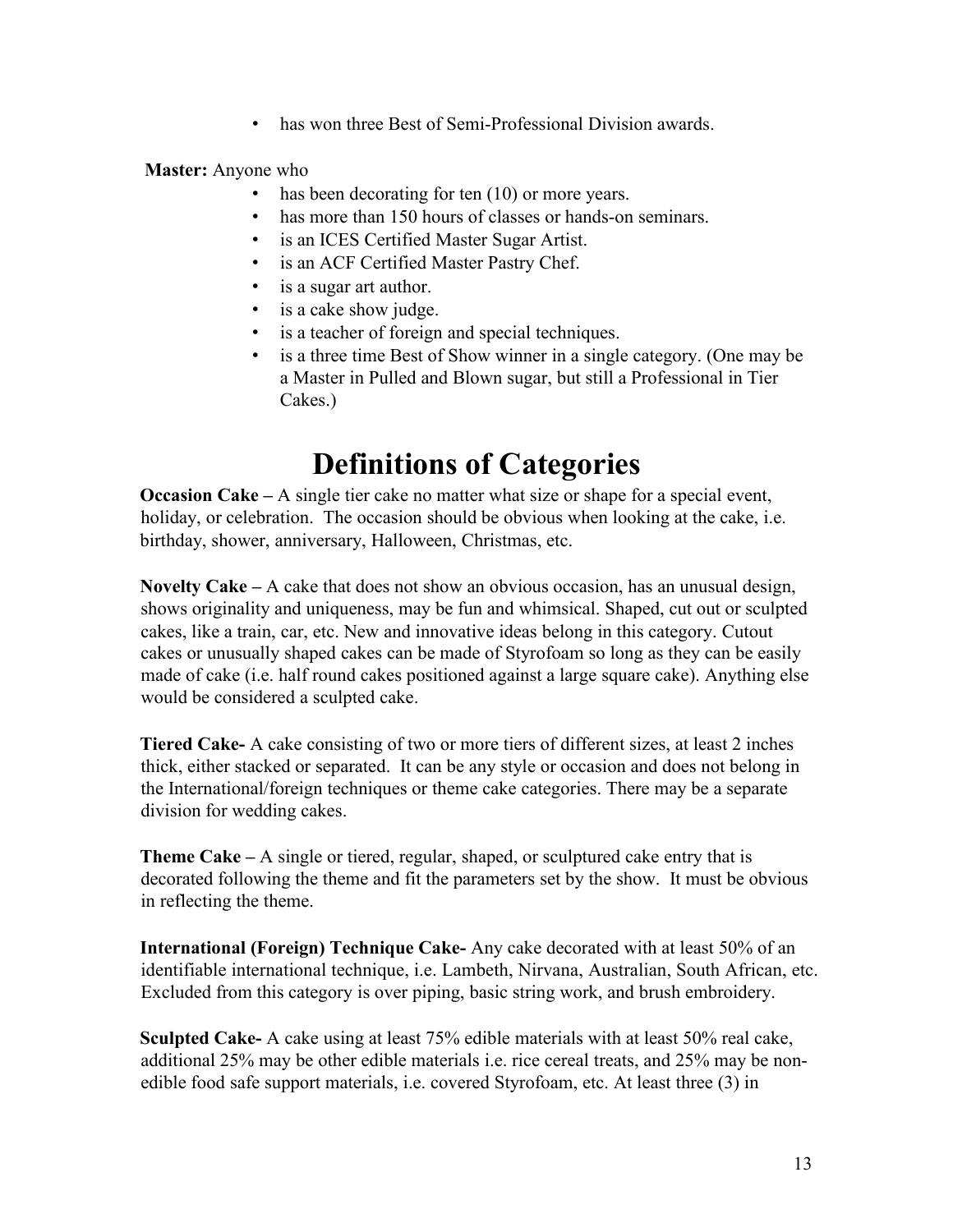progress, step-by-step photos showing the actual carving of the cake must accompany the entry. Any icing mediums are allowed (fondant, buttercream, etc.).

**Special Techniques-** The cake should highlight one technique. Examples would be needlework, cocoa or food color painting, bas relief, applique, etc. Typical mediums include rolled fondant, royal icing, gum paste, pastillage, pulled/blown sugar, and marzipan. Note: A small percentage of special techniques may be incorporated in other categories.

### **Judging Standards**

For minimum standards of particular skills consult the ICES Candidate Guidelines for Certified Sugar Artist and Certified Master Sugar Artist.

#### **Artistic Impression:**

- 1. Can be shown in various ways; neat/clean design, proportion, balance, symmetry, shape, color choices, use of mediums and techniques in new and different ways, using a well know image or style and portraying it in a unique fashion.
- 2. Overall first impression should be stunning (eye catching, the perfection can be seen from across the room).
- 3. The display should invoke feelings of awe (have the WOW factor), be soul touching and memorable.
- 4. A deliberate intent should be evident to achieve an artistic impression, be cohesive in design, technique, and nature (everything should flow together).
- 5. The display should have a natural progression as to the shapes and sizes.
- 6. Pattern or intent should be consistent throughout the piece, or tiers.
- 7. Congruency of the project needs to make sense. You need to be able to see the whole picture clearly and not be distracted by a component that does not fit.
- 8. Attention to details should score higher than a cake with minimal accents.
- 9. Overly decorated entries may lose points.
- 10. If there is something very abstract that judges may not get, check the comment sheet for entrant's explanation of their interpretation.
- 11. Judges have to be very careful not to allow personal opinion to cloud judging the quality of the work. Sometimes questionable style is not Artistic Impression just poor quality work.

#### **Borders:**

- 1. Should be pleasing to the eye, and compliment the overall design and shape of the item it borders.
- 2. Piped borders should be uniform in size, shape, length and spacing, with proper pressure control throughout and the piping tip held at the correct angle to achieve the perfect shape.
- 3. Shells and beads should not be too close or too far apart. Each individual shape should be clearly seen. The consistency of the icing should be firm enough to hold its shape.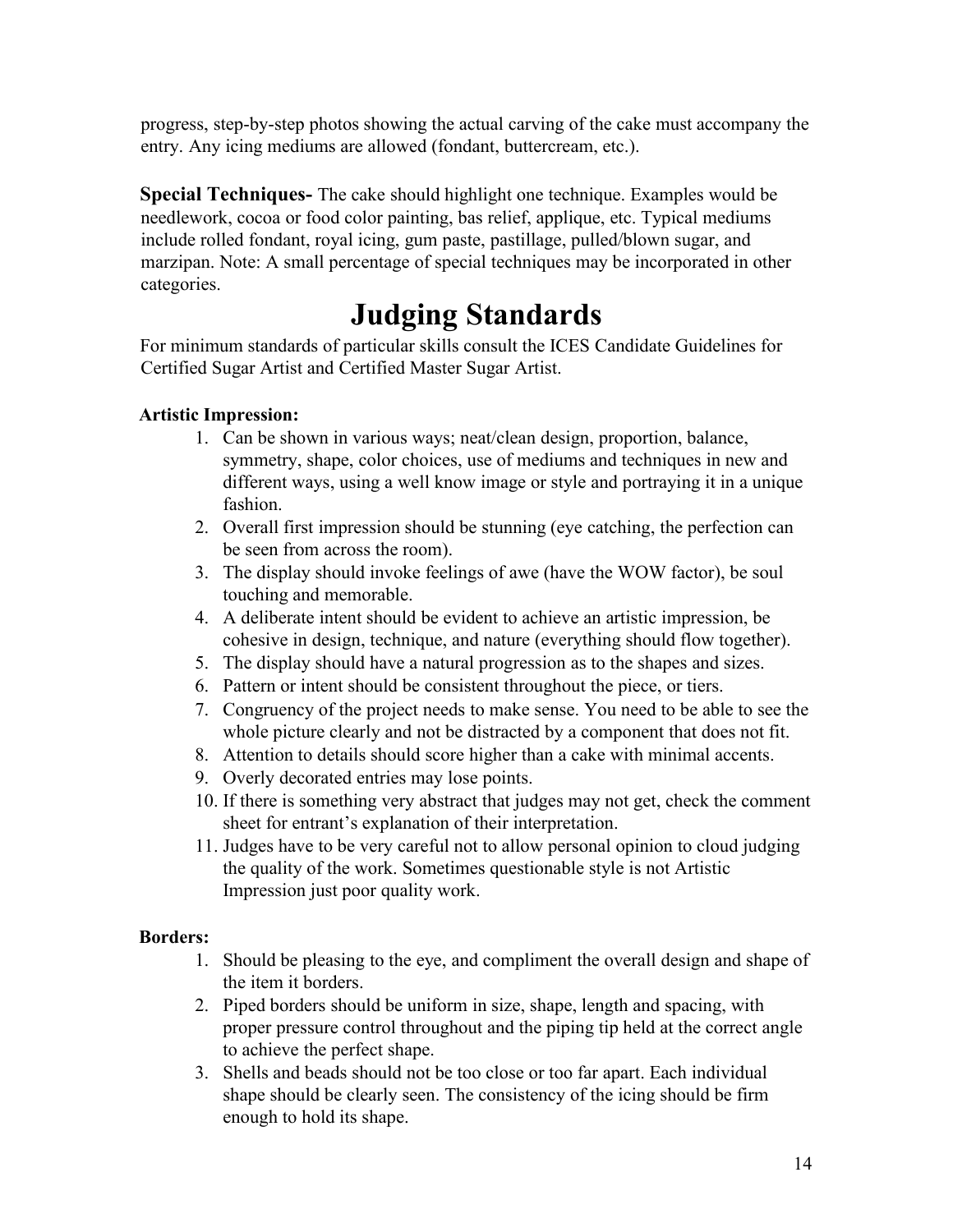- 4. Piped beads should not have any points.
- 5. Borders should look seamless, with no visible beginning and ending points.
- 6. Proper border size should increase/decrease proportionally according to the tier size. The tip size should get smaller as the tiers get smaller.
- 7. If a border creates a design, it should line up properly, or form a pattern.
- 8. On color flow/runout work outlines should not be visible, except for borders being piped in contrasting colors.
- 9. Creative use of borders to define cake boundaries and dimensions should be rewarded with higher scores.

#### **Cake Boards:**

- 1. There should always be a base board. The cake should not be sitting directly on the table.
- 2. The base board will be considered the closest to the table (excluding the feet, cleats, etc.). If this is a decorative board with embellishments, etc. no matter what height, the judges will consider it a cake board and not part of the mandatory tiers or layers of the cake (if required).
- 3. The board is an extension, or another part of the display. It should match or compliment the shape of the cake and the overall design. There may be a few exceptions.
- 4. Be sure the board is the proper thickness for the size, height and weight of the cake it supports. The bigger the cake, the thicker the board should be.
- 5. The base board material used, i.e. cardboard, drum, wood/Masonite, foam board, etc. should be strong enough to support the weight of a real cake/display.
- 6. The board should be proportional size to the cake or display, not too small that the cake looks cramped, or the cake border extends past the edge of the board. Typically, boards should be at least 2" larger than the cake, and 3" to 4" larger than the bottom of a multi tiered cake.
- 7. The board should not be too large that it over powers the display. There should not be a lot of empty areas on the board that it appears unfinished.
- 8. The board should be decorated to compliment the cake, too many decorations may result in loss of points.
- 9. Base boards should not be naked. Board covering should be food or food safe materials. Covering them with fondant that matches or enhances the pieces will score higher points. It should be well done with no cracks, or elephant skin, and if the fondant it wrapped down under the edge, it should be finished neatly. Aluminum foil is not acceptable.
- 10. The edge of the base board should be trimmed properly with ribbon, fondant, bling, etc. It should appear smooth and wrinkle free. It should match and enhance the display. No tape or hot glue bumps should be seen.
- 11. Feet, cleats or spacers should be mounted to the bottom of the base board, for ease of lifting the display piece and will be considered as part of the total height of the display piece.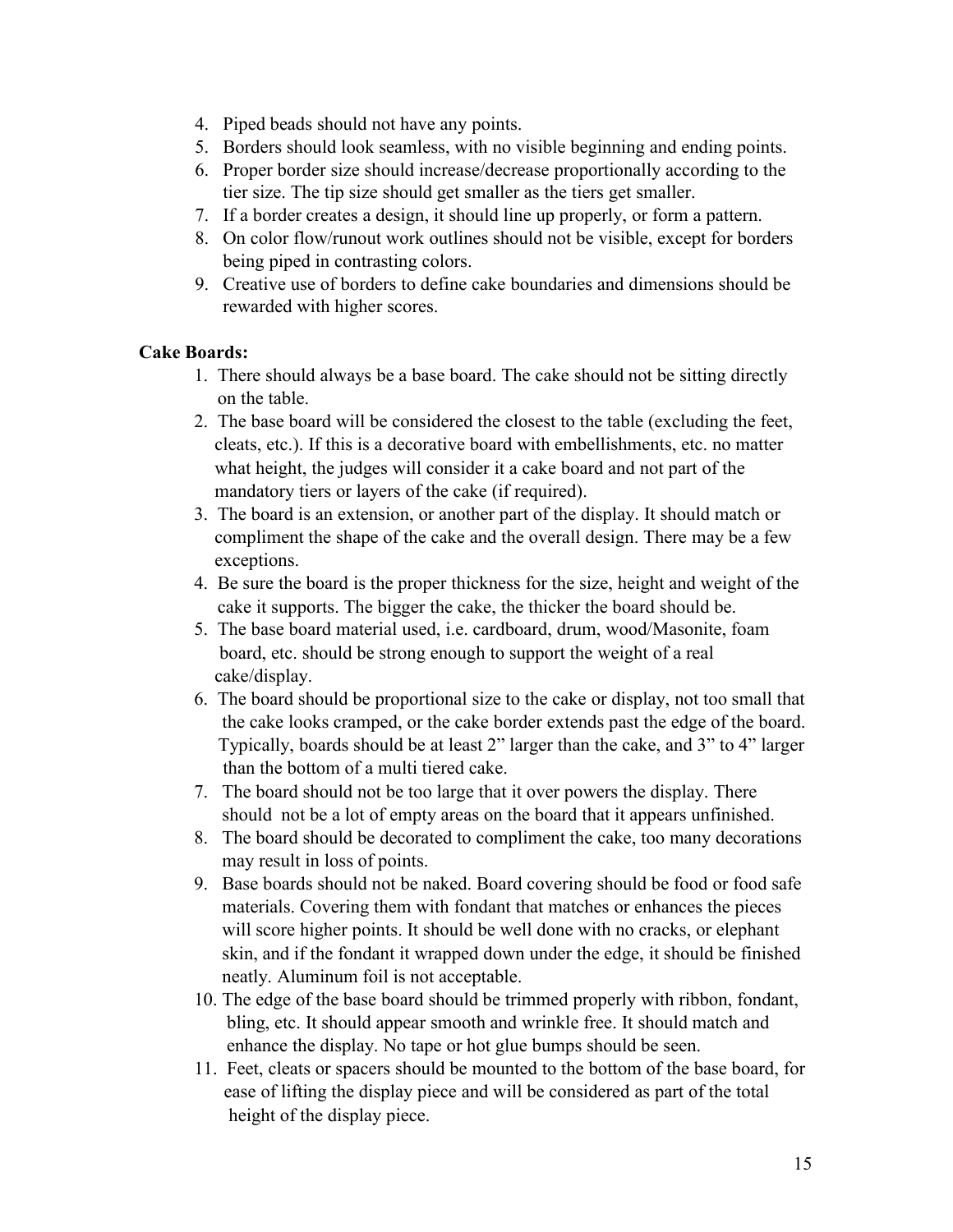12. The underside of the base board (only the one closest to the table) does not have to be covered with an edible product, unless it can be seen. It should be clean and smooth.

#### **Calculations:**

- 1. Basic math needed to total scores: addition, subtraction, multiplication, division, and fractions.
- 2. Be able to calculate percentages, average, pi, ratios, square inches, diameter and circumference of a circle, etc.
- 3. Be able to do Metric, Celsius and Fahrenheit conversions.
- 4. Be able to measure with and read a ruler, metric and inches.
- 5. Judges may use electronic programs to do calculations.

#### **Candy:**

- 1. Check for minimum number of pieces required.
- 2. Check that proportions of all pieces are consistent size and shape.
- 3. Did the entrant follow the theme in the display of item(s)?
- 4. Eye appeal should be clean, neat, and have a pleasing appearance for a food product.
- 5. Are color choices appropriate and complimentary?
- 6. There should be clarity and shine on finished candy with no fingerprints, smudges, or weeping.
- 7. Proper processing of material. i.e. lollipops should be clear and bubble free and the sticks inserted correctly and cleanly.
- 8. Extra finishing details and decorations like flowers, nuts, powdered sugar, drizzles, figures, correct coloring, etc. should be appropriate to the candy type and taste.
- 9. Coating:
	- a. Clarity.
	- b. Smooth surface.
	- c. Smooth edges.
	- d. Even coating.
	- e. Even application of color.
- 10. Tasting:
	- a. Check that the recipe is presented with the candy**.**
	- b. Proper preparation of recipe and mediums should be evident.
	- c. Smell/aroma should be pleasant and appetizing.
	- d. Thickness of the shell should be proportional to the filling.
	- e. Correct taste should be evident: real coconut should be the predominant flavor in coconut centers, not imitation flavoring.
	- f. Flavor profile should be well blended. Flavor combinations should complement each other i.e. the filling complementary to the shell.
	- g. Edibility and mouth feel should have proper consistency and texture, not super hard, too sticky, or messy to eat.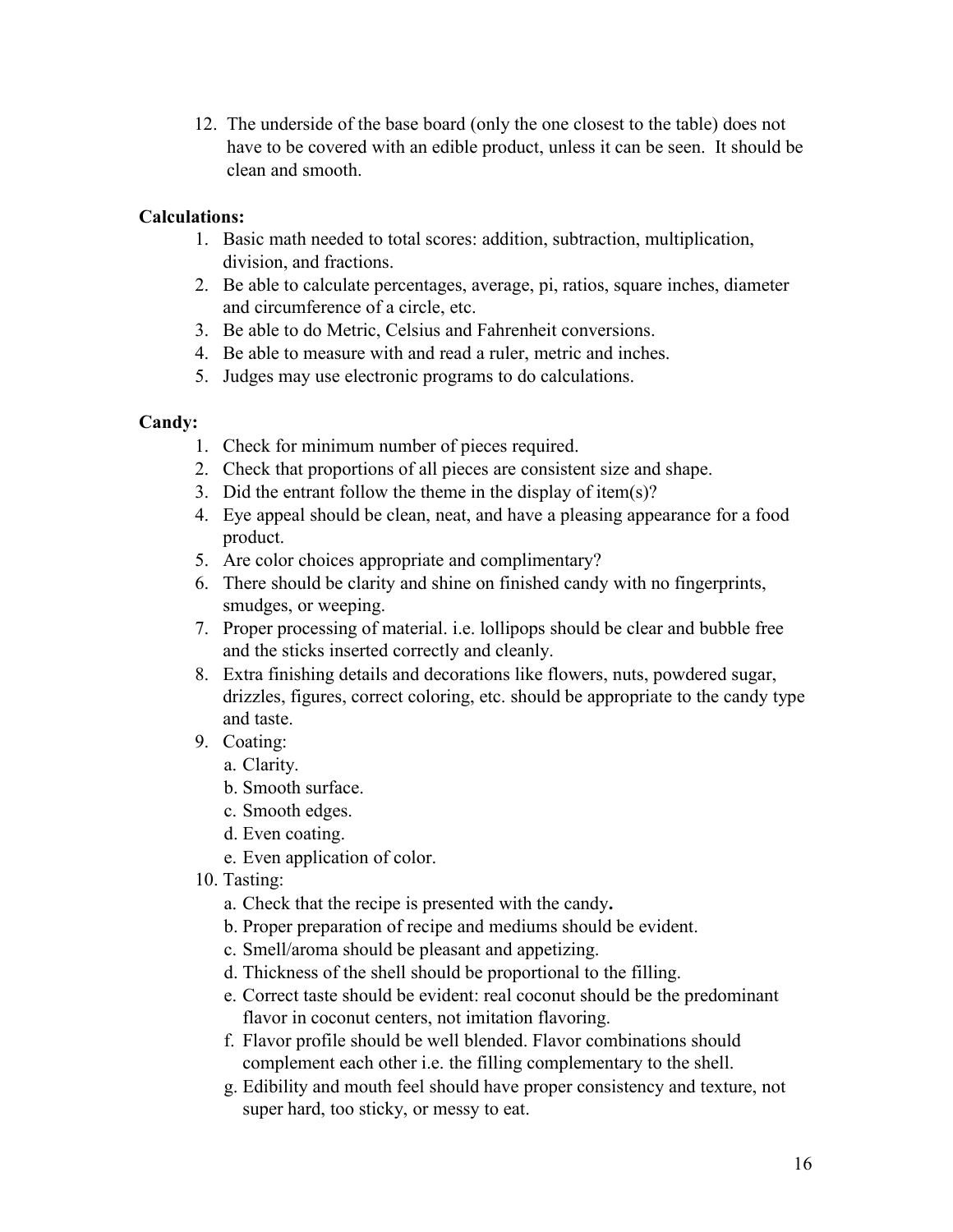- h. What flavor characteristics distinguish this recipe above the others?
- 11. Wrapping where applicable, should be considered with the overall presentation.

#### **Chocolate:**

- 1. Proper tempering, preparation, and handling of medium should produce correct shine and finish.
- 2. All pieces should be proper and consistent size.
- 3. Finish should have no blooming, drips, over pours, tails, tags, fingerprints, smudges, air bubbles or holes.
- 4. Extra finishing decorations and details should be appropriate to the candy type and taste; nuts, drizzles, powdered sugar, flowers, figures coloring, etc.
- 5. Smell/aroma should be pleasant and appetizing.
- 6. Flavors should have correct taste where applicable.
- 7. Only edible materials should be used.
- 8. Even thickness of coating on filled chocolates.9. Design elements should have smooth connections.
- 
- 10. There should be properly finished edges, clean and smooth.
- 11. Is coloring complimentary to the design and other objects?
- 12. The application of colored cocoa butter, luster dust etc. should be even.
- 13. Overall neatness.
- 14. Proper display of finished pieces.

#### **Color Composition:**

- 1. Remember this is food. The display should be appetizing as well as eye appealing.
- 2. The colors should reflect the theme or occasion. This shows the entrant put thought into the final appearance of the display.
- 3. The colors should be balanced, harmonious, and compliment the piece, showing an understanding of color choice and usage, including correct hues, tints, tones, shade, intensity and combinations to create depth and space in the design.
- 4. There should be no streaks or specks of unmixed colors, except where marbling/sponge techniques were applied.
- 5. Shows ability to blend colors well, when creating specific colors.
- 6. There should be a conscious selection of colors from the same family to invoke a certain mood and get a desired response, not just for the sake of putting some colors on the display.
- 7. A cake that has complex colors or tints that are more natural and subtle should score higher than if the standard colors are used right out of the bottle or fondant tub. Competitors may use leaf green because they are making leaves. We know what "leaf green" color looks like, and that it seldom is the actual color of leaves. Give ideas on the comment sheets how to create more natural hues for their next competition piece.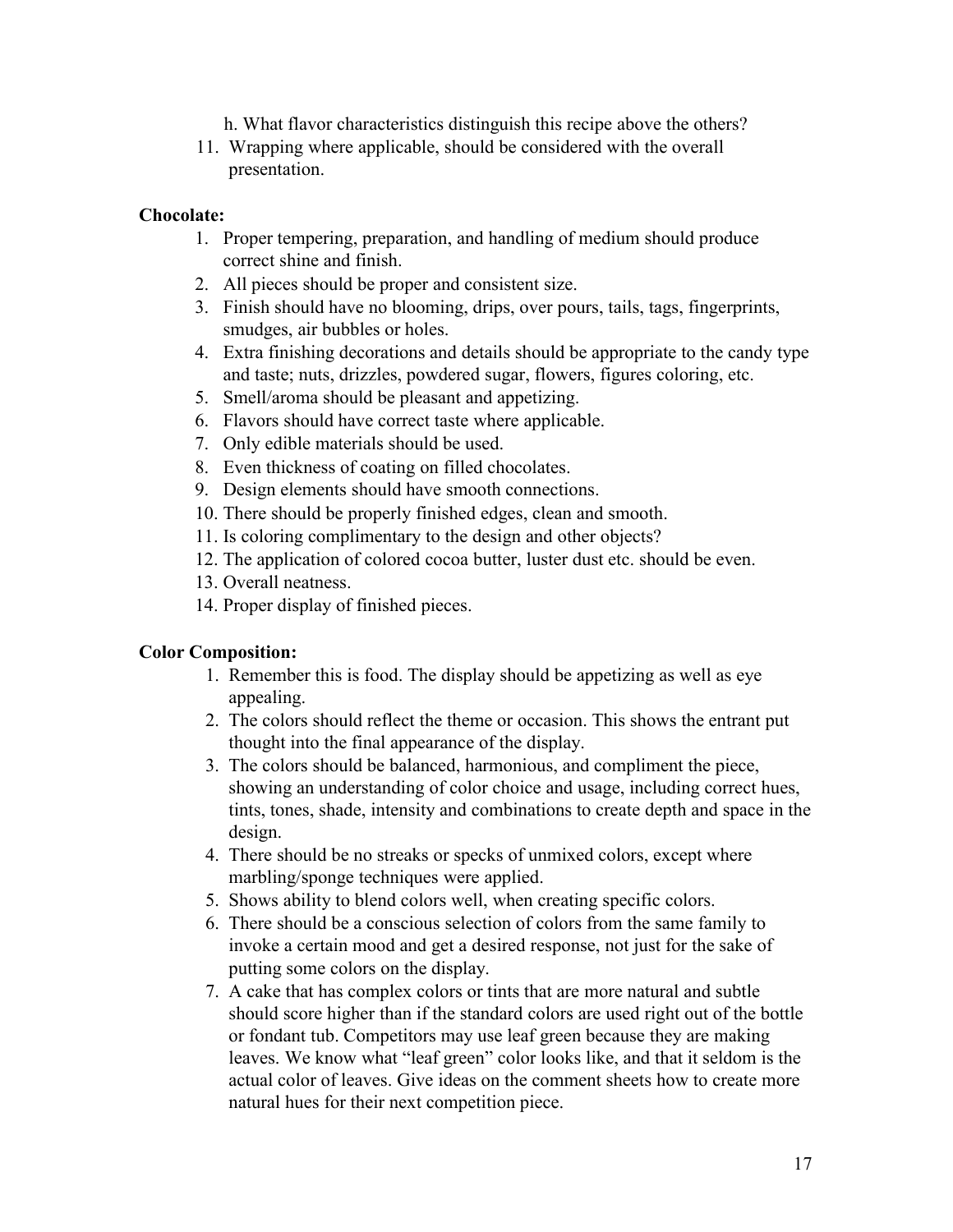- 8. The colors on a display may not be your favorite palette choice, judge them not on your personal preference, rather how they blend and work together to achieve a cohesive piece.
- 9. Rather than just saying use a different pink, an ICJ should be familiar with different types (i.e. liquid, gel, powder) and brands of colors to be able to recommend a better choice. In place of a harsh pink, suggest a no fade soft pink.
- 10. The display should show one's ability to match or compliment colors used, including ribbon around the cake board, table cloth and additional display items.

#### **Cookies (Decorated)**

- 1. Check for proper number of cookies required (usually 6), and minimum size, unless one larger is requested.
- 2. Was the cookie choice suitable for decorating?
- 3. Check thickness and texture of cookie. Did the cookies spread too much, are they crumbly?
- 4. Cookies should be consistent in size, shape, design, theme, and color choices, unless the rules call for something different.
- 5. Is there consistency in the use of mediums.
- 6. Design details should be proportionate to the size of the cookies, and usage compliments the items.
- 7. Does it look appetizing to eat?
- 8. Is everything edible on the cookies?
- 9. Classic royal icing flooded cookie: Tip control in outline, thickness and evenness of flooding, luster and finish of the royal icing.
- 10. Rolled fondant decorated cookies: Check for good texture and consistent thickness of rolled fondant.
- 11. Do the cookies have an artistic finish?
- 12. Piped decorations will usually score higher than decorating with molds, but should not be discouraged.
- 13. An appropriate presentation tray, plate, etc. should enhance the design or theme, be neat and clean with no crumbs or icing smears on it.

#### **Copyright Infringement: (Trademarked Items and Designs on Entries)**

- 1. We highly discourage using copyrighted images, licensed characters, logos, themes, designs, etc.
- 2. Competitors should be aware of copyright infringement laws enforceable in the show location. This is an area that shows need to do some research both nationally, and in their state. If an entry displaying a copyrighted item wins any prizes it may break the financial gain part of copyright law.
- 3. A competitor should get permission in writing from the person or business that holds the copyright for the character, logo or icon to be used in the competition piece. This document must be given to the show director and judges.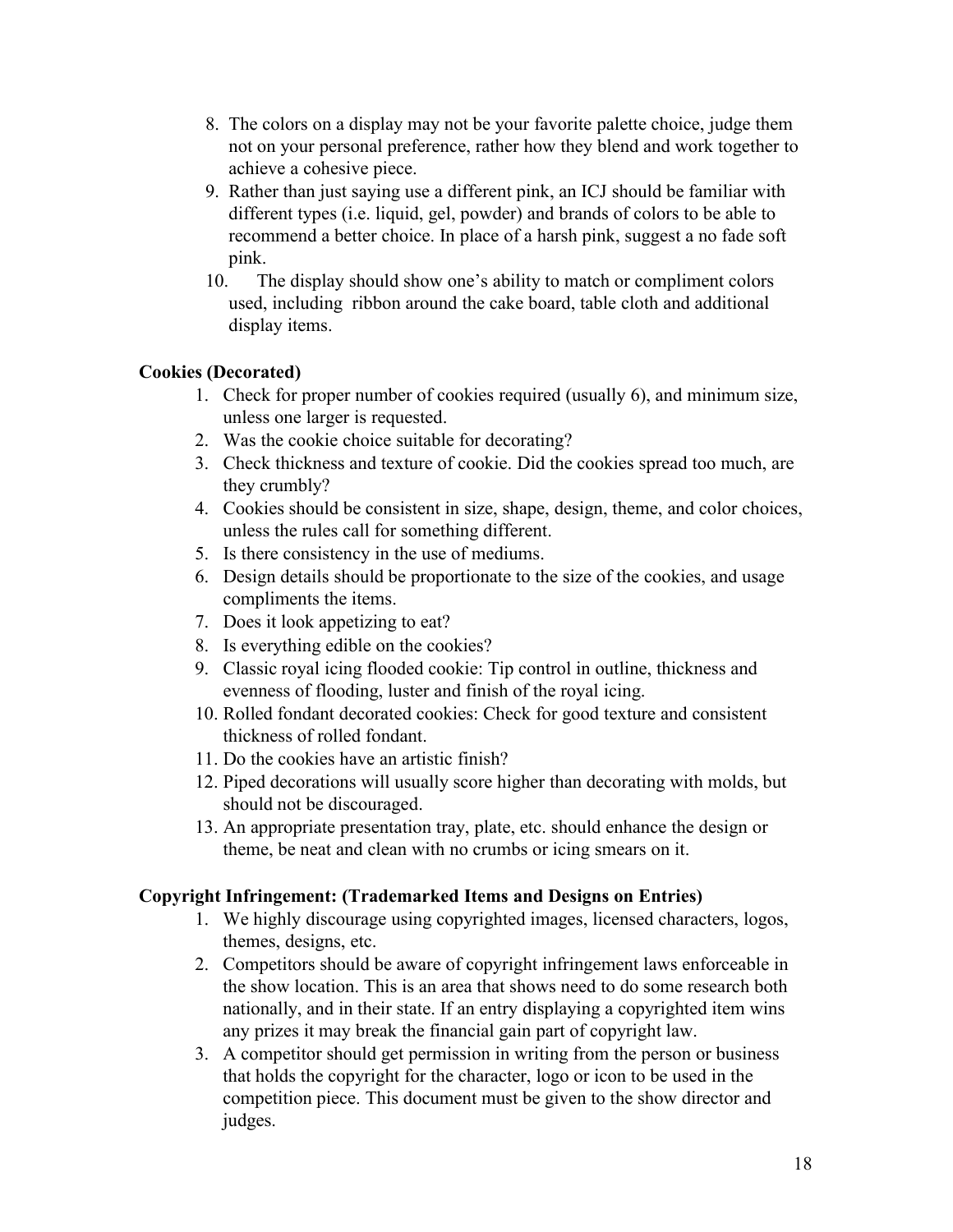- 4. It needs to be emphasized that by using copyrighted material, an entrant will lose originality points, as they are not showing something they created, unless it is used in a creative way by changing something to make itunique.
- 5. Should not be allowed unless a category is being sponsored by the owner of the copyrighted item.
- 6. Some shows' rules state a copyrighted character, logo or icon can be for "display only" and would not be part of the competition.

#### **Creativity:**

- 1. Shows creativity in design, color choices, uses of mediums, and new techniques.
- 2. An original design should get a higher score than a design that was copied from a book, a class, etc.
- 3. Is the uniqueness something no one has thought of or is presented in a new design?
- 4. Is the piece's focus inviting, holding your attention, and intriguing?
- 5. Does the beauty captivate you, is it natural and not forced?
- 6. Award more points for techniques, mediums, and tools (molds, stencils, etc.) used in new and different ways to create new ideas, designs and colors.
- 7. A display should show good design sense. Just because it is very "outside the box" doesn't mean it shows great creativity.

#### **Critiques:**

- 1. Comments should be printed legibly in the local language where the competition takes place.
- 2. Judges should legibly initial their comment sheets.
- 3. Start and end with compliments about the piece.
- 4. These should always be constructive comments.
- 5. Be available after the awards ceremony to answer contestants' questions.
- 6. Be approachable, supportive and encouraging.
- 7. Use good communication skills. Be able to convey critiques in <sup>a</sup> non-aggressive manner while being honest in <sup>a</sup> constructive way. Be decisive yet open minded under scrutiny.
- 8. Have reasons for everything that was judged, both compliments and suggestions.
- 9. Give suggestions for improvement. For example, use a number 2 tip next time for your bead border as your tip was a little too large.
- 10. Critiques should vary dependent on divisions and categories. These should be suggestions for improvement rather than critical analysis.
	- a. Beginners should receive one suggestion for improvement, for every two good comments.
	- b. More advanced divisions should receive at least one compliment along with more instructional comments.
	- c. Masters should receive the most thorough critiques, even about the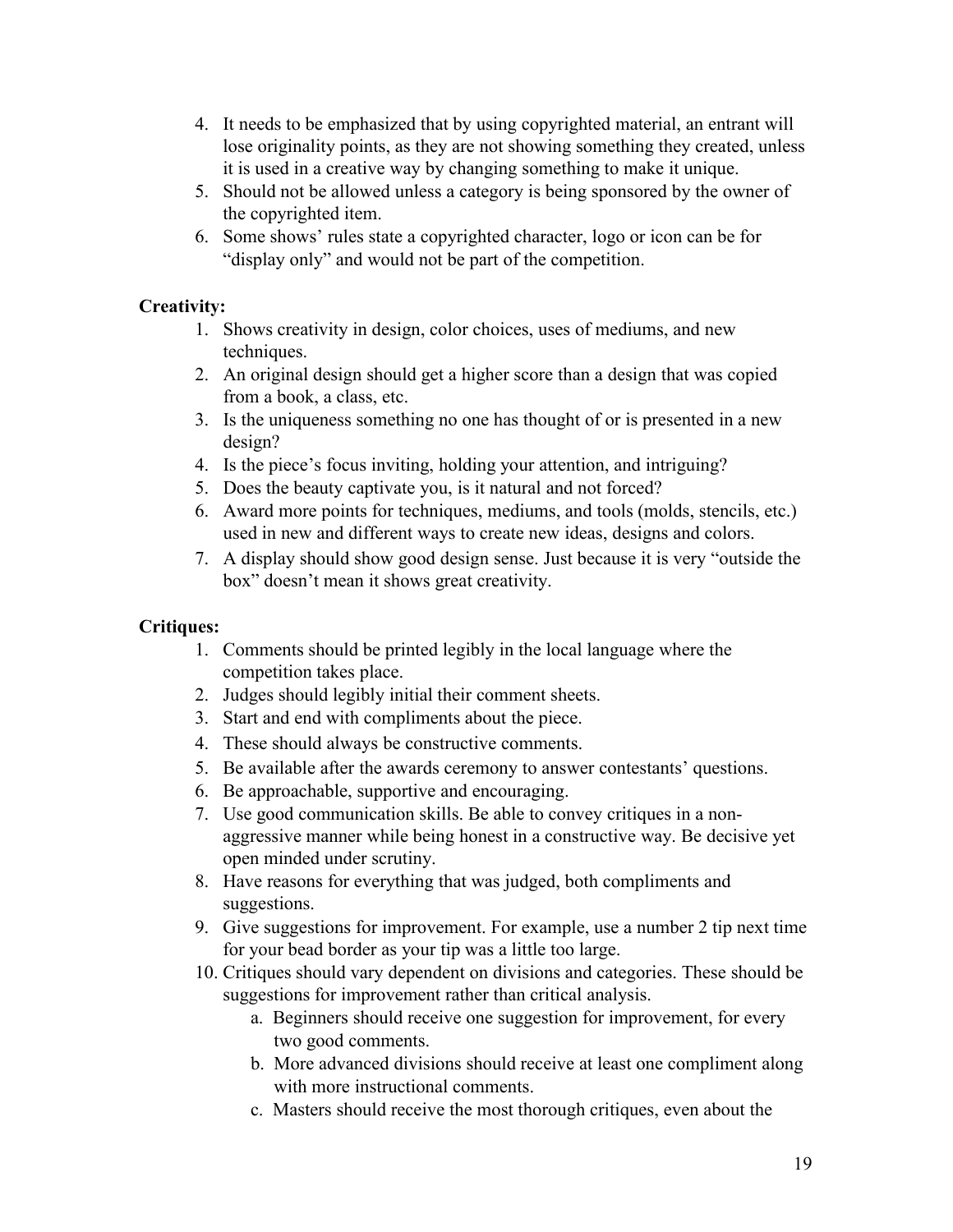smallest imperfections.

#### **Damaged in Transit:**

- 1. Part of being a decorator is getting our creations to the destination in perfect condition. Brides will not accept a damaged wedding cake, therefore only reasonable minor damage should be considered in a competition.
- 2. Judges should be able to tell the difference between an accident and improper techniques that caused damage to the display.
- 3. Is there a note explaining the damage?
- 4. Is the explanation due to "unforeseen circumstances"?
- 5. If it is obvious that the display was damaged in transit, allowance should made for a damaged area of the cake with minor breakage, judge the undamaged portion of the display, but deduct a point or two for the damage. A few strings broken in stringwork is acceptable, limbs falling off a sculpted piece is unacceptable.
- 6. Large overall damage should be considered a fault of improper construction or transport techniques. Was major damage or collapsed cake preventable with better skill, design, and preparation prior to transporting?
- 7. Sloppy workmanship, flawed design, poor preparation techniques and damage prior to transportation should be judged accordingly.
- 8. A photograph of the piece when completed prior to alleged damage should accompany the damaged display piece or a photo emailed to the show committee to show the judging panel to prove it was damaged in transit.
- 9. If the piece is severely damaged, it should be removed from the competition and kept in the show office for the competitor to see the damage and retrieve reusable components.
- 10. Evidence of water spots from rain on displays should be considered minor damage, and receive a slightly lower score. Be sure to write a comment about covering pieces when transporting during inclement weather.
- 11. Judges should be informed if damage to an entry was done by spectators, show committee or show photographer. No points should be deducted.

#### **Degree of Difficulty:**

- 1. When judging the degree of difficulty, judges must take in to consideration all the mediums/skills on the piece. Each judge should explain their feelings as to the degree of difficulty with fellow judges to reach a decision that is unanimous. As sugar artists, we all can view various techniques more skilled than others, however, we as judges need to be able to explain our decision to the entrant with full confidence as to the decision.
- 2. More emphasis should be placed on the degree of difficulty to raise the quality of work presented in sugar art competitions.
- 3. Judge at the highest standard for each skill level according to the division entered.
- 4. Progress from easy to complicated, and increases to unique/inventive uses of the skills.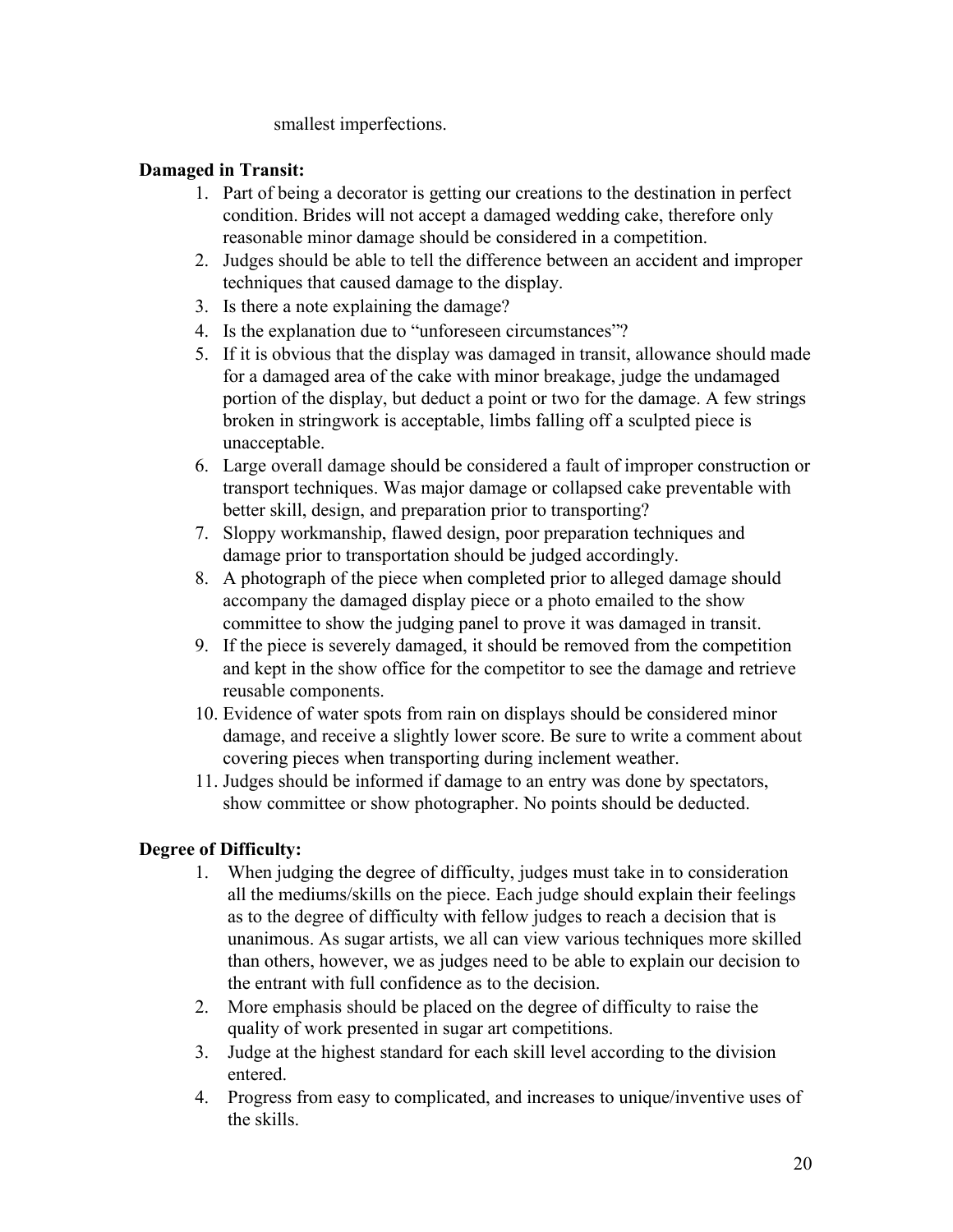- 5. "Cut, lick and stick" techniques i.e. molds, printed edible images, machine cuts, stamped, stenciled, bought, and plastic elements should score lower than hand techniques i.e. piping, painting, and modeling.
- 6. Original uses of techniques should be scored higher than just individual elements.
- 7. Attention to small details and accuracy scores higher.
- 8. Complex flowers with life like accuracy to botanical standards should score higher than simple flowers.
- 9. An entry that is well done with several techniques should receive a higher score than a piece with one or two skills.
- 10. More is not always better, but more techniques used together correctly is better. This shows versatility and skill of the artist.
- 11. Gravity defying techniques scored even higher: bridgework, extension work, oriental stringwork, constructions, complex sculptures, and carving.
- 12. A perfect shell border should not always place higher than an embellished shell of lesser quality.
- 13. String/extension work would be judged on degree of difficulty from easiest to most difficult technique, for example: a gumpaste bridge is least difficult, a piped bridge is more difficult, a bridgeless/floating bridge is the most difficult.
- 14. The smaller the size of tip used the higher the degree of difficulty.

#### **Dimensions and Proportions:**

- 1. Check that minimum and maximum serving and size requirements have been met.
- 2. Check that the base board is appropriately sized to the piece.
- 3. The display should have a natural progression as to the shapes and sizes.
- 4. Tiers shapes should be appropriately sized to one another and be aesthetically appealing. The corners of a square cake should not extend over the top edge of a round cake that is underneath it.
- 5. Divisions of elements around cake evenly spaced and aligned.

#### **Fabric Effects:**

- 1. The sugar mediums should be as thin as fabric, i.e. burlap, lace, needle point cloth, etc.
- 2. The fabric pieces should maintain consistent thickness, have clean cuts, sharp points, smooth edges, have visible folds, and flow like real fabric.
- 3. The texture should be even and consistent within the piece, and between the elements, i.e. grosgrain, dotted Swiss, etc.
- 4. Are the fabric effects appropriate size and do they complement the rest of the design?
- 5. Overall finish: satin should have a sheen, suede a dull finish, etc.
- 6. Application of color should compliment the chosen fabric, i.e. tie dye.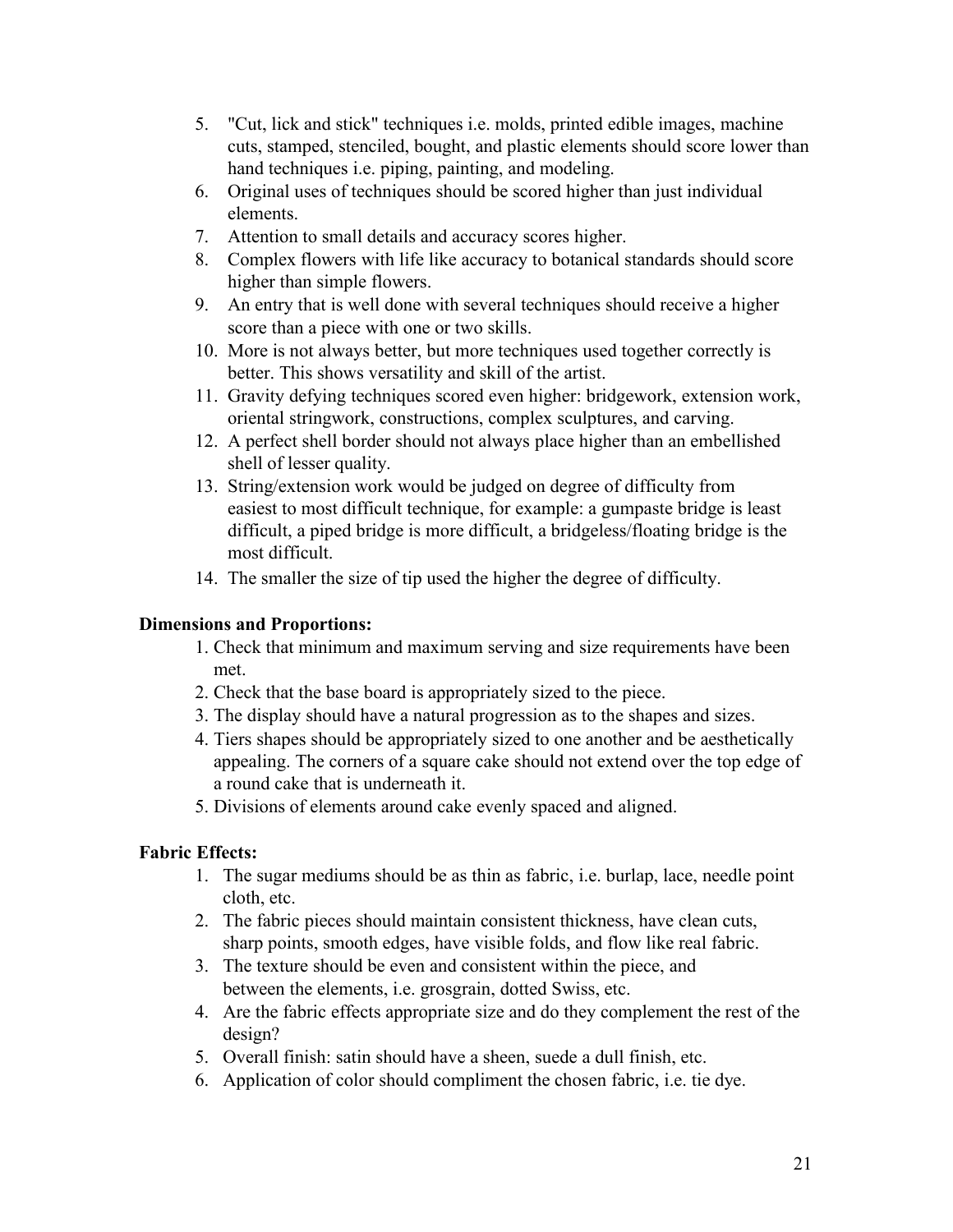- 7. Bows should be the appropriate thickness, i.e. thinner for satin ribbon, thicker for leather.
- 8. The fabric should be neat with no wrinkles, unless they are part of the design.
- 9. Swags should have even, correct gathering, hidden edges and be neatly pleated with natural folds, flawless connection points and no "glue showing".
- 10. Fabric Flowers should be well shaped, with no cracks on folded petals.

#### **Flowers and Foliage:**

- 1. Fresh, artificial and commercially made flowers should not receive a score. In the comments explain that flowers need to be hand made from a sugar medium.
- 2. Flowers should be botanically correct, realistic and accurate representations with the appropriate foliage, including proper petal shapes and counts, stamens, pistils, calyx, leaves, construction of clusters, shading and dusting of colors.
- 3. Stamens and stems made of sugar should receive higher scores than non edible ones.
- 4. Flowers and foliage should be the correct size, not too large or too small, and balanced for the cake/display.
- 5. Are the proportions of petals to centers correct?
- 6. There should be even spacing between petals.
- 7. The edges should be smooth with no jagged cutter marks.
- 8. Colors should create balance and harmony within the theme.
- 9. Were the flowers and foliage artistically placed on the display?
- 10. Buttercream and Royal Icing Flowers:
	- a. Was the icing the correct consistency?
	- b. Did the contestant use the correct tip to pipe the flowers?
	- c. Did the contestant show precision in piping the flowers?
	- d. How well were colors used i.e. striping, two tone, etc.?
	- e. How close do the icing flowers look to natural ones?
- 11. Gumpaste, Marzipan, Fondant, Bean Paste, and Rice Paste:
	- a. Flower petals should be very thin and delicate throughout the flower with consistent smoothness and no cracks. The leaves should be the correct thickness with thin edges.
	- b. There should not be any jagged edges.
	- c. Support wires should be the appropriate thickness for stems, petals and leaves, and not be exposed or poking through.
	- d. There should be natural, realistic, and proportioned details, i.e. veining on calyx, flower petals, buds and leaves (where applicable).
	- e. The work should be clean with no cornstarch or sugar dust.
	- f. Realistic coloring application on flowers should be dusted with the appropriate hues to enhance their appearance, and steamed for natural overall realism.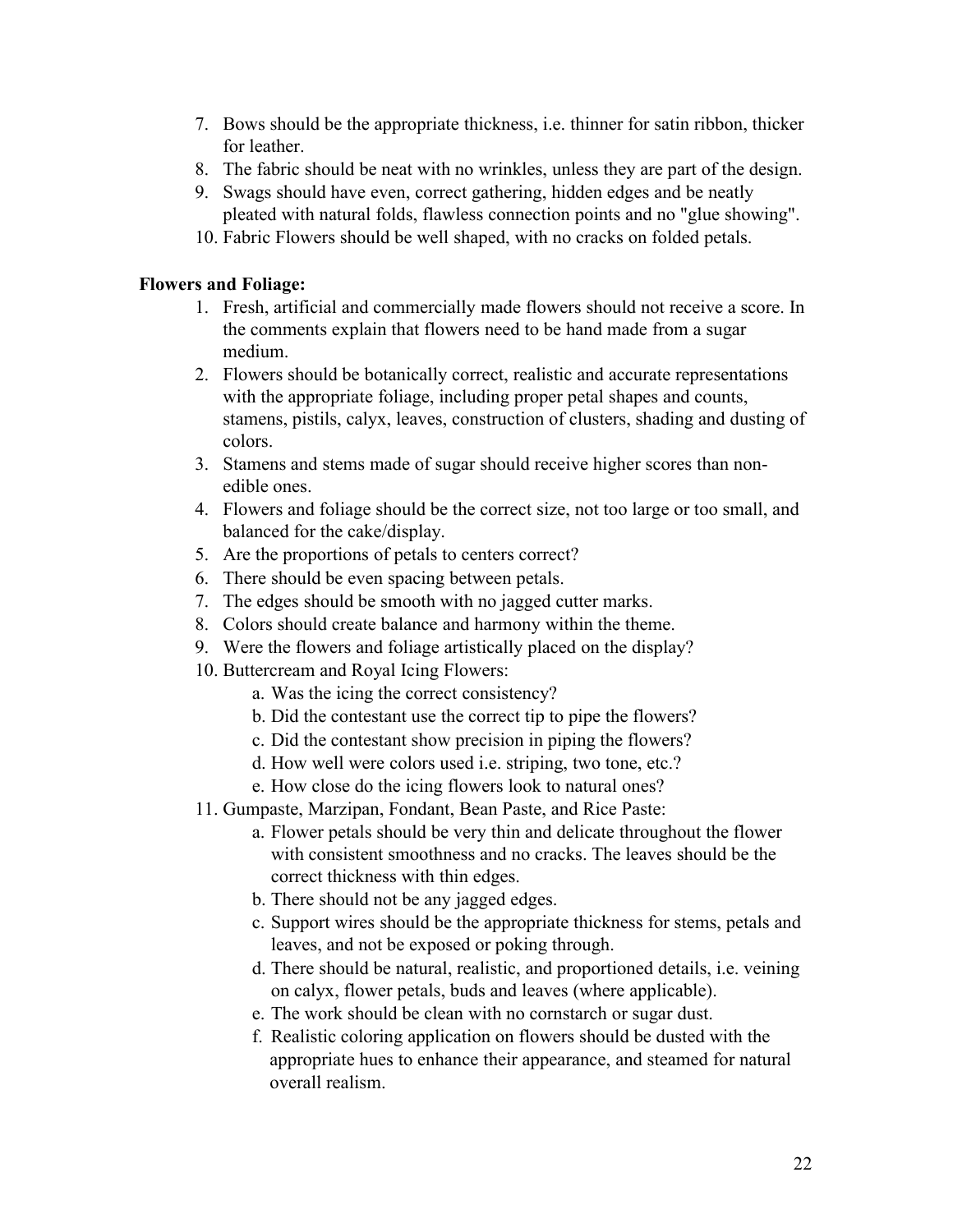- g. Most of the time botanically correct leaves should accompany the flowers (i.e. peony leaves with peonies). Complimentary florist leaves are also acceptable.<br>h. Check that no bare wires are showing. All the wires should be wrapped
- with the appropriate colored floral tape, and not wrapped too thick.
- i. Check that wires are not inserted directly into the cake. Check if straws or floral picks were used as barriers, and the entry points were hidden. If bee's wax was used, the contestant's note to the judges should mention this process.
- j. Marzipan flowers should not look greasy.
- k. Higher scores should be given to more complex flowers.
- 12. If a competitor enters an obscure hybrid, mutation or unusual flower that may not be familiar to the judges, suggest they supply a photograph of the real flower to accompany the entry, and list its correct botanical name on the entry form, so the judges can research it and judge it fairly.
- 13. Botanical Sprays:
	- a. It's important that a spray or arrangement of flowers and foliage be to scale. Are they all life size, 1/2 life size, etc.?
	- b. Incorporation of flowers in different stages of growth.
	- c. Miscellaneous foliage is fine in a floral arrangement and helps disguise the wire stems.
	- d. There should be balance and harmony within the theme & overall appearance.
- 14. Wafer Paper Flowers- see Wafer Paper.

#### **Food Safety Standards: (See also Non-edible/non-toxic Components)**

- **1.** If non-food grade products are used, they must be on items that can be removed from the cake before serving.
- **2.** The wires of sugar flowers and leaves should not be inserted directly into the cake.
- **3.** Styrofoam pieces including dummy separators and dividers should not sit on the icing or be attached directly to edible cake parts without a cake board or food grade barrier between them.
- **4.** In armature, use food grade materials where possible.
- **5.** Tasting entries should be covered during transportation and while on display.
- **6.** Encourage competitors to avoid temperature and time sensitive ingredients in tasting entries that are not shelf stable for at least four hours, i.e. mousse, curds from scratch, etc. These should be tasted by the judges early in the day so no one gets sick.
- **7.** Cheesecakes should be cool when touched. Cakes with cream and custard fillings should be refrigerated.
- **8.** Showpiece- The entire piece has to be constructed from edible materials; pastillage, chocolate, gum paste, royal icing, isomalt/sugar, etc.
- **9.** Non-toxic products like silver, gold, and disco dustetc. may be used due to the fact that show pieces are not consumed.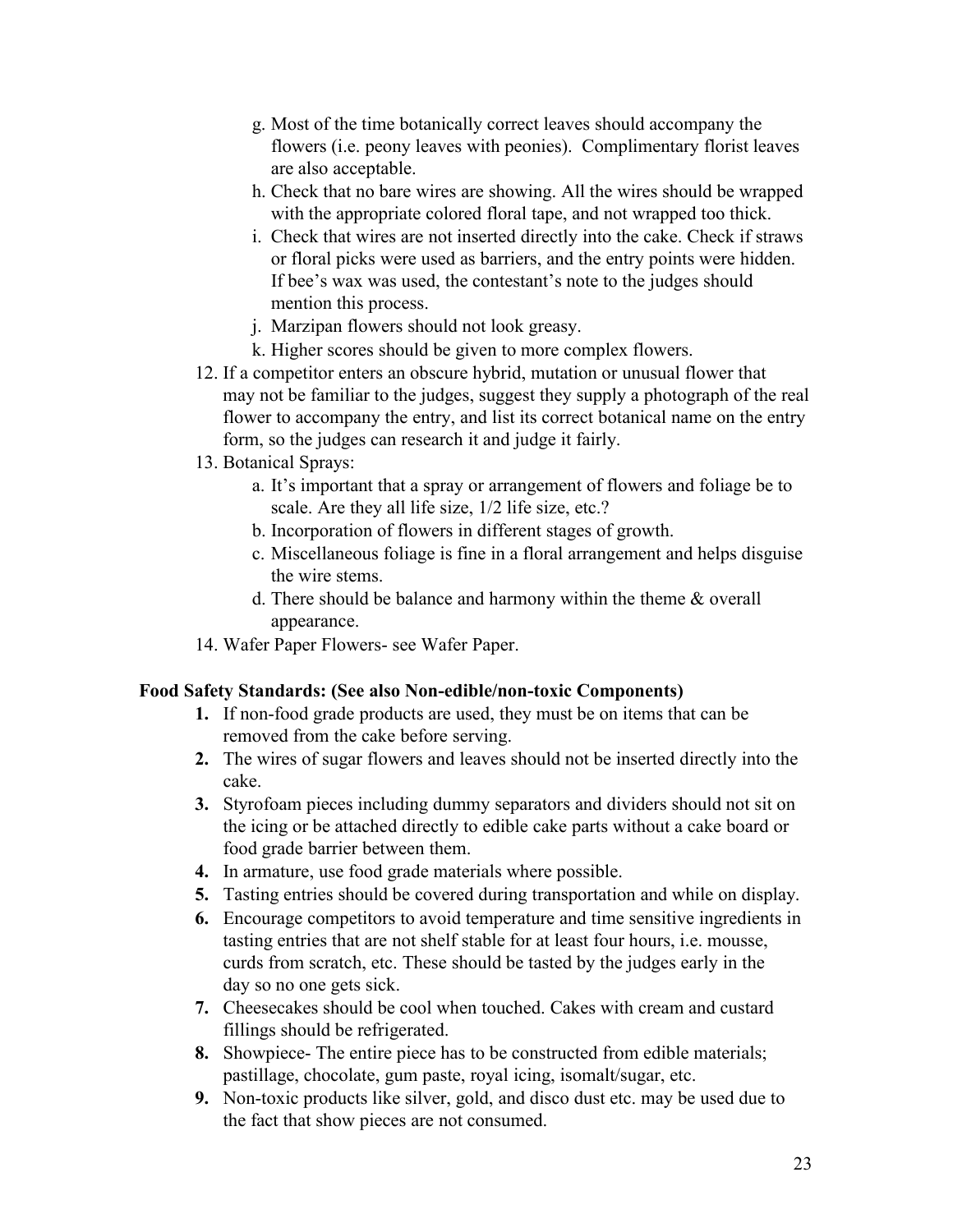#### **Gelatin:**

- 1. The gelatin should be smooth and clear with no air bubbles or foam.
- 2. The consistency should be of firm unmolded gelatin, with no excess liquid seepage.
- 3. The colors should be bright with clean color separations, or blended colors with even gradations.
- 4. There should be smooth edges on insertions with no bubbles or broken areas.
- 5. The more variety of insertion techniques, the higher the score.
- 6. Wings, leaves, etc. should have neatly trimmed edges.
- 7. Look for realistic finishing details.
- 8. Gelatin techniques should be properly incorporated into the overall display.

#### **Gingerbread:**

- 1. Was the theme evident in the display (if applicable)?
- 2. Check that the base and display meets minimum and maximum size requirements per competition rules.
- 3. If rules state the main structure has to be made of gingerbread, verify that it is (this includes support systems).
- 4. If rules do not state otherwise, all components should be edible, except for base board, lighting & moving parts.
- 5. The smell/aroma of gingerbread should be evident.
- 6. The cookie should taste like gingerbread (where applicable).
- 7. The texture should not be crumbly, or have the under baked look of raw dough.
- 8. The gingerbread finish should be smooth with no cracks or bubbles.
- 9. Thickness of the gingerbread should be consistent and appropriate size for the piece.
- 10. Color of the gingerbread should be consistent. No burnt corners oredges.
- 11. Displays should have structural integrity, with solid, size appropriate base correctly decorated to match.
- 12. Assembly of all pieces should fit together like a puzzle, with no bending or breaks.
- 13. Joints, etc. should have smooth, clean edges with no smudges orexcess icing remaining.
- 14. Overall Designs with more originality, uniqueness and intricacies, should score higher.
- 15. The piece should be cohesive in use of techniques and parts within the piece.
- 16. The more precision, detailed piping skills, the higher the score.
- 17. The display should be food appropriate, i.e. looks appetizing and edible.
- 18. No wrappers should be on pre-made candies.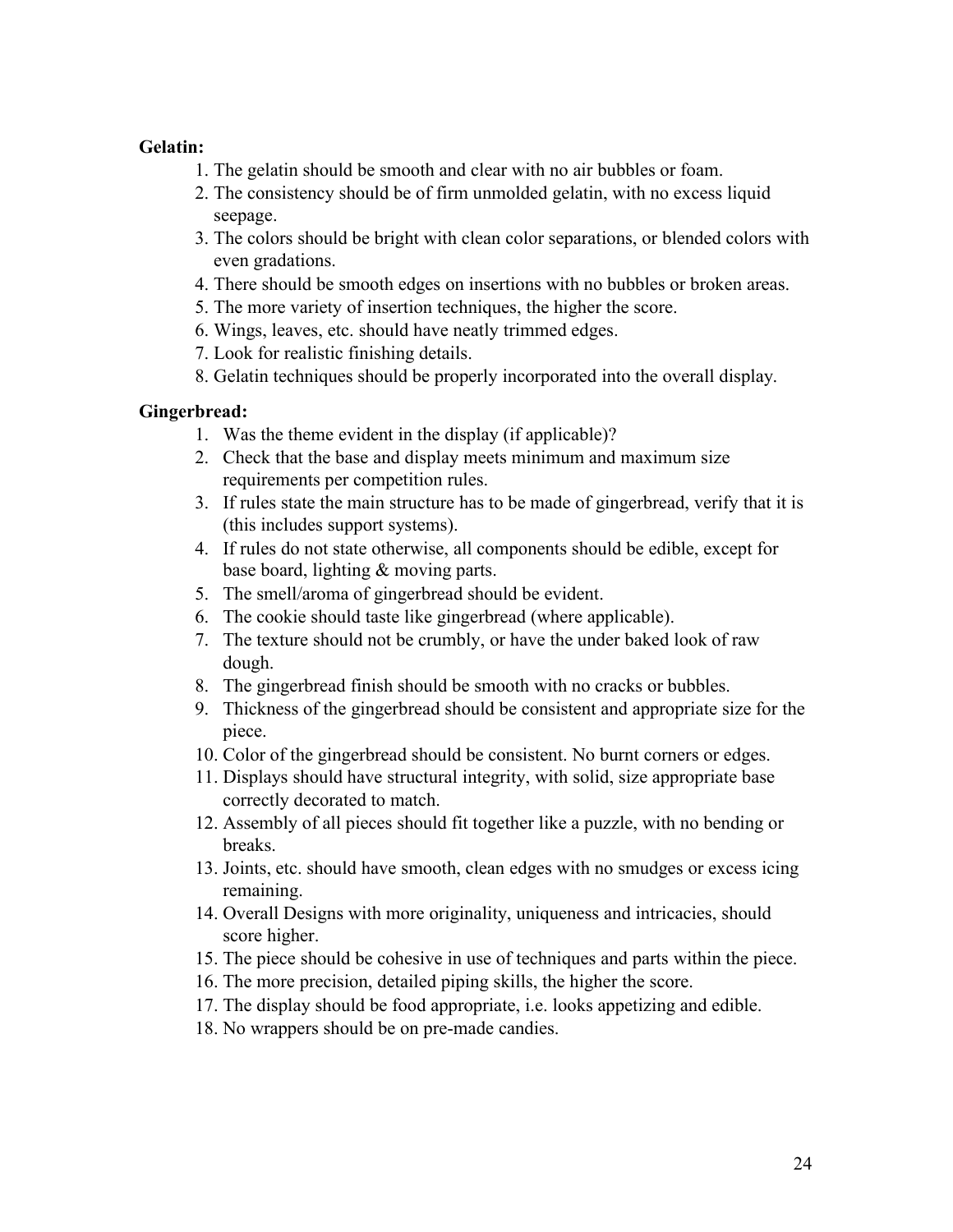#### **Icing/Covering on cake:**

- 1. The texture of the finish coat on a buttercream, royal icing or fondant covered cake, should be smooth and flawless. Points should be deducted for elephant skin, wrinkles, divots, tears, holes and air bubbles.
- 2. Edges should be clean and sharp, or uniformly rounded depending on the entrant's desired effect.
- 3. Textured and faux finishes should be considered and scored accordingly.
- 4. Where no borders are used, the transition from cake covering to the next tier or board should be flawless.
- 5. All visible surfaces of a cake or dummy must be covered with an edible product, including the underside of a dummy.

#### **Lace (Flexible):**

- 1. Lace pieces should be free of air bubbles and broken attachments.
- 2. Attachment to cake/cookie should be neat and clean with flawless connection points.
- 3. Pleats should be neatly gathered with hidden edges and be layered evenly with natural folds.
- 4. There should be no visible "glue" spots.
- 5. Pieces should maintain consistent thickness, have clean cuts, sharp points, smooth edges, and flow.
- 6. Lace should be neat with no wrinkles, unless they are part of the design.
- 7. The lace should complement the rest of the design.
- 8. Application of color should complement the design.
- 9. Application to specific details such as use in fabric, flowers, leaves, bows, lace, or cutouts are permitted and should be applied neatly as well as create balance and harmony within the theme.
- 10. Transfer images or stencils may be used and should be smooth  $\&$  evenly applied with no air bubbles, cracks or color bleeds.
- 11. Points should be deducted for elephant skin, wrinkles, divots, tears, holes and air bubbles.

#### **Live Challenge:**

- 1. Judges need to have a good understanding of the rules.
- 2. Check that only allowable items have been brought to the challenge.
- 3. Count pre-dried items to be sure the correct amount is present.
- 4. Know how much edible ingredients verses non-edible are allowed.5. Record start time and announce periodically the time remaining.
- 
- 6. Is the theme recognizable at first glance?
- 7. Was the theme expressed well and incorporated throughout the display, not just on one tier or in a small area?
- 8. Contestants should be judged on: cleanliness while working, food safety practices, ability to adapt to changes, and/or situations that develop. Their creations should be judged on the number of skills used, coloring, proportion,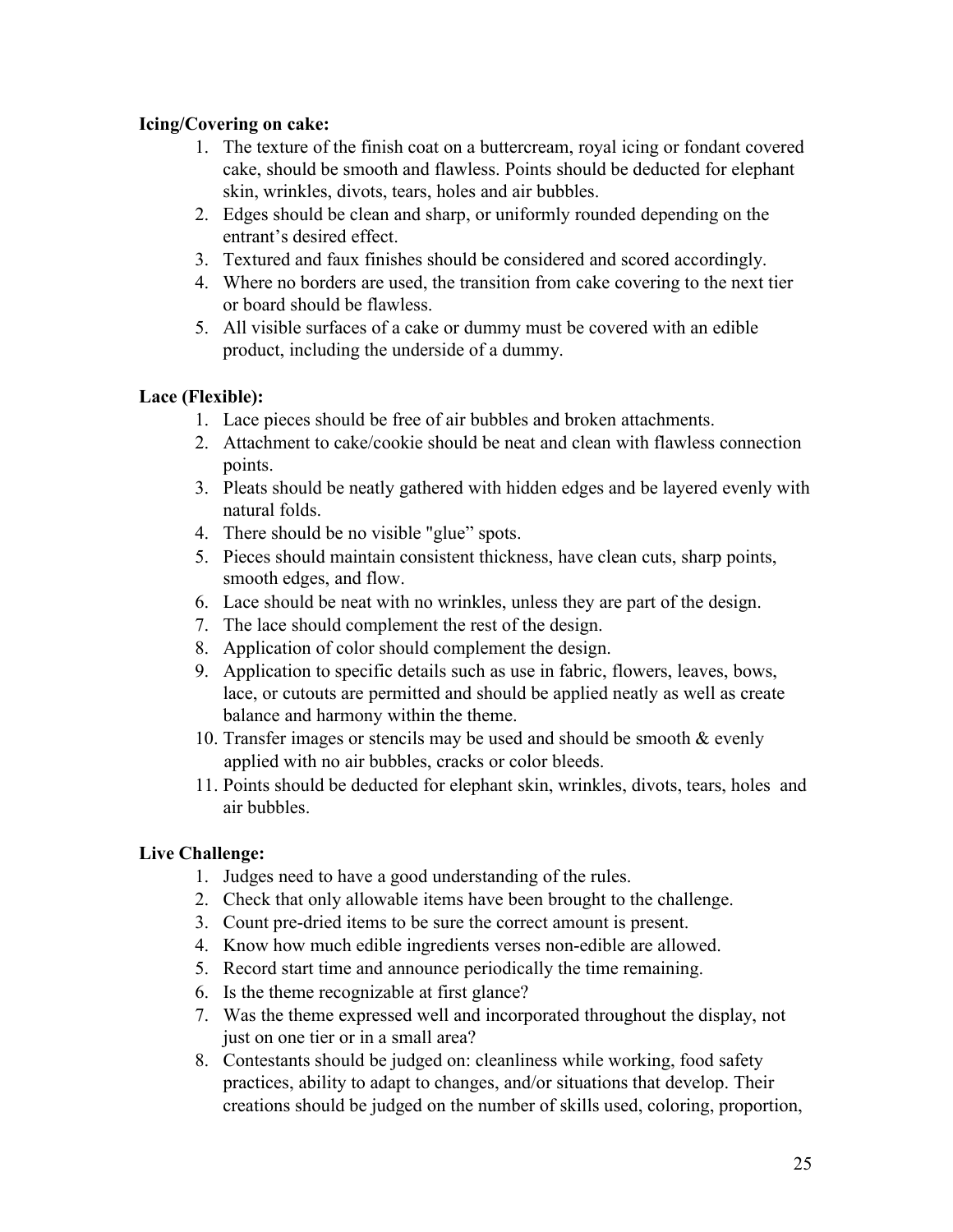neatness, and following a theme if one was required.

- 9. Was the piece completed in the time allowed? Did the overall aesthetics look finished?
- 10. Did the piece stay within the size limits and number of servings required?

**Macarons:** Appearance only. (See Tasting for macaron tasting criteria.)

- 1. Each shell should have a very thin shiny smooth skin on top and a ruffled foot on the bottom.
- 2. Surface skin should be level and smooth with no bubbling, no cracks, air pockets.
- 3. Consistent sizing (approx. 1.3 inches or 3.5 cm in diameter).
- 4. Color consistency throughout from the shell to the filling.
- 5. Equal ratio of shell to filling.

#### **Modeling:**

- 1. Armature should not be visible.
- 2. Correct and consistent surface finish. No lines, wrinkles, rough edges, or elephant skin.
- 3. Cleanness ofwork.
- 4. Features should be consistent with the type of figures.
- 5. Painting should be precise, neat and color appropriate.
- 6. Appropriate details should be evident and neatly done.
- 7. Although the use of molds is permissible a higher score should be awarded for freehand modeled items over pieces formed in molds.

Realistic Human Figures:

- 1. The overall figure should resemble a human.
- 2. Proportions should be correct for the anatomy with life like features; legs, arms and head to torso.
- 3. Joints should be properly positioned, i.e. elbows, knees, etc.
- 4. The proper number of toes and fingers should be evident, with nail and knuckle markings.
- 5. Check for correct skin tone and facial features; eyes, brows, ears, teeth, etc.
- 6. Facial and other painting should be precise, neat, and color appropriate.
- 7. The hair should have correct coloring and texture.
- 8. The clothing should have the look of realistic fabric with thinness of cloth, and details, i.e. buttons, shoe laces, etc.

#### Caricatures:

1. The overall representation of the subject should easily be identified as well as the artistic interpretation.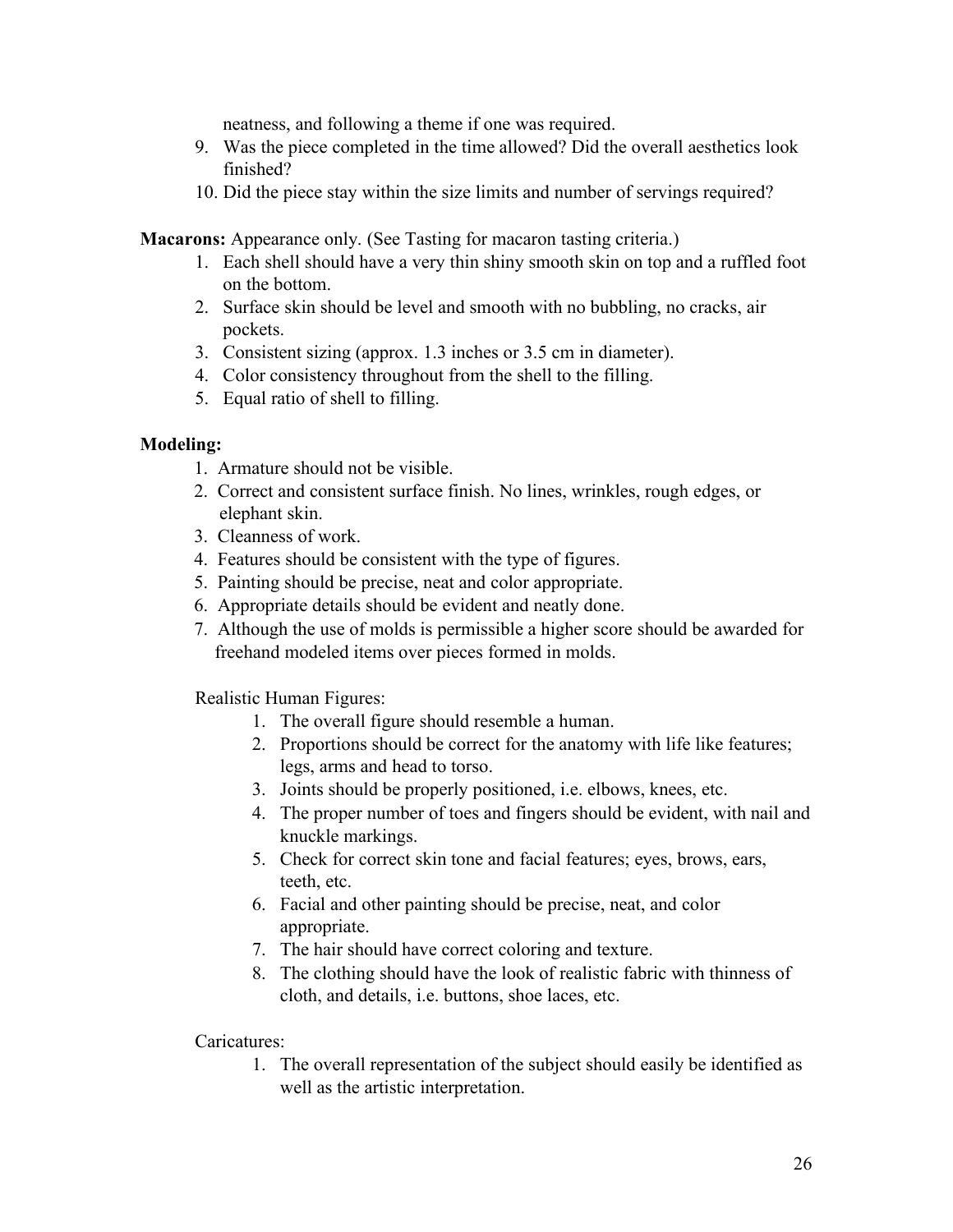Animals and creatures:

- 1. Proper proportions should be evident; legs to head, body, tail, etc.
- 2. Joints should be properly positioned.
- 3. Fur, feathers, scales, etc. should have proper texture.
- 4. Features should be realistic; eyes, ears, teeth, whiskers, etc.

#### **Neatness:**

- 1. Neatness is part of professionalism and will show the skill level of the competitor by the level of neatness of the entry. The beginner and intermediate divisions may show a few flaws. The professional and master divisions the cake should be flawless.
- 2. Neatness should be consistent throughout an entry.
- 3. Points should be deducted for fingerprints, color smears, air brush overspray, icing smudges, excessive cornstarch, dings, paintbrush hairs on entry, exposed pattern tracings or wires, or other sloppy work.
- 4. Lettering should be centered. Words need to be spelled correctly.
- 5. Edges should be finished correctly and neatly.

#### **Non-edible/non-toxic Components:**

- 1. Read the competitions rules carefully in case they allow the use of plastic pillars, etc.
- 2. A display should score higher if all visible areas are covered with edible mediums, i.e. the pillars are covered with fondant.
- 3. Points should be deducted for using small non-edible items directly on cakes, i.e. real beads, gemstones, and sequins that could cause a choking hazard.
- 4. Non-edible items are not counted in the score, unless as a support for structure.
- 5. Painting a whole cake gold is fine if that tier/layer was done as a dummy cake and so stated in the "notes to the judges".
- 6. Ribbon including rhinestone/ bling ribbon is only permitted as a trim on a cake board, or a thin 1"- 2" dummy separator between tiers. Real ribbon should never be used as a decoration on the actual cake in competition.
- 7. It is difficult to compare real edible gold/silver leaf to fake in a competition. Edible gold/silver leaf must be used on <sup>a</sup> real cake. Competitors can use non-edible gold and silver leaf on dummy tiers due to the huge difference in cost, but must be so stated in their "notes to the judges".
- 8. Non-edible items that are permitted include stamens, wires, and floral tape used to wrap sugar flowers stems, and wires for stand up elements like monograms, etc. The wires should never be stuck straight into a dummy or real cake, but inserted into a straw, cocktail straw, post pick, etc.
- 9. Non-toxic metallic dusts, disco dusts, glitters, etc. should only be used on flowers, and other decorations, that can be easily removed from a real cake before serving.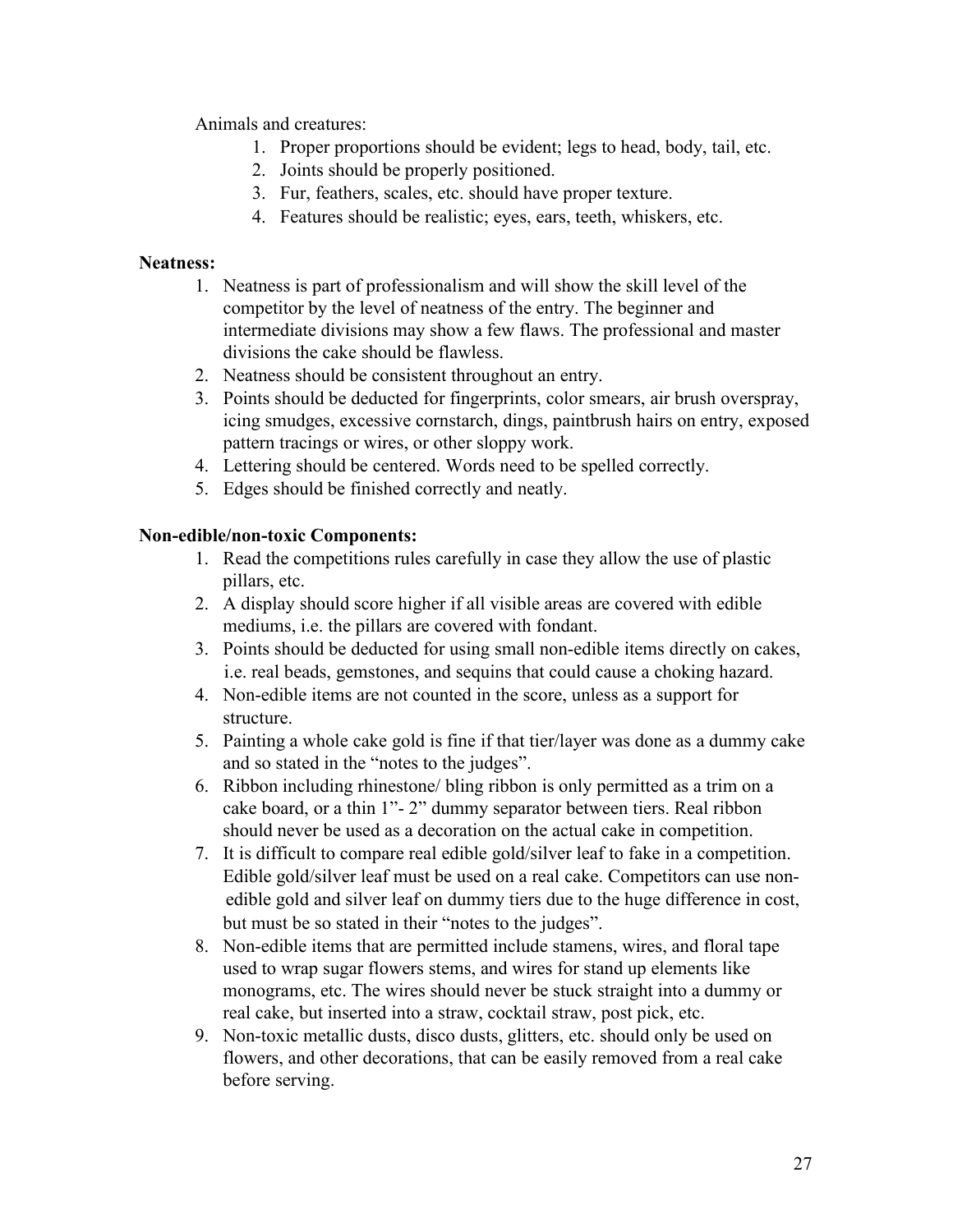#### **Patterns:**

- 1. An ICJ should know how to create patterns for collars and all styles of string work.
- 2. Patterns should create precision in a cake design as opposed to free hand.
- 3. The pattern markings on a cake should never be done in pencil. Suggest using a scribe, needle or pin.
- 4. Tracings of patterns should be covered and not visible in the finished product.
- 5. Spacing for string work, collars, etc. should be even and appropriate size.
- 6. Designs should be appropriate to the piece, and consistent throughout the display.
- 7. Using patterns should show accurate results especially when correct calculations were made to create a custom pattern for the display where all the panels, scallops, bridges, etc. are all the same size especially at the start and finish of the cake (usually the back).
- 8. Should blend nicely with other components on the entry, if numerous patterns are used, all should complement each other to make a comprehensive entry.
- 9. It will be evident if the entrant spent time creating the pattern based on the cake after it's been enrobed.
- 10.Patterns handmade by the entrant should score higher than premade ones, the more complex, the higher the score.

#### **Proportions: (See Dimensions)**

#### **Protective Covers:**

1. See through plexiglass cases, domes, etc. may be used to protect entries, but not detract from the overall display and must be easy to remove by the judges if they deem it necessary.

#### **Pure International Techniques:**

- 1. Judges must know the characteristics that classify pure techniques like Lambeth, Australian, etc.
- 2. Judges must understand the techniques well enough to know if the entrants have executed them properly.
- 3. Judges must be able to recognize a pure technique versus a mixed technique entry.
- 4. Nirvana Collars:
	- a. Border should be smooth with no points at start and finish joints.
	- b. Flood work icing should be proper consistency, no visible air bubbles.
	- c. Collars and panels should be even thickness, and have finish luster.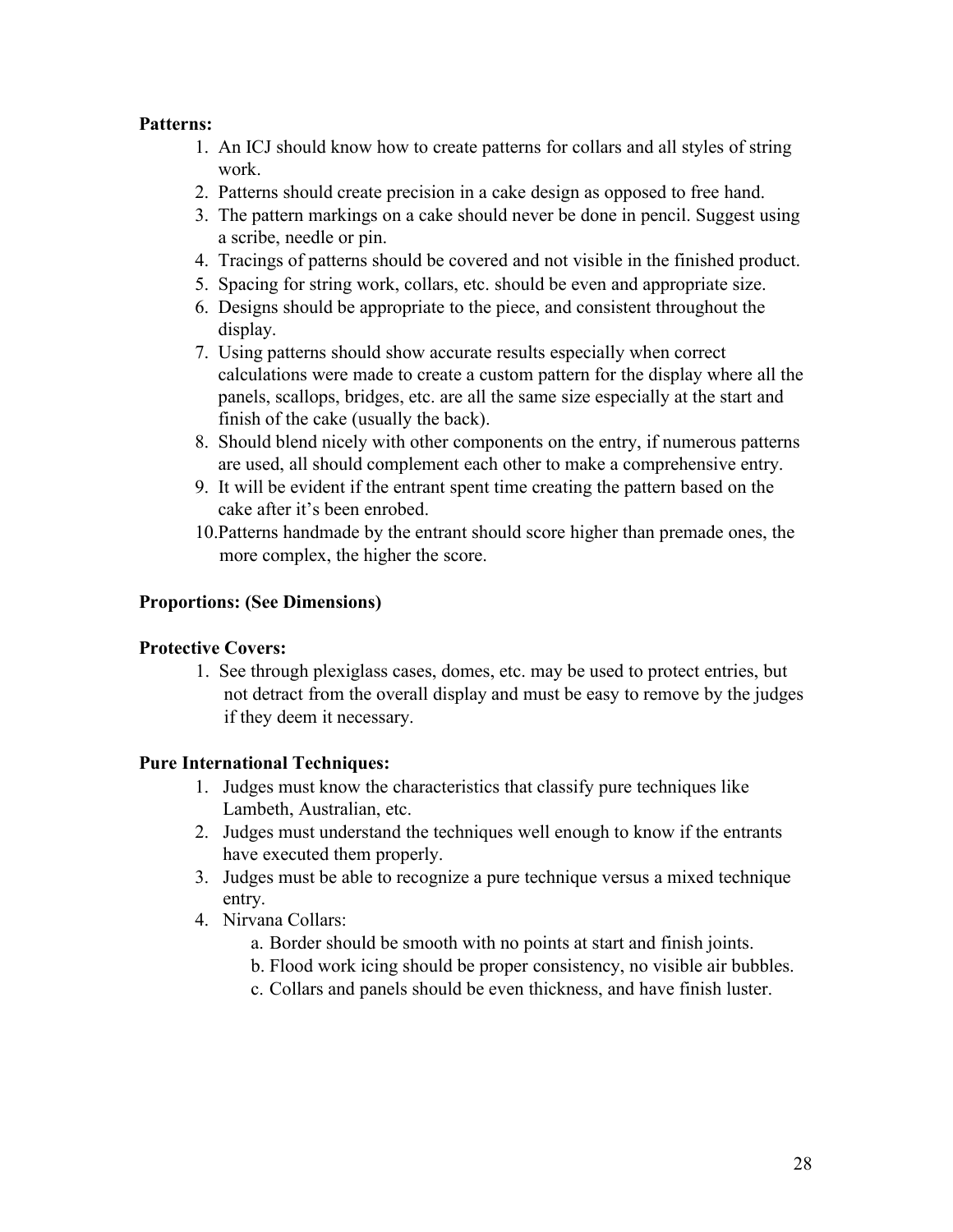#### **Real versus Dummy Cake:**

- 1. This depends on what the show's rules require, otherwise the choice is up to the entrant. It's their responsibility to inform the judges that their entry is real cake.
- 2. Judges should understand how a real cake ages, and allow for natural shrinkage.
- 3. Dummies must be designed that they can be duplicated in real cake.
- 4. No part of the dummy including the underneath can be left uncovered.
- 5. If all components are equal, a real cake usually gets a higher score than a dummy cake.
- 6. If real cake is required, check by inserting a corsage pin into the back of the display at an inconspicuous spot.
- 7. As a last resort, very carefully lift the cake to check the weight.
- 8. Sculpted displays must be real cake.

#### **Reclassifying Entries:**

- 1. Prior to judging, the chairman of judges and the lead judge should discuss protocol for reclassifying displays entered in the wrong categories, divisions, etc.
- 2. If the rules state that entries may be reclassified, this can be done without the permission of the entrant. If the rules do not say reclassification is a possibility, the display should only be moved with permission from the competitor.
- 3. Entries that in the judges or show directors opinions outclass or are in error of the listed show qualifications for a particular category or division may be reclassified either before the show or at the show once the piece has been presented. There should be a clear case for the reclassification, either show rules for a category (a one tier cake entered in the tiered cake category), or information known to the show directors regarding an entrant (i.e. had won previous division multiple times and yet entered the same division again when rules prohibit it).
- 4. Entries should never be moved to a lower division.
- 5. Techniques used should be the level of the category entered.
- 6. Discuss this with the show chairman before moving a cake. They must check that the same person doesn't have another entry in the category where you want to place the cake.
- 7. If possible, the show directors should contact the entrant explaining the
- situation, before a final decision is made.<br>8. Only judges or show directors may move the piece to the new division area, and a new judging card must be issued.
- 9. The show rules should make it mandatory that an entrant must move up to the next division after winning two best of division awards.
- 10. After winning the masters division for 2 years he/she must wait a year before re-entering.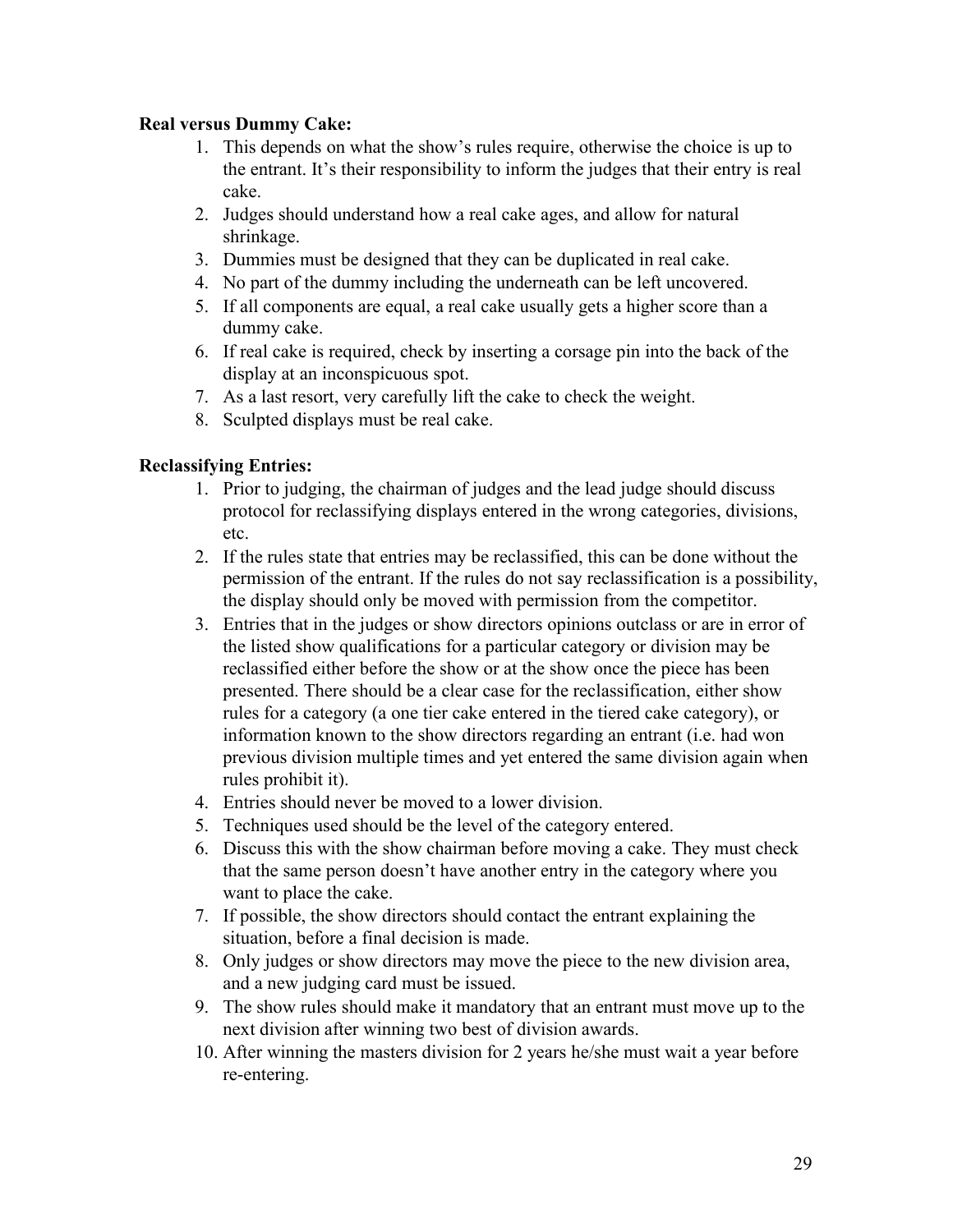#### **Scoring:**

- 1. Scoring is based primarily on the American Standard Consensus (Team), or Point System (Individual) judging.
- 2. Consensus Scoring is the most efficient way to judge a competition. One judge acts as the secretary for the team. Only one Scoring Form per competitor, one set of comments from the group of judges, no need to calculate scores and less work for the show committee. Rankings are listed as 1 st, 2 nd , 3 rd place awards.
- 3. Point System- Suggest using 100-point system for ease of calculating. Each judge will need a scoring form to record his/her scores and comments. Every entry will receive 3 scoring forms with comments, one from each judge. Winners are picked from the highest number of points in descending order.
- 4. Scores should be based on the show's rules and ICES Certified Judging standards.
- 5. Judges must understand different scoring methods and be good at record keeping.
- 6. Do not be a speed demon. Being the first judge to finish scoring is not always good. A good judge takes the time to be thorough.
- 7. Read the description notes the contestants wrote for the judges.
- 8. In the children's division, check the age of the entrant which should be printed on the score card/identifying tent card. Remember, the younger the child, the smaller the hands, the less pressure they have.
- 9. Take into consideration the division being judged. A beginner should not be judged as strictly as a professional, etc.
- 10. When using the point system, double check that all lines of the judging criteria are filled in with scores.
- 11. Do not use fractions, (i.e. 7.5), only whole numbers.
- 12. Judges should indicate what position that entry should receive so there is no confusion for final awards.
- 13. All scores should be tabulated and verified at least twice by the show committee. No awards should be handed out until this is done.
- 14. In split decisions each judge should state the reason for their score, and discuss how to come to a unanimous decision.
- 15. Fill in scores with pencil. But do the final tally in pen.
- 16. Do not make any changes in the judging after all score forms have been turned in unless all judges confer and agree.
- 17. Scoring/comment form should be neat when completing each form as some competitors will frame their forms. See "What the show organizers" should supply" section for what should be included on the form.
- 18. The scoring form should be placed in an envelope, sealed, the entry number written on the front, and the envelope tucked part way under the back of the display board.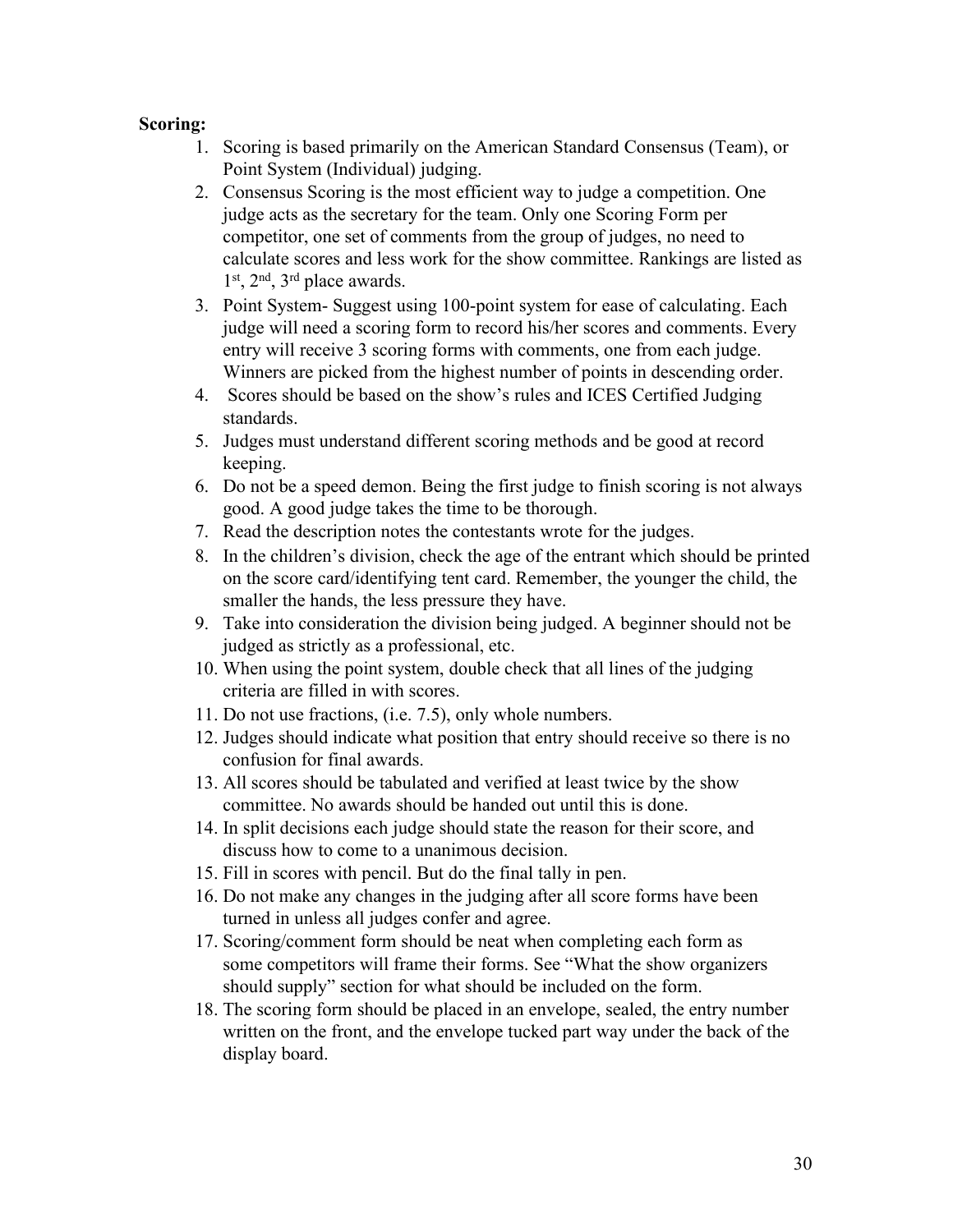#### **Sculpted Cakes:**

- 1. To be considered a sculpted cake, it should be made from something other than standard shaped cake pans or be altered from normal shapes by at least 25%.
- 2. Shapes that are gravity defying (i.e. cakes suspended, cantilevered, tilted on axis, or otherwise beyond what would normally be considered "stacked") belong in this category.
- 3. Entry must be made of 75% edible material; at least 50% real cake, additional 25% may be other edible materials i.e. rice cereal treats, and 25% non-edible i.e. Styrofoam, etc.
- 4. Armature and non-edible supports should not be visible.
- 5. Any armature, support structure or base used must be covered with food safe materials.
- 6. Three (3) in progress photos must be presented with the sculpted cake, one showing the armature (if used) and at least 2 other photographs of the cake prior to covering it with icing.

#### **Sculptures (Buttercream):**

- 1. Proper preparation and handling of medium should produce correct shine, finish, and/or appropriate surface texture.
- 2. Finish should not have fingerprints, smudges, air bubbles or holes.
- 3. Edges should be properly finished, clean and smooth.
- 4. No drips or pooling from cold or coloring sprays.
- 5. Any support structure or base used must be covered with food safe materials and not visible in the final piece.
- 6. The piece should consist of 75% edible materials (50% icing, 25% other edible material) and no more than 25% structure support.
- 7. All elements/components of the structure should be proper and consistent sizing.
- 8. Details should be appropriate to the design, evident, and neatly done.
- 9. If color is used, are the colors appropriate and complimentary to the design objects?
- 10. The application of colored cocoa butter, luster dust etc. should be even.
- 11. Award more points for techniques, mediums, and tools (molds, stencils, etc.) used in new and different ways to create new ideas, designs and colors.
- 12. Three (3) in progress photos must be presented with the sculpture, one showing the structure and/or armature (if used) and at least 2 other photographs of the sculpture in progress.

#### **Showpieces:**

- 1. Mediums may include: Chocolate, Pulled and/or Blown Sugar, Pastillage, etc. or any combination of these.
- 2. Entire piece must be made of edible materials.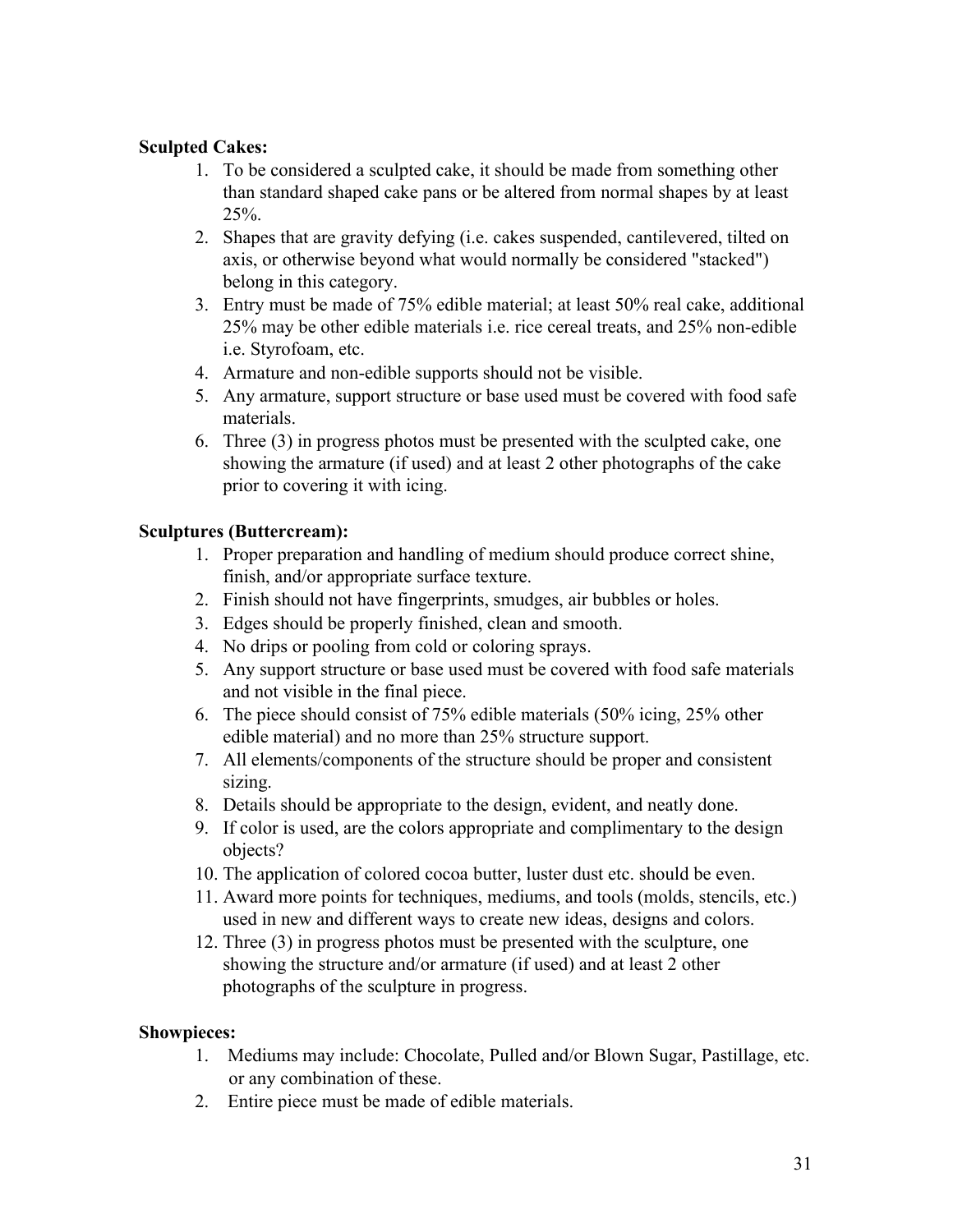- 3. Proper preparation and handling of mediums should produce correct shine, finish, and/or appropriate surface textures, with no fingerprints, smudges, air bubbles or holes.
- 4. The entry should show good understanding of texture, design, and details.
- 5. All elements/components should be proper and consistent sizing.
- 6. There should be consistent thickness throughout each element.
- 7. Edges should be properly finished, clean and smooth.
- 8. Elements should have smooth connections.
- 9. Appropriate details should be evident and neatly done.
- 10. The application of colored cocoa butter, luster dust etc. should be even.
- 11. Colors should be appropriate and compliment the design and other objects.
- 12. The piece should have harmony, movement and overall eye appeal.
- 13. Is the piece's focus natural and not forced, inviting, captivating, holding your attention, and intriguing?
- 14. The entry should show creativity in design, color choices, uses of mediums, and new techniques.
- 15. An original design should get a higher score than a design that was copied from a book, a class, etc.
- 16. A piece should show good design sense. Just because it is very "outside the box" doesn't mean it shows great creativity.
- 17. Is the uniqueness something no one has thought of or is presented in a new design?
- 18. Award more points for techniques, mediums, and tools (molds, stencils, etc.) used in new and different ways to create new ideas, designs and colors.
- 19. Although the use of molds is permissible a higher score should be awarded for freehand modeled items over pieces formed in molds.
- 20. A solid show piece should score higher than one that is unstable and shows signs of collapsing.
- 21. The piece should be properly displayed.

#### **Stringwork:**

- 1. Any piped icing work with appropriate size round tips, that are placed on, or suspended off the vertical surface of the cake in loops, or drops from two or more points. The smaller the tips used, the more difficult, the higher the scores should be.
- 2. Should not include strings made from fondant or gum paste.
- 3. Strings should be neat and evenly spaced, dropped to equal points as the design specifies, and have clean starting and stopping points.
- 4. Strings should be the same thickness, not broken or repaired.
- 5. In stringwork/extension work, the distance between two strings should be the same width as the piped line, the smaller the piping tip, the more lines per bridge.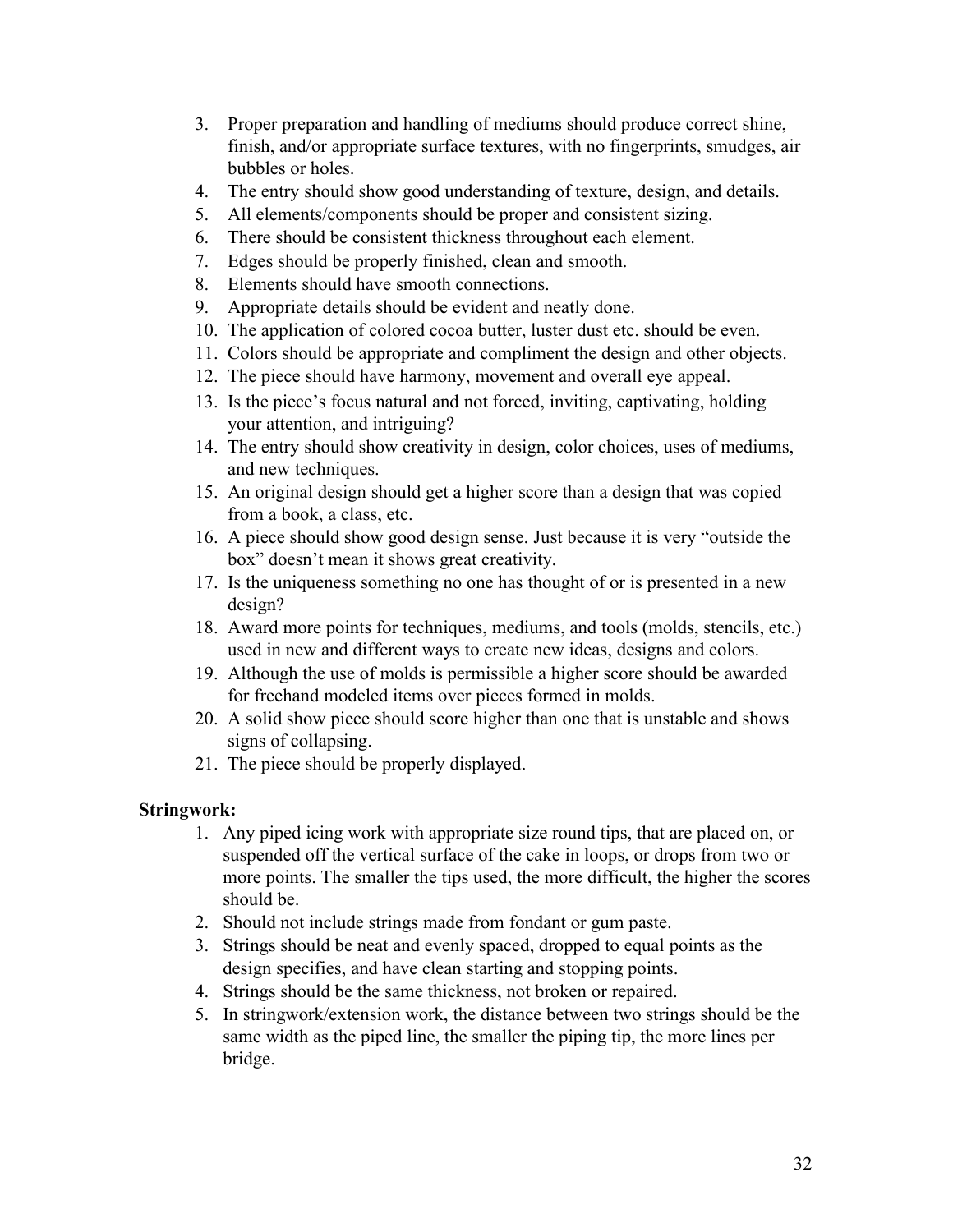#### **Structures:**

- 1. Look at the cake from front to back and every angle, including underneath.
- 2. Make sure that there is no uncovered Styrofoam or cardboard showing anywhere.
- 3. Undersides of exposed cake boards must be covered with an edible material.
- 4. Pipes should be covered with an edible product.

#### **Sugar Work:**

- 1. Proper preparation and handling of medium should produce correct shine, finish, and/or appropriate surface texture.
- 2. There should be properly finished edges, clean and smooth.
- 3. The piece should be neat and have no drips, over pours, tails, tags, fingerprints, smudges, air bubbles or holes, unless they are clearly part of the design, such as bubbles in an undersea landscape.
- 4. Blown elements should have thin, even walls, and be correctly shaped.
- 5. Is the thickness consistent throughout the show piece?
- 6. Show piece structures should be solid.
- 7. Separate design elements should have smooth connections to create a cohesive display.
- 8. Are all colors appropriate and complimentary to the design and other objects?
- 9. The application of petal and/or luster dust etc. should be even.
- 10. The entrant should show good understanding of textures, design, and detail.
- 11. The piece should have harmony, movement and overall eye appeal.

#### **Tasting:**

#### **General:**

- 1. If you have food allergies, ask the organizers to select another judge to score this division.
- 2. Read the recipe.
- 3. If the recipe contains any federally controlled substances, i.e. cannabis products, etc. the judge should refuse to taste the entry and disqualify it.
- 4. An appropriate presentation tray, plate, etc. should be used, be neat and clean with no crumbs or smears on it.
- 5. Taste smallest possible piece.

#### **Cakes:**

- 1. Recipe should be from scratch. No box mixes permitted, unless the rules allow them.
- 2. Overall appearance of the cake should be well presented, look edible and appetizing.
- 3. Smell/fragrance-should be apparent and appetizing.
- 4. Texture of the cake should have good crumb. Visually check for air holes and tunnels. Is it gummy on the bottom, too dense or crumbly?
- 5. Flavor profile should complement all the ingredients. You should be able to taste individual components, i.e. vanilla and butter in a vanilla butter cake. Just because a certain flavor isn't your favorite, don't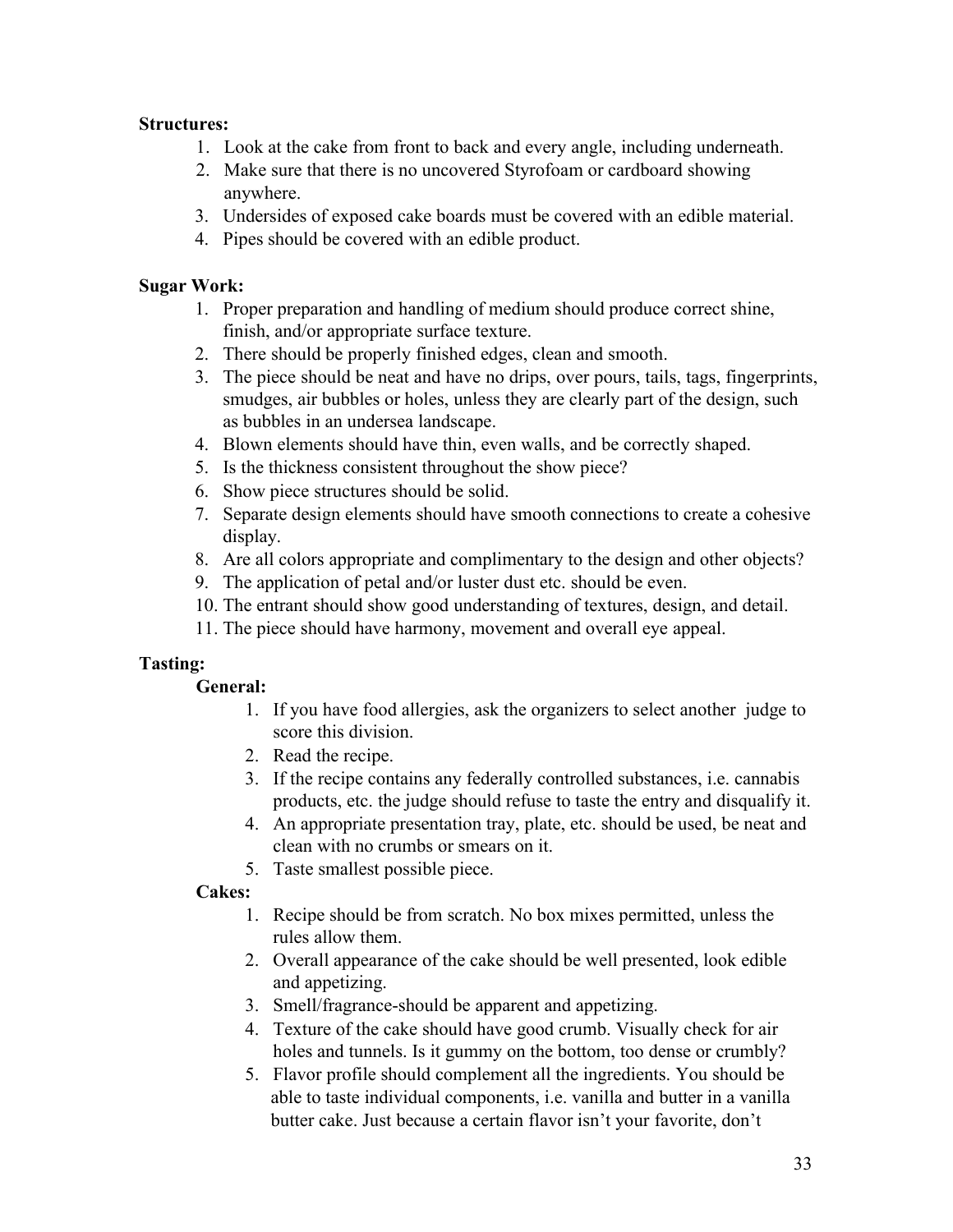give all cakes of that flavor lower scores than other flavors you like.

- 6. Moisture content should be considered. Was the cake dry and over baked with hard edges? The cake should not be soggy.
- 7. Add-ins like fruit, nuts, chips, etc. should be spaced evenly throughout the cake.
- 8. Fillings flavors should complement the cake. The texture should be smooth and free of lumps.
- 9. Cakes should not have icing on them, unless it's a component of the cake. Check if the rules allow icings.
- 10. Entries should be stored correctly, covered during transportation and while on display. Cheesecakes should be cool when touched. Cakes with cream and custard fillings should be refrigerated prior to judging and immediately after judging or discarded.
- 11. Taste each component separately. Then all components together.

#### **Cookies:**

- 1. Check for proper number of cookies required (usually 6).
- 2. They should smell appetizing and taste fresh.
- 3. The edges should not be extra dark from over baking.
- 4. The bottom of the cookie should not be burnt.
- 5. The cookie has good texture if it isn't crumbly or doesn't fall apart.
- 6. Soft cookies should be chewy and not under baked.
- 7. Crisp cookies should be crunchy but not hard or over baked.
- 8. All flavors and add ins should be balanced and compliment the cookie.

#### **Macarons:**

- 1. Check for proper number of macarons required (usually 6).
- 2. They should be fresh with a nice crunch.
- 3. They should be slightly chewy, not dry or gooey.
- 4. Macarons should melt in your mouth.
- 5. Flavors of shell and filling should complement each other.

#### **Themes:**

- 1. Research the theme prior to the show.
- 2. Did the entrant adherence to the show rules and stipulations of the theme? For example, if the theme is "Flora and Fauna of the Tropics", a cake with roses, peonies and sweet peas may grow there, but are not indigenous to that area. Therefore, the theme score would be lower than a display that has hibiscus, orchids and birds of paradise on it.
- 3. Is the theme obvious and easy to identify at first glance?
- 4. Did all the components follow the theme in the overall appearance, or just one section of the display?
- 5. Decide how well each entry followed the theme, and score them accordingly.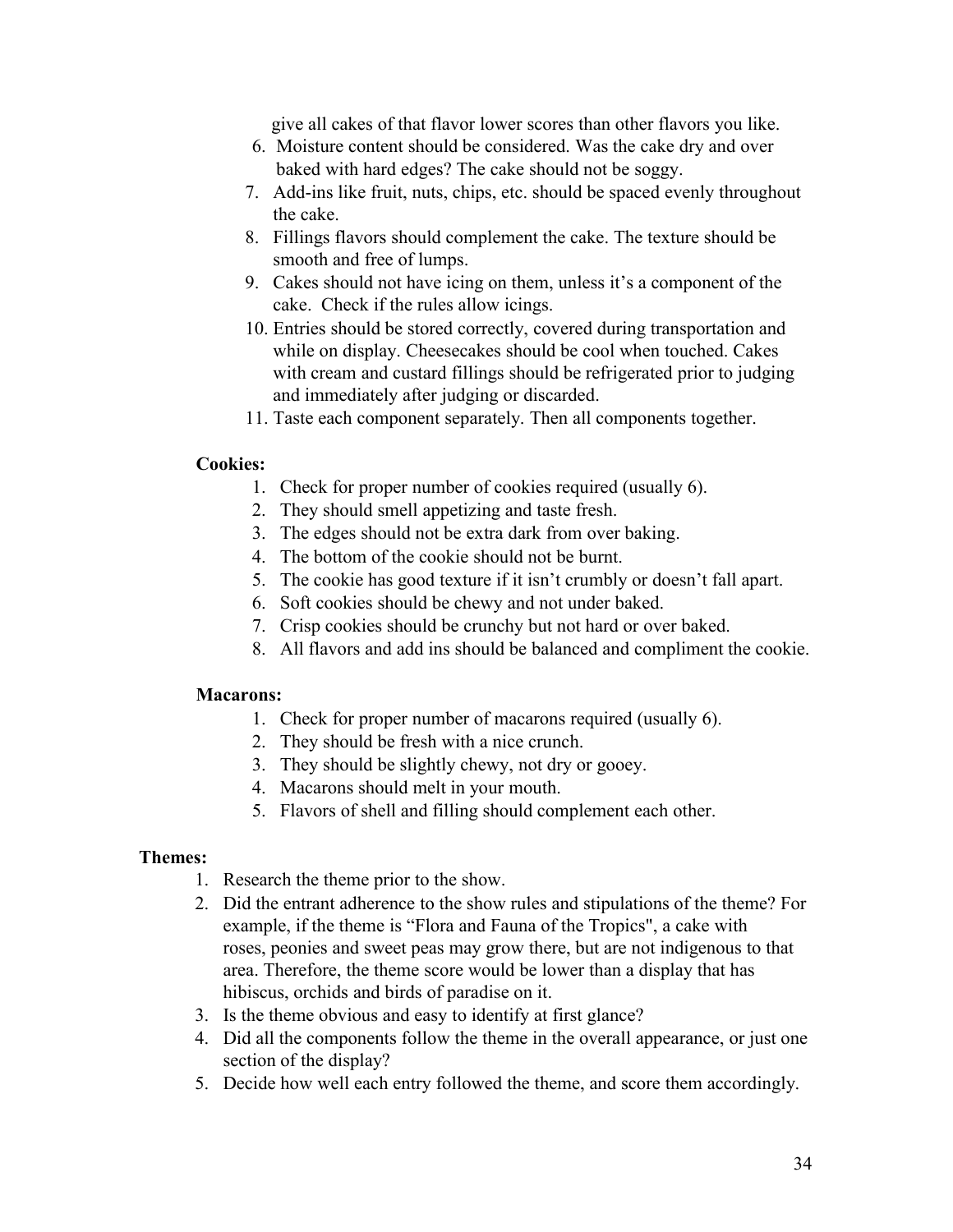- 6. Extra points should be given if the theme was expressed in a new and different way that still applies to the theme.
- 7. The entry should be created to follow the theme, not use a cake already decorated to fit into the theme.

#### **Wafer Paper:**

- 1. Flowers with correct veining, even spacing of petals, and botanically correct should score higher than ones with no veining, improper spacing, and botanically incorrect.
- 2. Designs should have balanced height, and appropriate application of colors.
- 3. Hand cut items should score higher than die cuts.
- 4. Joining techniques should be clean with no water or gel stains.
- 5. Decoupage technique should be smooth & evenly applied with no air bubbles, cracks or color bleeds.

#### **Test Application Process:**

- 1. All applicants must pay the non-refundable class and test fee with the Application form. This fee is non-refundable except for the following reasons: (1) The Programs Committee cancels the test for any reason. (2) An application is rejected due to overbooking of candidates for that application year. NO other refunds will be permitted.
- 2. If overbooking occurs, an applicant may choose to withdraw, be placed on a waiting list or be offered a priority space in the upcoming test year. If an applicant withdraws due to overbooking or there are no spaces available by July 1, of the current year, the application fee may be refunded.
- 3. Applications are accepted for the next year, following the current year's test.
- 4. Applications are currently being accepted for the 2022 classes and test. Please watch the ICES website ([www.ices.org\)](http://www.ices.org/) for more information or contact the ICES Programs Chairman.
- 5. Incomplete applications will not be considered.

#### **The Test:**

- 1. The ICES Certified Judges test is available only to ICES members in good standing.
- 2. Applicants MUST have a valid e-mail address, or access to a valid e-mail account, and agree to receive correspondence through this account.
- 3. Applicants are required to read the information sent to them by the Test Proctor and Programs Chairman.
- 4. This test is only available to those who have completed all nine (9) hours of the ICJ class.
- 5. Test spaces are filled on a first-come, first-served basis, and all spaces may be filled before the July 1 deadline. A maximum number of 20 applicants will be accepted.
- 6. All correspondence with the Test Proctor and Programs Chairman MUST be conducted by e-mail. No questions or issues will be addressed by phone or in person.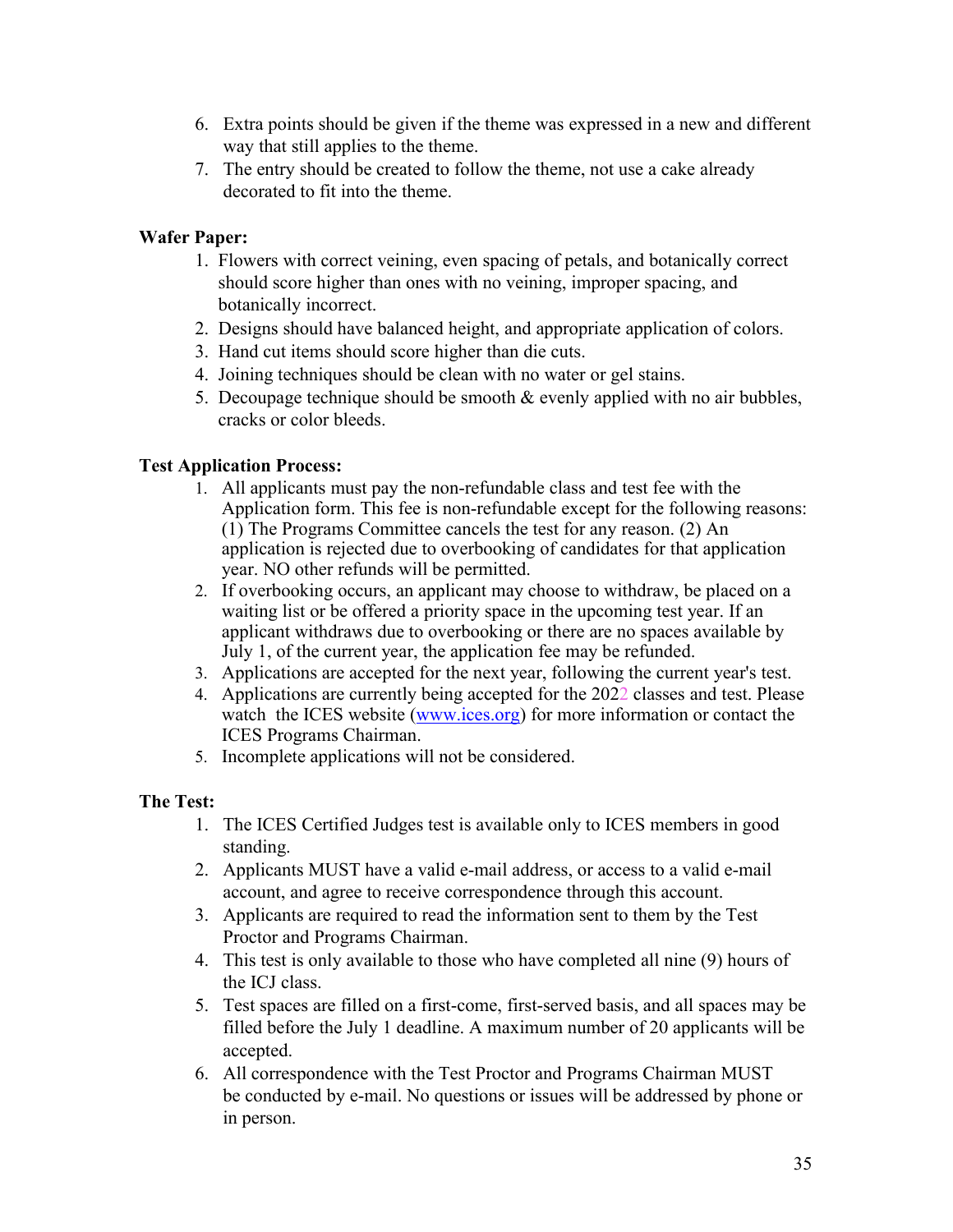- 7. Two Test Proctors will supervise the test.
- 8. Any problems or issues should be brought to one of the proctors immediately.
- 9. The test is conducted in English. Any translation services are the responsibility of the candidate and must be approved by the Test Proctors prior to the test. ICES does not assume any responsibility for incorrectly translated information that may affect the outcome of your test.
- 10. The ICJ test consists of one hundred (100) questions and must be completed in a two (2) hour time frame.
- 11. All questions will be answered with true or false, yes or no, or multiple choice (including "all of the above").
- 12. The same questions will not be on the test every year.
- 13. A score of 80 or higher is required to pass the ICJ test.
- 14. If a passing score is not achieved, the test may be taken a second time for an additional test fee, before the end of the next convention without repeating the class.
- 15. Participants must not divulge test information or cake room display discussions.
- 16. No current ICES Board of Directors may take the ICES Certified Judge class or test while serving their term on the Board.

#### **In Conclusion:**

A competition should be a GOOD learning experience to improve skills for competitors as well as judges. Shows are held to promote the confectionary arts and to continue educating sugar artists.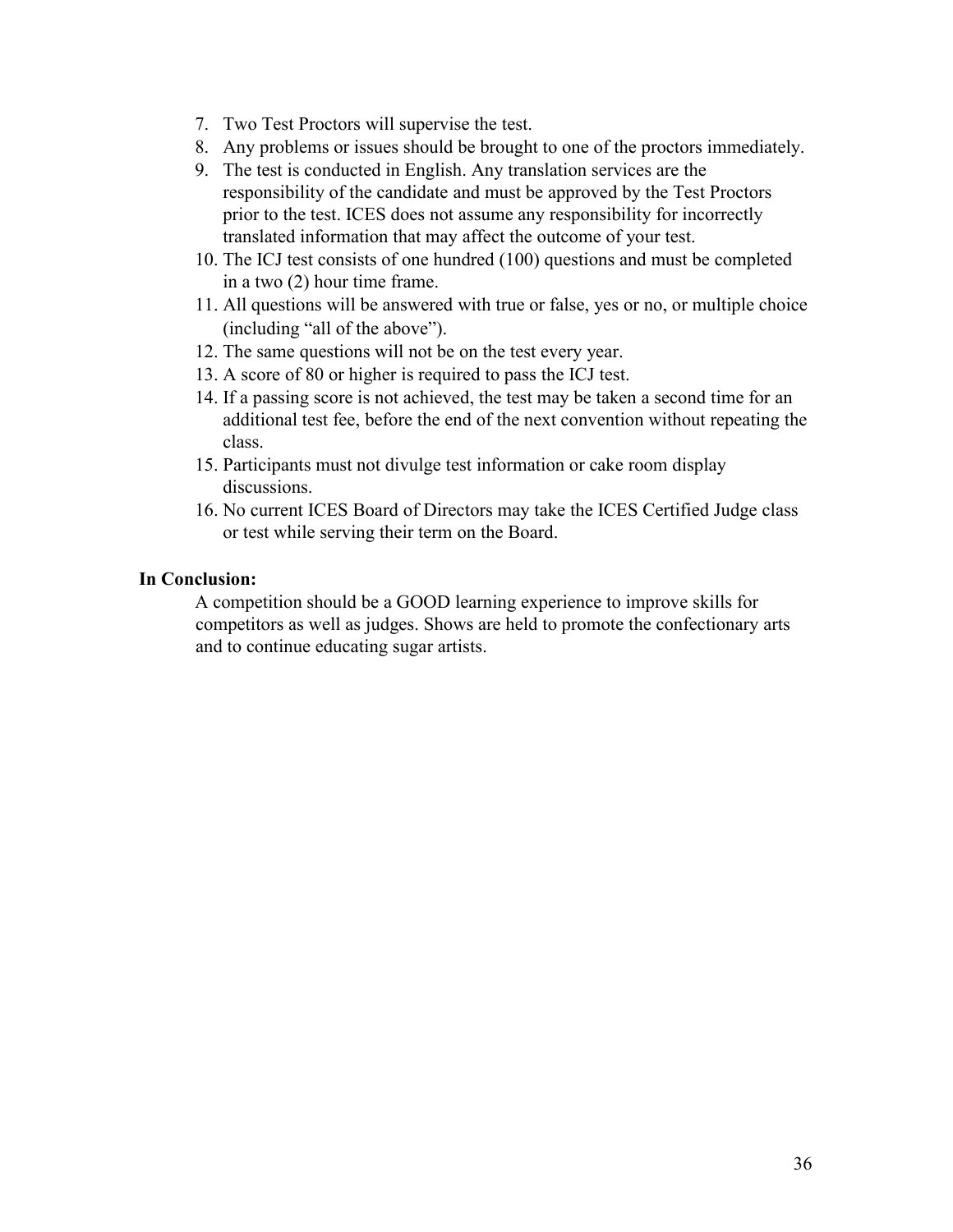# **Current ICES Certified Judges**

| <b>Name</b>               | <b>Residence</b>           | <b>Certified</b> |
|---------------------------|----------------------------|------------------|
| Arrington, Chris          | Lawrence, GA               | 2019             |
| Bankston, Regina          | Huntsville, AL             | 2017             |
| Bawol, Marilyn            | Bealeton, VA               | 2019             |
| Corpuz, Daniel            | Staten Island, NY          | 2019             |
| Daly, Suzanne             | De Forest, WI              | 2019             |
| Dowling, Mary Jo          | Gibsonia, PA               | 2017             |
| Evans, Barbara            | Metamora, IL               | 2020             |
| Fairbourn, Chantal        | Draper, UT                 | 2019             |
| Greeley, Vanessa          | Warwick, NY                | 2020             |
| King, Lisa                | Wentzville, MO             | 2019             |
| Legault, Josee            | Timmins, Ontario           | 2019             |
| Lodge, Nicholas           | Atlanta, GA                | 2017             |
| Marsh, Amy Lynn           | Idaho Falls, ID            | 2019             |
| Martyres, Patricia        | Alexandria, VA             | 2019             |
| McLuckie, Titia           | Oregon City, OR            | 2019             |
| Meyer, Beth               | Bloomfield, MI             | 2020             |
| Miller, Sheila            | York, PA                   | 2017             |
| Nugas, Jesuit Paul        | Tacloban City, Philippines | 2020             |
| Phillips, Kim             | Denver, CO                 | 2018             |
| Sachs, Sandra             | Lake Worth, FL             | 2020             |
| Scott, Kathy              | Abbeville, SC              | 2017             |
| Senaga, Mari              | Kent, WA                   | 2017             |
| Shelton, Maurice (Blaque) | Chicago, IL                | 2020             |
| Sheppard, Sandy           | Dunn. NC                   | 2019             |
| Wieneke, Joanne           | McKinney, TX               | 2020             |
| Wolfe, Jan                | Fountain, CO               | 2018             |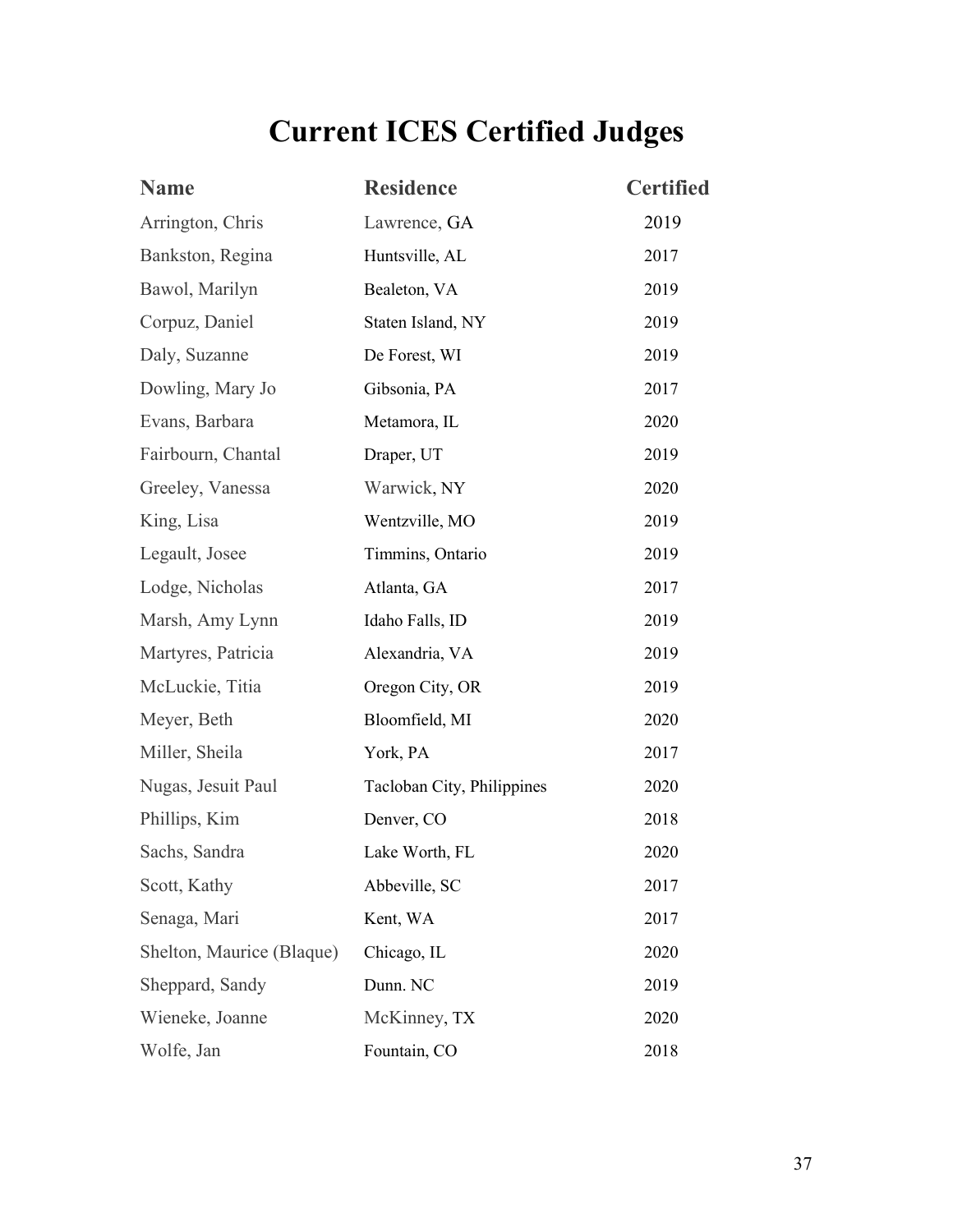|    |                    |                                     |                |                |                                 |                |                          |                | Test Start Time                                                                   |               |                         |                |                |
|----|--------------------|-------------------------------------|----------------|----------------|---------------------------------|----------------|--------------------------|----------------|-----------------------------------------------------------------------------------|---------------|-------------------------|----------------|----------------|
|    |                    |                                     |                |                |                                 |                |                          |                |                                                                                   |               |                         |                |                |
|    |                    |                                     |                |                |                                 |                | Two (2) hour time limit. |                | Each correct answer is worth one point, 80 or more points equals a passing grade. |               |                         |                |                |
|    | <b>YES</b>         | N <sub>O</sub><br><b>TRUE FALSE</b> |                |                | <b>YES</b><br><b>TRUE FALSE</b> | NO             |                          |                |                                                                                   | <b>YES</b>    | NO<br><b>TRUE FALSE</b> |                |                |
|    | $\mathbf{A}$       | $\bf{B}$                            | $\mathbf C$    | D              | $\mathbf{A}$                    | $\bf{B}$       | $\mathbf C$              | D              |                                                                                   | $\mathbf{A}$  | $\bf{B}$                | $\mathbf C$    | $\mathbf{D}$   |
| 1. | $\Omega$           | $\mathbf{O}$                        | $\mathbf{O}$   | $\Omega$       | 15. $\overline{O}$              | $\mathbf{O}$   | $\mathbf{O}$             | $\overline{O}$ |                                                                                   | $29. \quad O$ | $\overline{O}$          | $\overline{O}$ | $\Omega$       |
| 2. | $\Omega$           | $\mathbf{O}$                        | $\overline{O}$ | $\overline{O}$ | 16. O                           | $\mathbf{O}$   | $\overline{O}$           | $\overline{O}$ |                                                                                   | $30.$ O       | $\mathbf{O}$            | $\mathbf{O}$   | $\overline{O}$ |
| 3. | $\mathbf{O}$       | $\mathbf{O}$                        | $\mathbf{O}$   | $\overline{O}$ | 17. O                           | $\mathbf{O}$   | $\overline{O}$           | $\overline{O}$ |                                                                                   | $31. \quad O$ | $\mathbf{O}$            | $\mathbf{O}$   | $\overline{O}$ |
| 4. | $\mathbf{O}$       | $\overline{O}$                      | $\mathbf{O}$   | $\overline{O}$ | 18. O                           | $\overline{O}$ | $\overline{O}$           | $\Omega$       |                                                                                   | $32. \quad O$ | $\overline{O}$          | $\mathbf{O}$   | $\overline{O}$ |
| 5. | $\mathbf{O}$       | $\overline{O}$                      | $\mathbf{O}$   | $\overline{O}$ | $19. \quad O$                   | $\mathbf{O}$   | $\overline{O}$           | $\Omega$       |                                                                                   | $33. \quad O$ | $\overline{O}$          | $\mathbf{O}$   | $\overline{O}$ |
| 6. | $\mathbf{O}$       | $\overline{O}$                      | $\mathbf{O}$   | $\overline{O}$ | $20.$ O                         | $\mathbf{O}$   | $\overline{O}$           | $\Omega$       |                                                                                   | 34. O         | $\overline{O}$          | $\mathbf{O}$   | $\overline{O}$ |
| 7. | $\mathbf{O}$       | $\overline{O}$                      | $\mathbf{O}$   | $\overline{O}$ | $21. \quad O$                   | $\mathbf{O}$   | $\overline{O}$           | $\overline{O}$ |                                                                                   | $35. \quad O$ | $\overline{O}$          | $\Omega$       | $\mathbf{O}$   |
| 8. | $\overline{O}$     | $\overline{O}$                      |                | $0 \quad 0$    | 22. O                           | $\mathbf{O}$   | $\mathbf{O}$             | $\mathbf{O}$   |                                                                                   | $36.$ O       | $\overline{O}$          | $\overline{O}$ | $\overline{O}$ |
| 9. | $\mathbf{O}$       | $\overline{O}$                      | $\mathbf{O}$   | $\mathbf{O}$   | $23. \quad O$                   | $\mathbf{O}$   | $\overline{O}$           | $\mathbf{O}$   |                                                                                   | $37.$ O       | $\overline{O}$          | $\Omega$       | $\overline{O}$ |
|    | 10. $O$ O          |                                     |                | $O$ O          |                                 |                | 24. 0 0 0 0              |                |                                                                                   |               | 38. O O O               |                | $\overline{O}$ |
|    | 11. O O            |                                     | $O$ O          |                |                                 |                | 25. 0 0 0 0              |                |                                                                                   | 39. O O       |                         | $\overline{O}$ | $\overline{O}$ |
|    | $12. \quad O$      | $\overline{O}$                      |                | $0 \quad 0$    |                                 |                | 26. O O O O              |                |                                                                                   | 40. O O       |                         | $\mathbf{O}$   | $\overline{O}$ |
|    | 13. $\overline{O}$ | $\overline{O}$                      |                | $0\quad 0$     |                                 |                | 27. 0 0 0 0              |                |                                                                                   |               | 41. 0 0 0 0             |                |                |
|    | 14. O              | $\overline{O}$                      | $\overline{O}$ | $\overline{O}$ | 28. O                           | $\mathbf{O}$   | $\overline{O}$           | $\mathbf{O}$   |                                                                                   |               | (Continued on page 2)   |                |                |

### **Sample: ICES Certified Judge TestAnswer Sheet** Page <sup>1</sup>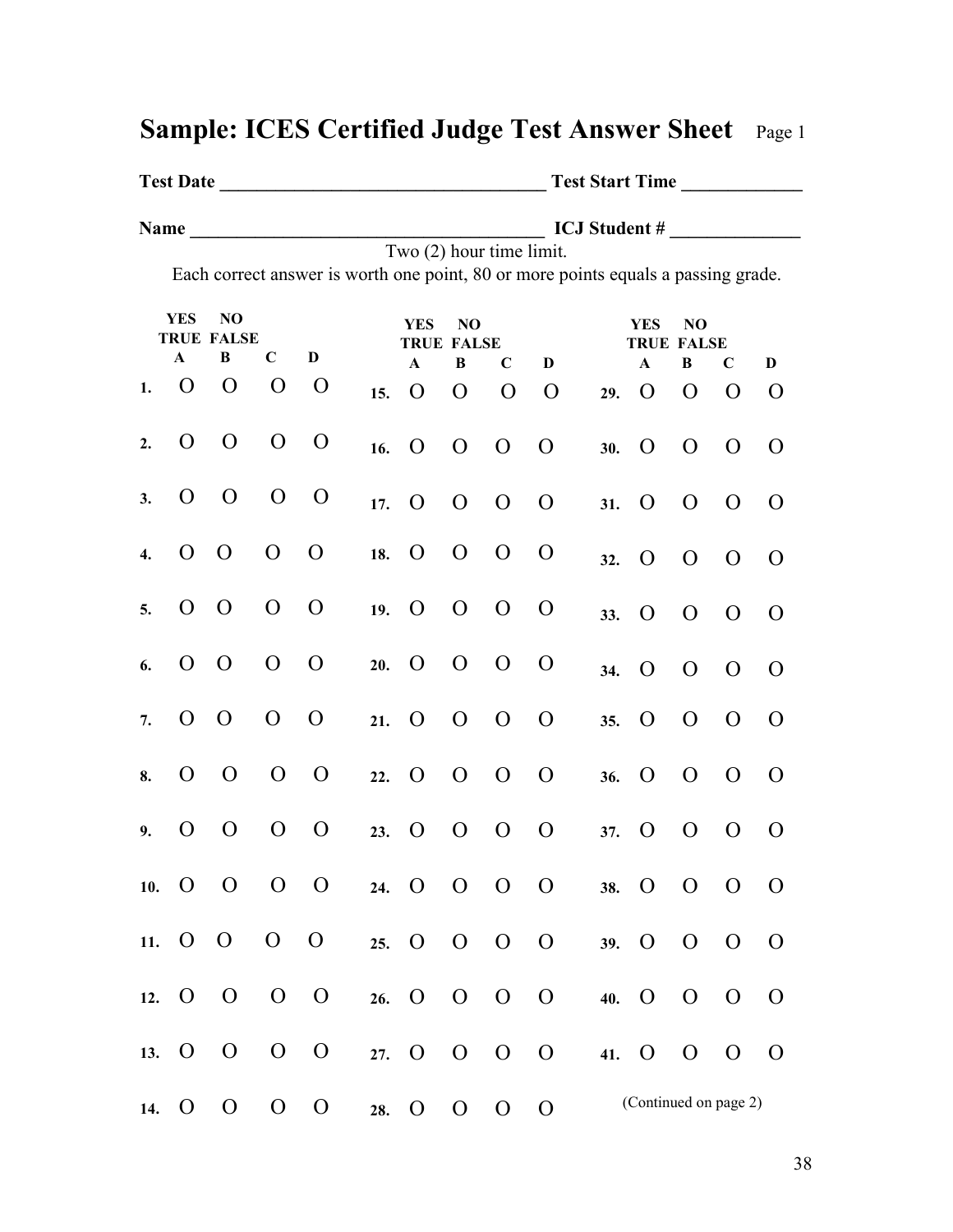### **Divisional Point Score Sheet**

| Entry $\#$                                              |  |  |                                     |  |  |  |  |   |    |
|---------------------------------------------------------|--|--|-------------------------------------|--|--|--|--|---|----|
|                                                         |  |  | <b>Judging Criteria</b>             |  |  |  |  |   |    |
| Neatness/Precision                                      |  |  | $1 \t2 \t3 \t4 \t5 \t6 \t7 \t8 \t9$ |  |  |  |  |   | 10 |
| Choice/Use of Color $1 \t2 \t3 \t4 \t5 \t6 \t7 \t8 \t9$ |  |  |                                     |  |  |  |  |   | 10 |
| Attention to Detail 1 2 3 4 5 6 7 8                     |  |  |                                     |  |  |  |  | 9 | 10 |
| Difficulty                                              |  |  | $1 \t2 \t3 \t4 \t5 \t6 \t7 \t8$     |  |  |  |  | 9 | 10 |
| Creativity/Originality 1 2 3 4 5 6 7 8 9                |  |  |                                     |  |  |  |  |   | 10 |
| Overall Appearance 1 23 4 5 6 7 8 9                     |  |  |                                     |  |  |  |  |   | 10 |
| Comments:                                               |  |  |                                     |  |  |  |  |   |    |
| Judge's Initials                                        |  |  |                                     |  |  |  |  |   |    |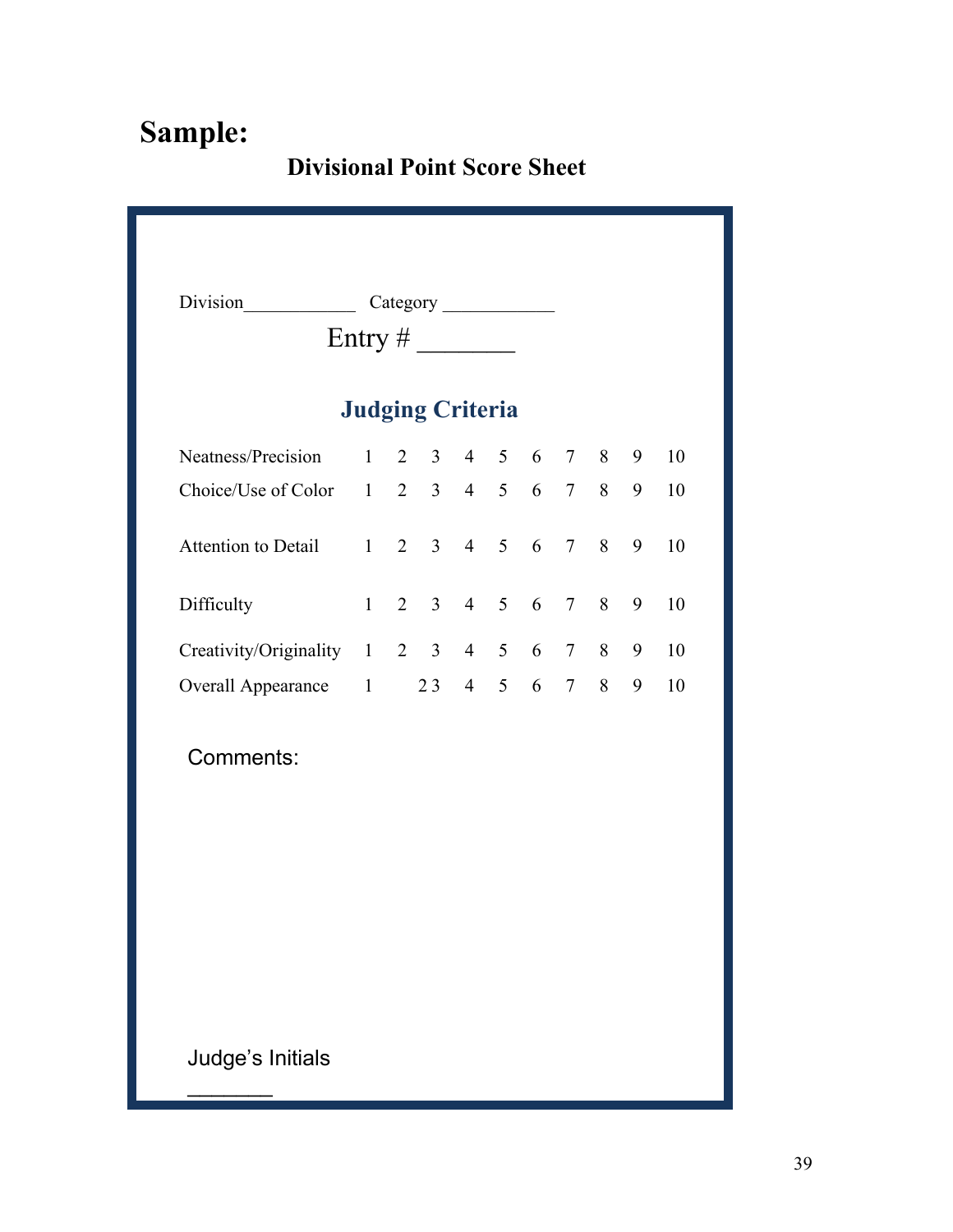**Wedding Cake Score Sheet**

|  |                                     |                |                                  |                | Entry Name              |                    |                  |                |                |        |    |  |  |  |
|--|-------------------------------------|----------------|----------------------------------|----------------|-------------------------|--------------------|------------------|----------------|----------------|--------|----|--|--|--|
|  |                                     |                |                                  |                | <b>Judging Criteria</b> |                    |                  |                |                |        |    |  |  |  |
|  | Incorporation of Required Elements: |                |                                  |                |                         |                    |                  |                |                |        |    |  |  |  |
|  | $\mathbf{1}$                        | $\overline{2}$ |                                  |                |                         | $3 \t 4 \t 5 \t 6$ | $7\overline{ }$  | $8\phantom{.}$ | $\overline{9}$ | 10     | 11 |  |  |  |
|  | 12                                  | 13             | 14                               | 15             |                         |                    |                  |                |                |        |    |  |  |  |
|  |                                     |                | Originality & Creativity:        |                |                         |                    |                  |                |                |        |    |  |  |  |
|  | $\mathbf{1}$                        | $\overline{2}$ |                                  | $3 \t 4 \t 5$  |                         | $6\overline{6}$    | $7\overline{ }$  | 8              | $\overline{9}$ | 10     |    |  |  |  |
|  |                                     |                | Neatness of cake covering:       |                |                         |                    |                  |                |                |        |    |  |  |  |
|  | $\mathbf{1}$                        | $\overline{2}$ | 3 <sup>1</sup>                   | $\overline{4}$ | $\mathfrak{S}$          |                    |                  |                |                |        |    |  |  |  |
|  |                                     |                | Neatness of Decorations on Cake: |                |                         |                    |                  |                |                |        |    |  |  |  |
|  | $\mathbf{1}$                        | $\overline{2}$ |                                  | $3 \t 4$       | 5 <sup>5</sup>          | 6                  | $7\phantom{.0}$  | $8\,$          | 9              | $10\,$ |    |  |  |  |
|  |                                     |                | Difficulty of techniques used:   |                |                         |                    |                  |                |                |        |    |  |  |  |
|  | $\mathbf{1}$                        | $\overline{2}$ | $\overline{3}$                   | $\overline{4}$ | 5                       | $\sqrt{6}$         | $\boldsymbol{7}$ | 8              | 9              | $10\,$ | 11 |  |  |  |
|  | 12                                  | 13             | 14                               | 15             |                         |                    |                  |                |                |        |    |  |  |  |
|  | Skill:                              |                |                                  |                |                         |                    |                  |                |                |        |    |  |  |  |
|  | $\mathbf{1}$                        | $\overline{2}$ | $\overline{3}$                   | $\overline{4}$ | $5\overline{)}$         | 6                  | $\overline{7}$   | 8              | 9              | $10\,$ | 11 |  |  |  |
|  | 12                                  | 13             | 14                               | 15             |                         |                    |                  |                |                |        |    |  |  |  |
|  |                                     | Use of Color:  |                                  |                |                         |                    |                  |                |                |        |    |  |  |  |
|  | $\mathbf{1}$                        | $\overline{2}$ | 3 <sup>1</sup>                   | $\overline{4}$ | $5\overline{)}$         | $\sqrt{6}$         | $\overline{7}$   | $8\,$          | $\overline{9}$ | $10\,$ |    |  |  |  |
|  |                                     |                | Overall Appearance:              |                |                         |                    |                  |                |                |        |    |  |  |  |
|  | $\mathbf{1}$                        | $\overline{2}$ | $\overline{3}$                   | $\overline{4}$ | $5\overline{)}$         | 6                  | $\tau$           | 8              | $\overline{9}$ | $10\,$ | 11 |  |  |  |
|  | 12                                  | 13             | 14                               | 15             | 16                      | 17                 | 18               | 19             | 20             |        |    |  |  |  |

Comments (continue on reverse if necessary):

Judge's Initials \_\_\_\_\_\_\_\_\_\_\_\_\_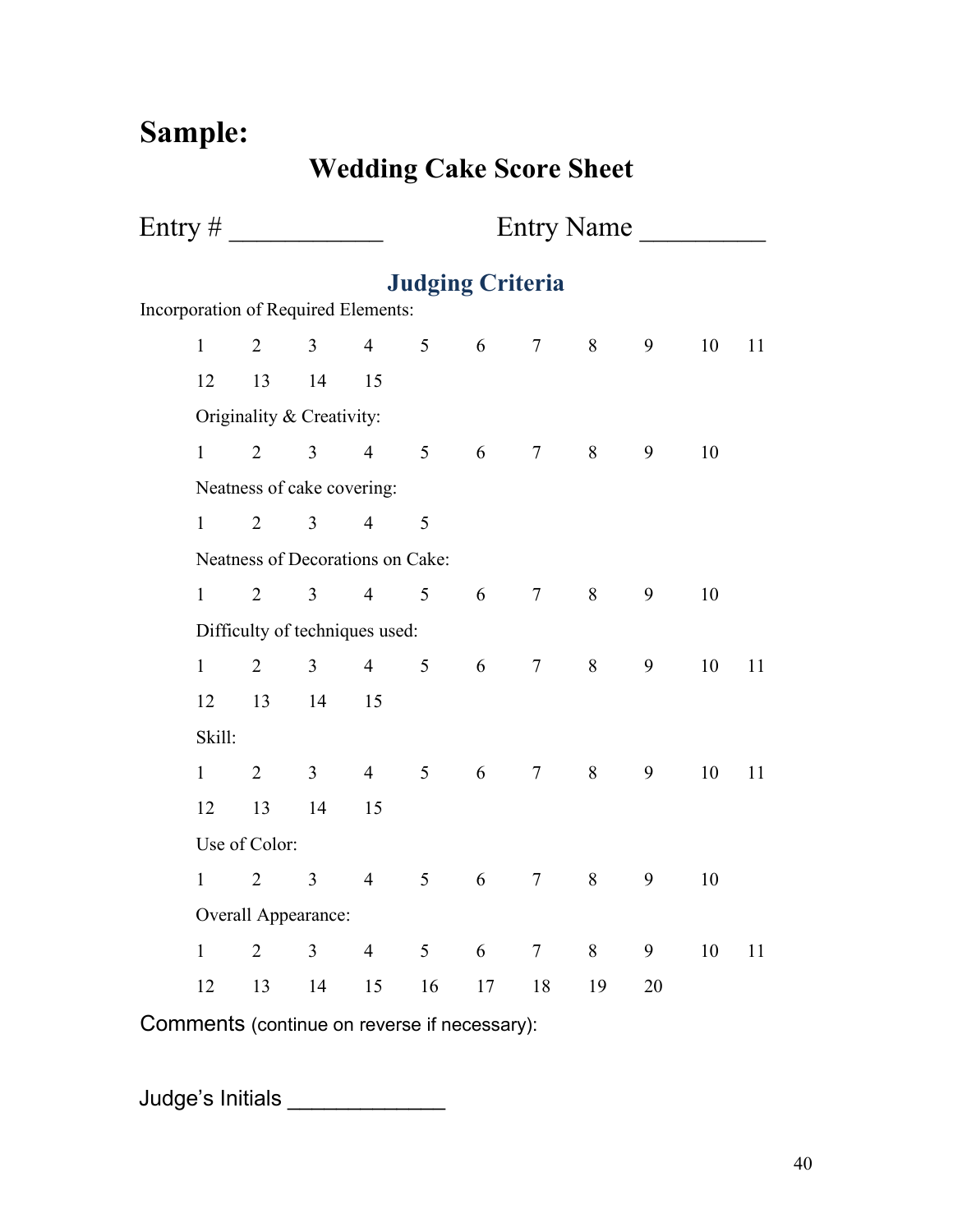### **Tasting Score Sheet**

Entry Level \_\_\_\_\_\_\_\_\_\_\_\_\_\_ Entry # \_\_\_\_\_\_\_\_\_\_

Flavor \_\_\_\_\_\_\_\_\_\_\_\_\_\_

### **Judging Criteria**

| Ability to cleanly slice cake 1 2 3 4 5 6 7 8 |              |                         |                |                     |                 |                 |   | 9 10 |
|-----------------------------------------------|--------------|-------------------------|----------------|---------------------|-----------------|-----------------|---|------|
| Visual appeal of sliced cake                  |              | $1 \t2 \t3 \t4 \t5 \t6$ |                |                     |                 | 7 8             |   | 9 10 |
| Texture/taste of cake                         |              | $1 \quad 2 \quad 3$     | $\overline{4}$ | 5 <sup>1</sup>      | $6\overline{6}$ | 7 8             |   | 9 10 |
| Overall taste appeal                          |              | $1 \t2 \t3 \t4 \t5$     |                |                     | $6\overline{6}$ | 7 8             |   | 9 10 |
| Texture/taste of filling/icing                |              | $1 \quad 2 \quad 3$     |                |                     |                 | 4 5 6 7 8       |   | 9 10 |
| Appearance                                    |              | 2 3                     |                | $4 \quad 5 \quad 6$ |                 | 7 8             |   | 9 10 |
| Overall complexity                            | 1            | $2 \quad 3$             | $\overline{4}$ | $5\overline{)}$     | $6\overline{6}$ | 7 8             |   | 9 10 |
| Creativity                                    | $\mathbf{1}$ | $2 \quad 3$             |                | $4\quad 5$          | $6\overline{6}$ | 7 8             |   | 9 10 |
| Interpretation of theme                       |              | $1 \quad 2 \quad 3$     | $\overline{4}$ | 5                   | $6\overline{6}$ | $7\overline{ }$ | 8 | 9 10 |

Comments:

Judge's Initials \_\_\_\_\_\_\_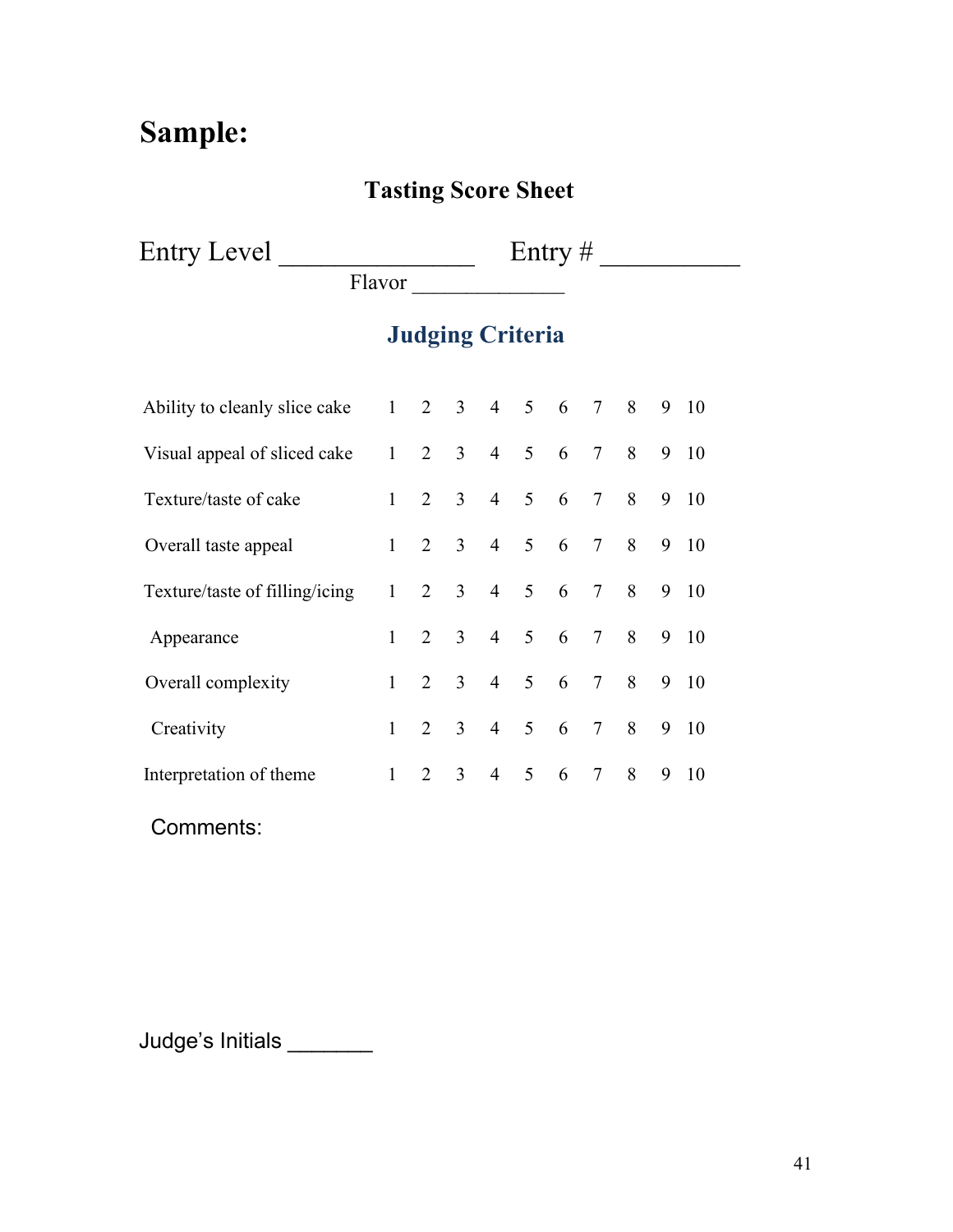### Sample: **Consensus Score Sheet**

| <b>Division</b>        | Category    | <b>Place Number</b>                     |                                                                                                                        | <b>Name</b>                                                                 |
|------------------------|-------------|-----------------------------------------|------------------------------------------------------------------------------------------------------------------------|-----------------------------------------------------------------------------|
| YOUTH:                 | Children    | 3 <sup>rd</sup>                         |                                                                                                                        |                                                                             |
|                        |             | 2 <sub>nd</sub>                         | <u> 1999 - Johann John Harry Harry Harry Harry Harry Harry Harry Harry Harry Harry Harry Harry Harry Harry Harry H</u> |                                                                             |
|                        |             | 1 <sub>st</sub>                         |                                                                                                                        | <u> 1990 - Jan Barbara (</u> 1990), prima politik († 1900)                  |
|                        | Pre Teen    | $\ensuremath{\mathfrak{Z}_{\text{rd}}}$ | <u> 1999 - Johann John Stone, mars et al. 1999 - 1999 - 1999 - 1999 - 1999 - 1999 - 1999 - 1999 - 1999 - 1999 - 1</u>  |                                                                             |
|                        |             | 2 <sub>nd</sub>                         |                                                                                                                        | <u> 1980 - Johann Stein, mars an deus an deus Amerikaansk kommunister (</u> |
|                        |             | 1 <sub>st</sub>                         |                                                                                                                        |                                                                             |
| Best of Youth Division |             |                                         |                                                                                                                        |                                                                             |
| <b>TEEN 13-18:</b>     | An Occasion | 3 <sup>rd</sup>                         |                                                                                                                        | <u> 1990 - Jan Barbara al III-lea (b. 1980)</u>                             |
|                        |             | 2 <sub>nd</sub>                         |                                                                                                                        |                                                                             |
|                        |             | 1 <sup>st</sup>                         |                                                                                                                        | <u> 1990 - Jan Alexandri, filozof eta idazlea (h. 1980).</u>                |
|                        | Novelty     | 3 <sub>rd</sub>                         |                                                                                                                        |                                                                             |
|                        |             | 2 <sub>nd</sub>                         | <u> 1950 - John Stein, mars et al. 1950 - 1950 - 1950 - 1950 - 1950 - 1950 - 1950 - 1950 - 1950 - 1950 - 1950 - 1</u>  |                                                                             |
|                        |             | 1 <sup>st</sup>                         |                                                                                                                        |                                                                             |
|                        | Tiered      | 3 <sup>rd</sup>                         |                                                                                                                        |                                                                             |
|                        |             | 2 <sub>nd</sub>                         |                                                                                                                        |                                                                             |
|                        |             | 1 <sup>st</sup>                         |                                                                                                                        |                                                                             |
| Best of Teen Division  |             |                                         |                                                                                                                        |                                                                             |

# 2020 Judges' Awards Sheets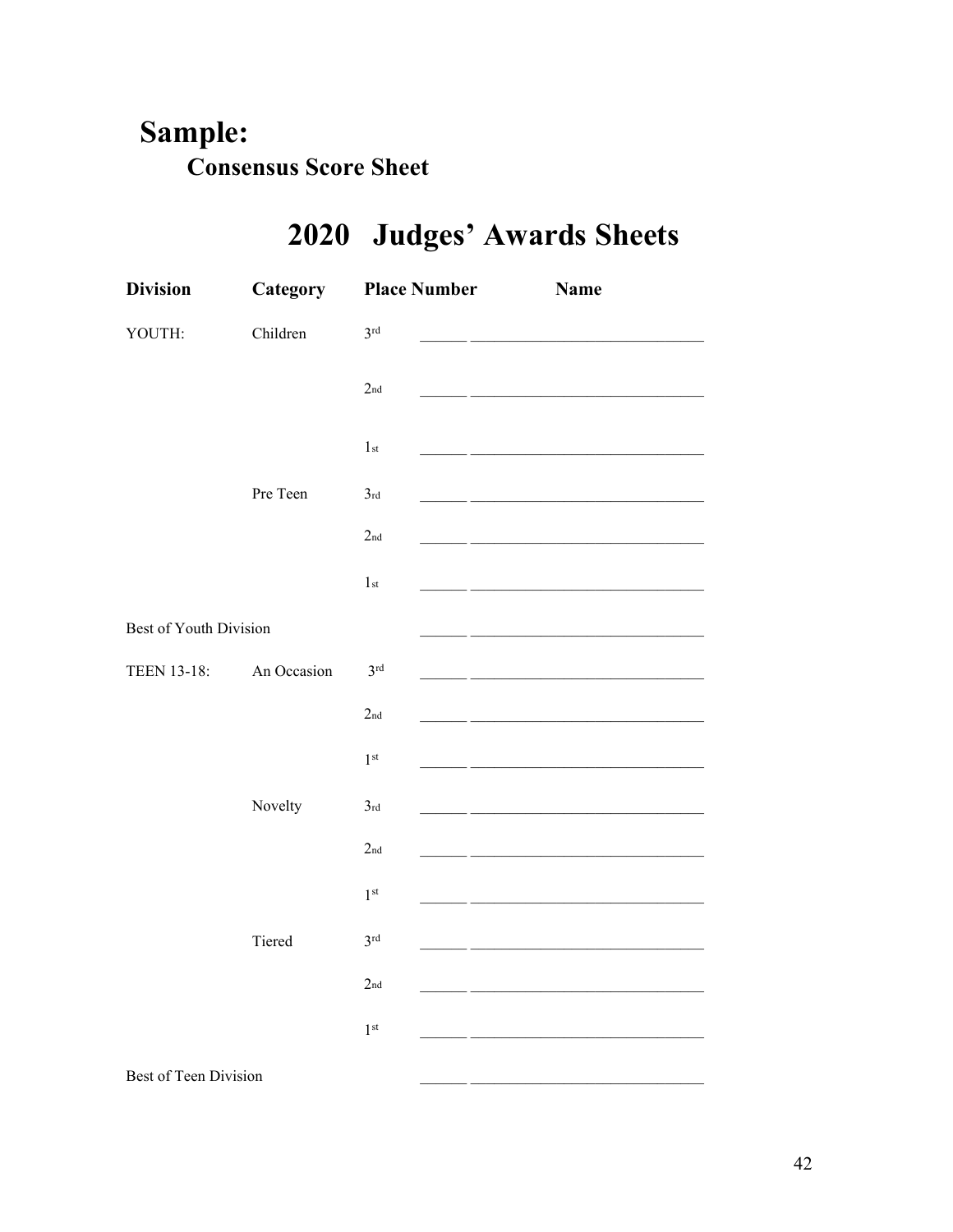| <b>BEGINNER:</b> | An Occasion | 3 <sup>rd</sup> |      |
|------------------|-------------|-----------------|------|
|                  |             | 2 <sub>nd</sub> |      |
|                  |             | $1^{\rm{st}}$   |      |
|                  | Novelty     | 3rd             |      |
|                  |             | 2 <sub>nd</sub> |      |
|                  |             | 1 <sup>st</sup> |      |
|                  | Tiered      | 3 <sup>rd</sup> | etc. |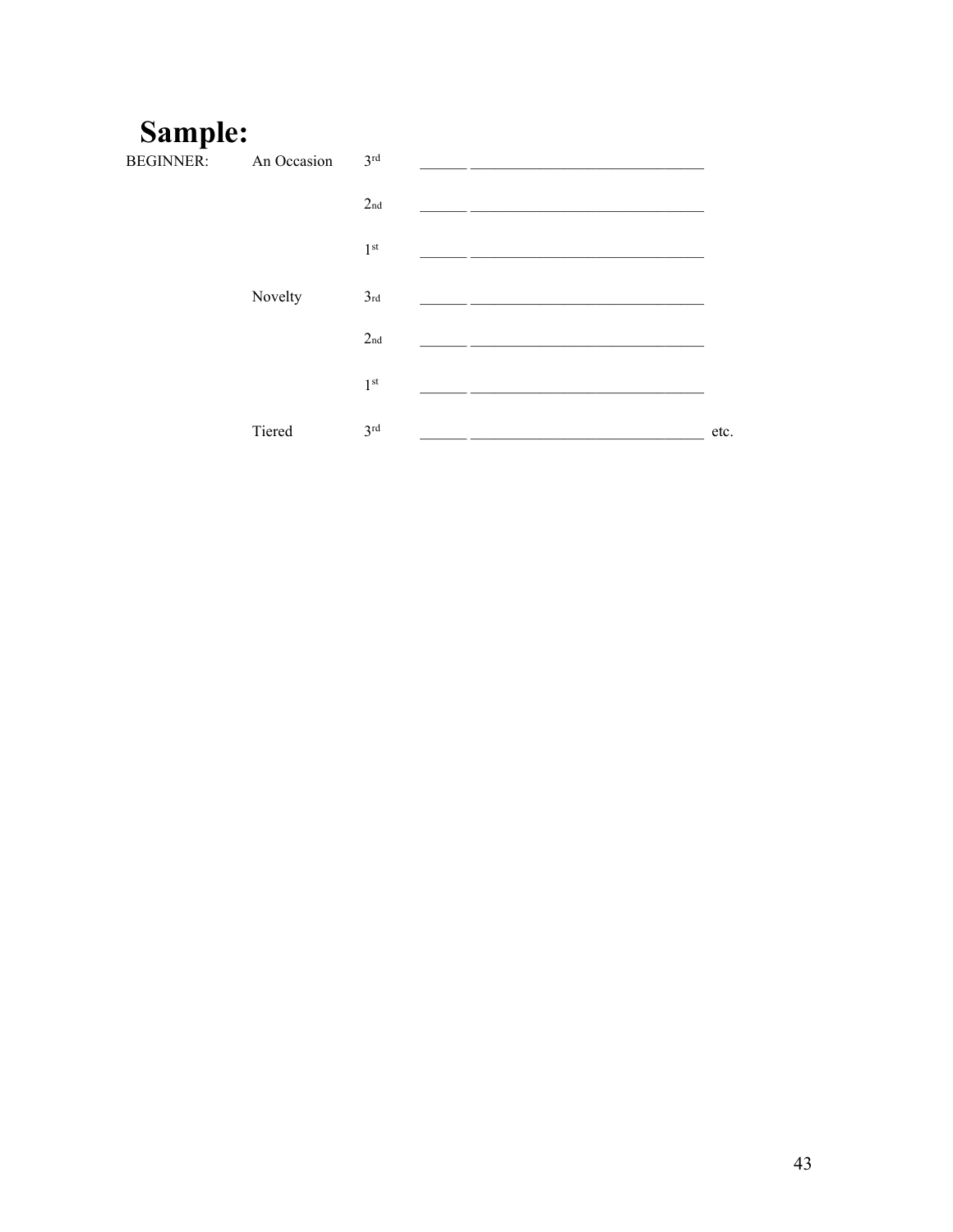Forms: Fillable forms are available online at **[www.ices.org](http://www.ices.org/)** under the programs tab.



#### **ICES Certified Judges Class and Test Application**

#### **Class Information:**

- 1. This form must be submitted no laterthan two (2) weeks (14 days) prior to the day of the ICJ class.
- 2. The ICES Certified Judges program is available onlyto ICES members in good standing.
- 3. Judging class spaces are filled on a first-come, first-served basis, and all spaces may be filled before the deadline. A maximum number of twenty (20) applicants will be accepted for Cake Expo and other in-person classes.
- 4. All students MUST have a valid e-mail address, or access to a valid e-mail account, and agree to receive correspondence through this account. All correspondence MUST be conducted by e-mail.
- 5. This class is conducted in English. Any translation services are the responsibility of the student and must be approved by the ICJ Lead Proctor prior to the class. ICES assumes no responsibility for any incorrectly translated information that may affect the outcome of the class.
- 6. The ICJ class consists of six (6) hours of classroom and three (3) hours of practical cake room instruction over a two (2) day period.

#### **Test Information:**

- 1. This test is only available to those who have completed all nine (9) hours of the ICJ class.
- 2. Judging test spaces are filled on a first-come, first-served basis, and all spaces may be filled before the deadline. A maximum number of twenty (20) applicants will be accepted.
- 3. This test is conducted in English. Any translation services are the responsibility of the student and must be approved by the ICJ Administrator prior to the test. ICES assumes no responsibility for any incorrectly translated information that may affect the outcome of the test.
- 4. The ICJ test consists of one hundred (100) questions to be completed in a two (2) hour time frame.
- 5. A score of 80 or higher is required to pass the ICJ test.

#### **Payment Information:**

**Fee**: A non-refundable, non-transferable, application fee of \$200.00 (US funds) for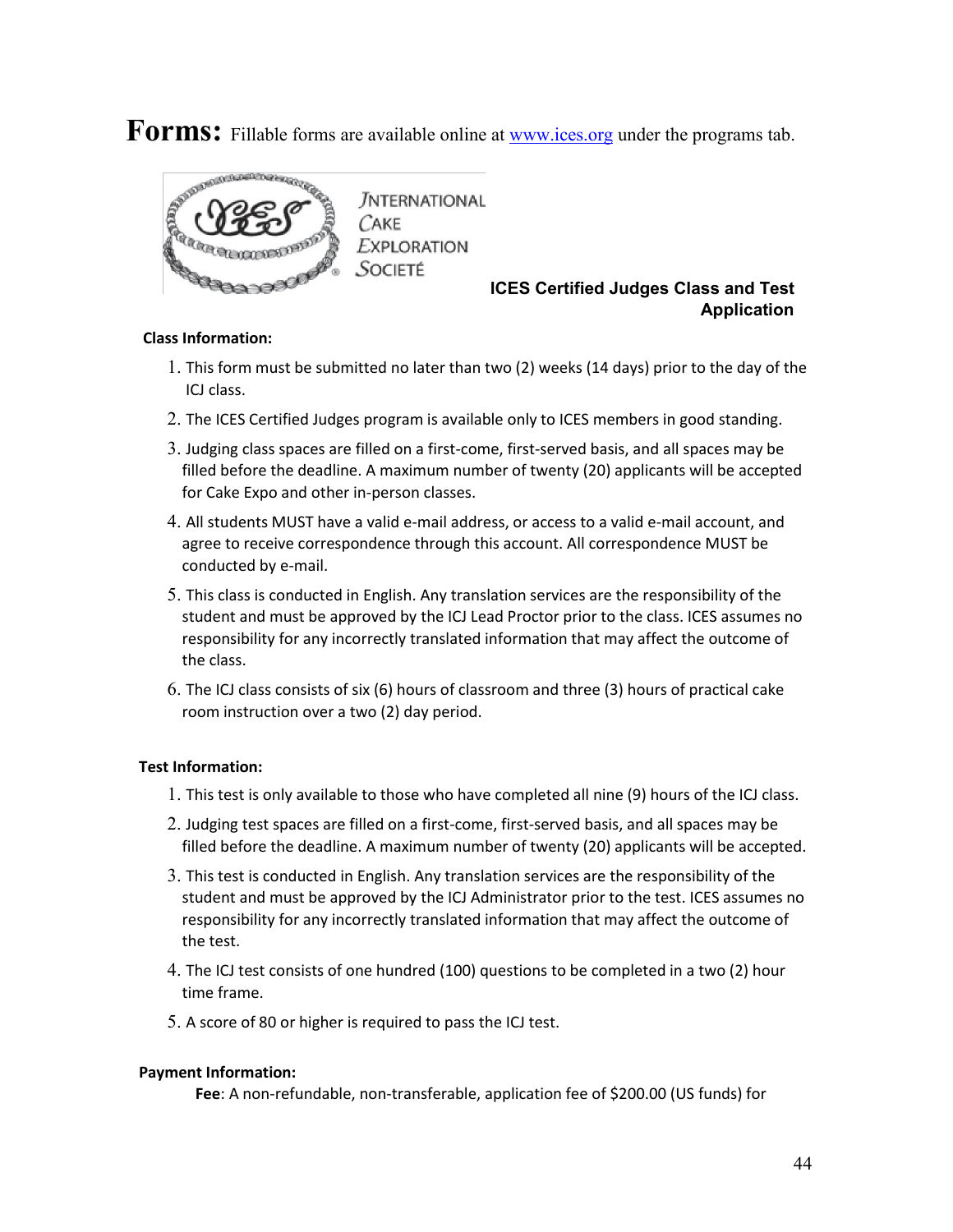Cake Expo, or \$230.00 (US funds) for other in-person classes MUST accompany this application. This fee covers the cost of the class and test.

| Payment methods: VISA, Master Card, Discover, Check, Money Order, or Cash (in person) |
|---------------------------------------------------------------------------------------|
| Checks or money orders must be made payable to ICES, and must be in US funds          |
| drawn on US banks. Please do not send cash through the mail. Returned checks or       |
| declined credit cards will incur a \$30.00 service charge.                            |

**Refund Policy**: The application fee is non-refundable, non-transferable with the following exceptions:

1. The Programs Committee cancels the class for any reason.

2. An application is rejected due to overbooking of students for that class year.

This application is for: Class and Test year 2022

| ICES Member Number: _________________________ |  |
|-----------------------------------------------|--|
|                                               |  |
|                                               |  |
|                                               |  |
|                                               |  |
| Country:                                      |  |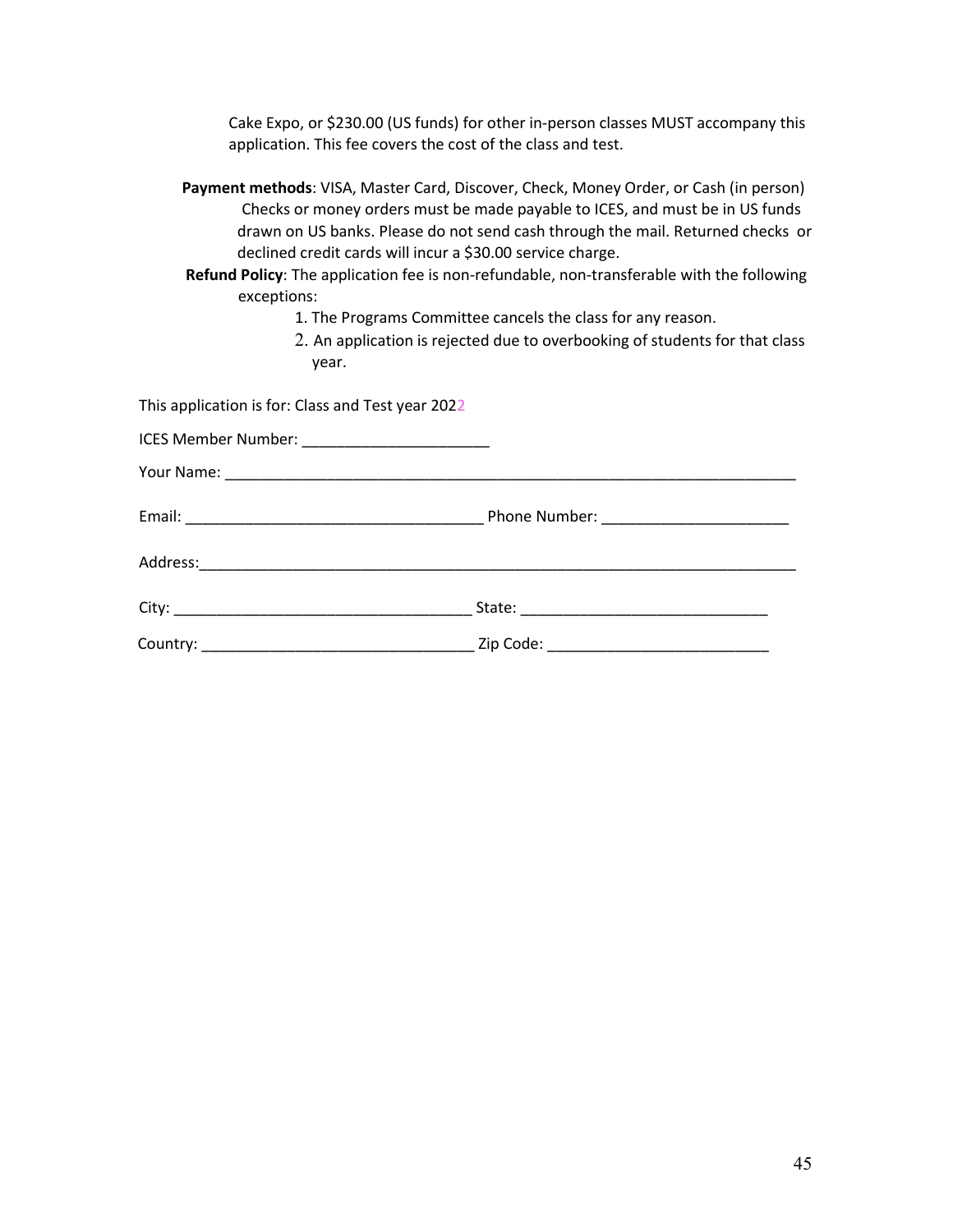

#### **ICES Certified Judges Virtual Class Application**

#### **General Information:**

- 1. This form must be submitted no later than 2 weeks (14 days) prior to the day of the ICJ class.
- 2. The ICES Certified Judges program is available only to ICES members in good standing.
- 3. All students MUST have a valid e-mail address, or access to a valid e-mail account, and agree to receive correspondence through this account. All correspondence MUST be conducted by e-mail.
- 4. This class and test are conducted in English. Any translation services are the responsibility of the student and must be approved by the ICJ Lead Proctor prior to the class. ICES

assumes no responsibility for any incorrectly translated information that may affect the outcome of the class.

5. Incomplete applications will not be considered.

#### **Class Information:**

- 1. Judging class spaces are filled on a first-come, first-served basis, and all spaces may be filled before the deadline. A maximum number of eight (8) applicants will be accepted.
- 2. The ICJ virtual class consists of six  $(6)$  hours of virtual classroom plus one and a half

(1 1/2) hours for questions and answers, over a three night period. The three (3) hours of practical cake room instruction will take place when Covid allows Cake Expo and other partnering cake shows to resume.

#### **Test Information:**

- 1. This test is only available to those who have completed the virtual class (7 1/2 hours) and the practical three (3) hours. The test is taken in person at the Cake Expo or other partnering cake show, not virtually.
- 2. A test fee of \$50.00 (US funds) must be paid before taking the test.
- 3. Judging test spaces are filled on a first-come, first-served basis, and all spaces may be filled before the deadline. A maximum number of twenty (20) applicants will be accepted.
- 4. The ICJ test consists of one hundred (100) questions to be completed in a two (2) hour time frame.
- **5.** A score of 80 or higher is required to pass the ICJ test.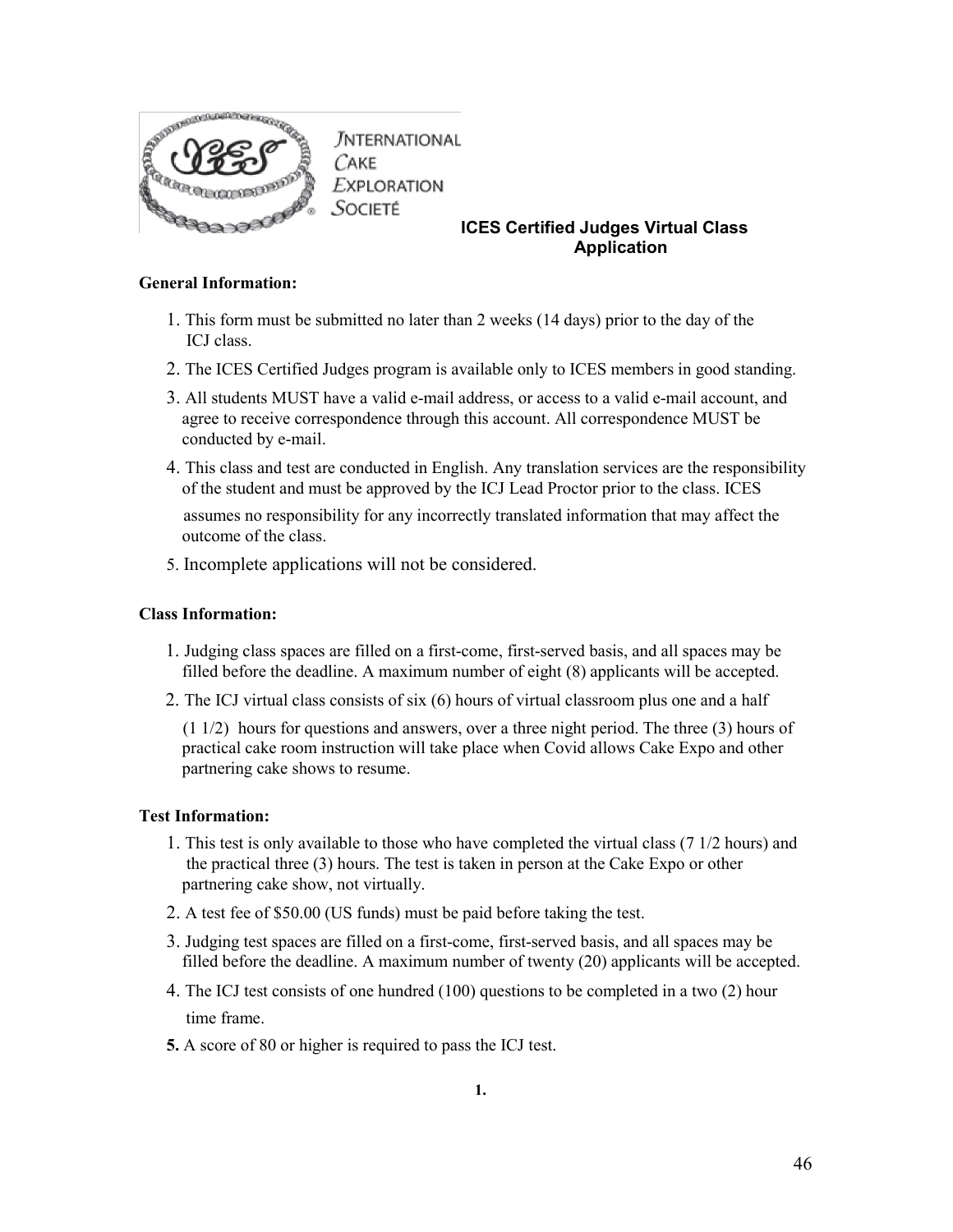#### **Payment Information:**

| Fee: A non-refundable, non-transferable, application fee of \$150.00 (US funds) MUST  |
|---------------------------------------------------------------------------------------|
| accompany this application. This fee covers the cost of the class only, not the test. |

**Payment methods**: VISA, Master Card, Discover, Check, Money Order, or Cash (in person). Checks or money orders must be made payable to ICES, and must be in US funds drawn on US banks. Please do not send cash through the mail. Returned checks or declined credit cards will incur a \$30.00 service charge.

**Refund Policy**: The application fee is non-refundable, non-transferable with the following exceptions:

1. The Programs Committee cancels the class for any reason.

2. An application is rejected due to overbooking of students for that class.

| This application is for 2022 |               |  |
|------------------------------|---------------|--|
| ICES Member Number:          |               |  |
|                              |               |  |
| Email:                       | Phone Number: |  |
|                              |               |  |
| City:                        | State:        |  |
| Country:                     | Zip Code:     |  |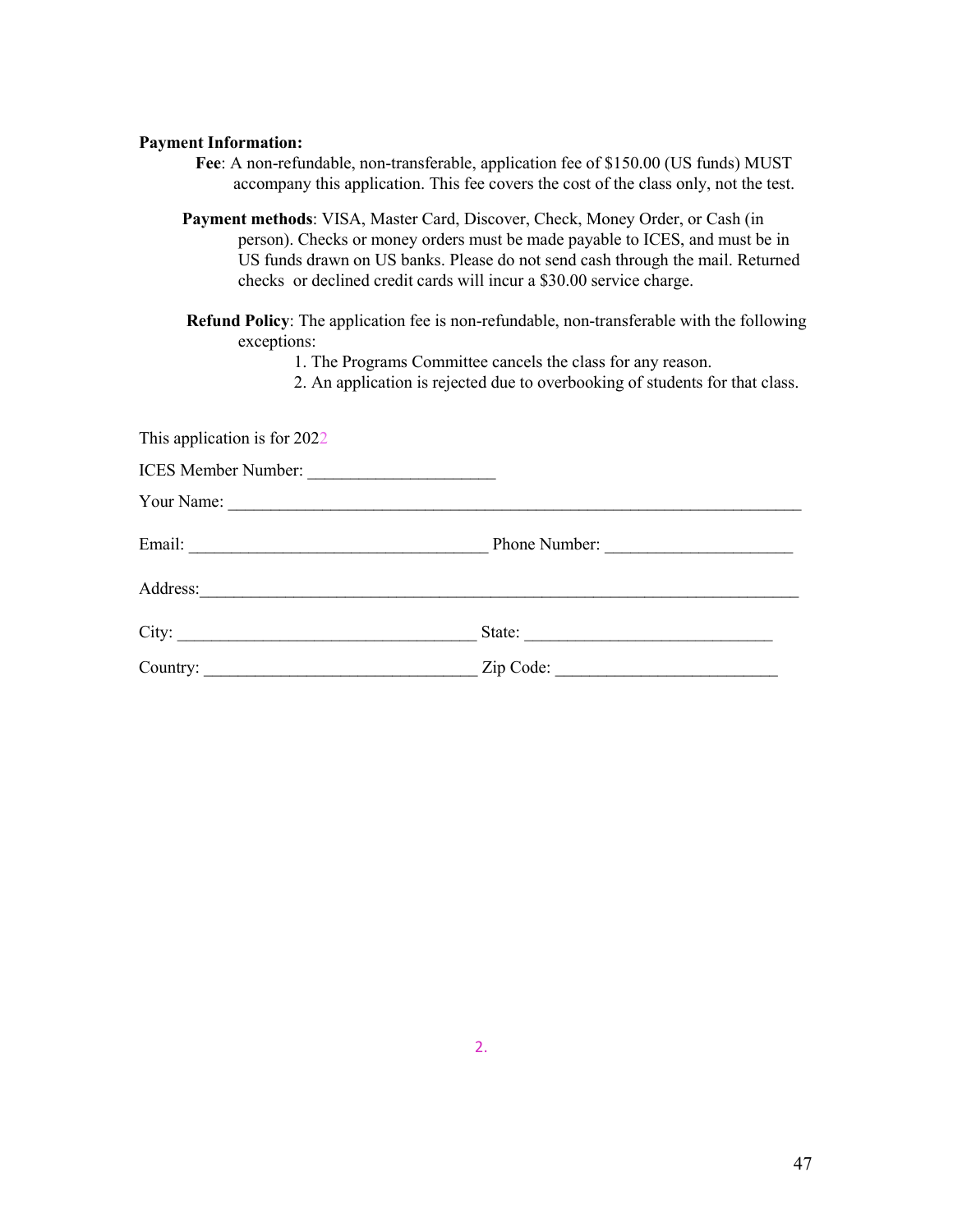

#### **ICES Certified Judges Apprenticeship Form**

Apprentice Information:

- This form must be completed and submitted after passing the ICJ test and prior to doing any apprenticeship.
- Three certificates of completion from sugar art classes totaling 25 or more hours of three different techniques or mediums must be included.
- Apprentice must have competed in one (1) sugar art competition (photo submission competitions are not acceptable).
- All apprentices MUST have a valid e-mail address, or access to a valid e-mail account, and agree to receive correspondence through this account. All correspondence MUST be conducted by e-mail.
- The apprenticeship is conducted in English. Any translation services are the responsibility of the apprentice and must be approved by the ICJ Lead Proctor prior to apprenticeship. ICES assume no responsibility for any incorrectly translated information that may affect the outcome of the apprenticeship.
- The ICJ apprenticeship consists of successfully shadowing any ICJ at two  $(2)$  cake competitions within a two (2) year period. (Shadowing two different ICJ 's would be preferable.)

| <b>Application Date:</b> |  |  |
|--------------------------|--|--|
|--------------------------|--|--|

Your Name:

| Email:                   | Phone Number: |
|--------------------------|---------------|
| Address:                 |               |
| $\qquad \qquad$<br>City: | State:        |

| $\mathsf{u}$ | . |
|--------------|---|
| ~            | – |

Please attach your Sugar Art Class Completion Certificate #1.

Please state the number of class hours for class  $\#1$ :

Please attach your Sugar Art Class Completion Certificate #2 Please state the number of class hours for class  $#2$ :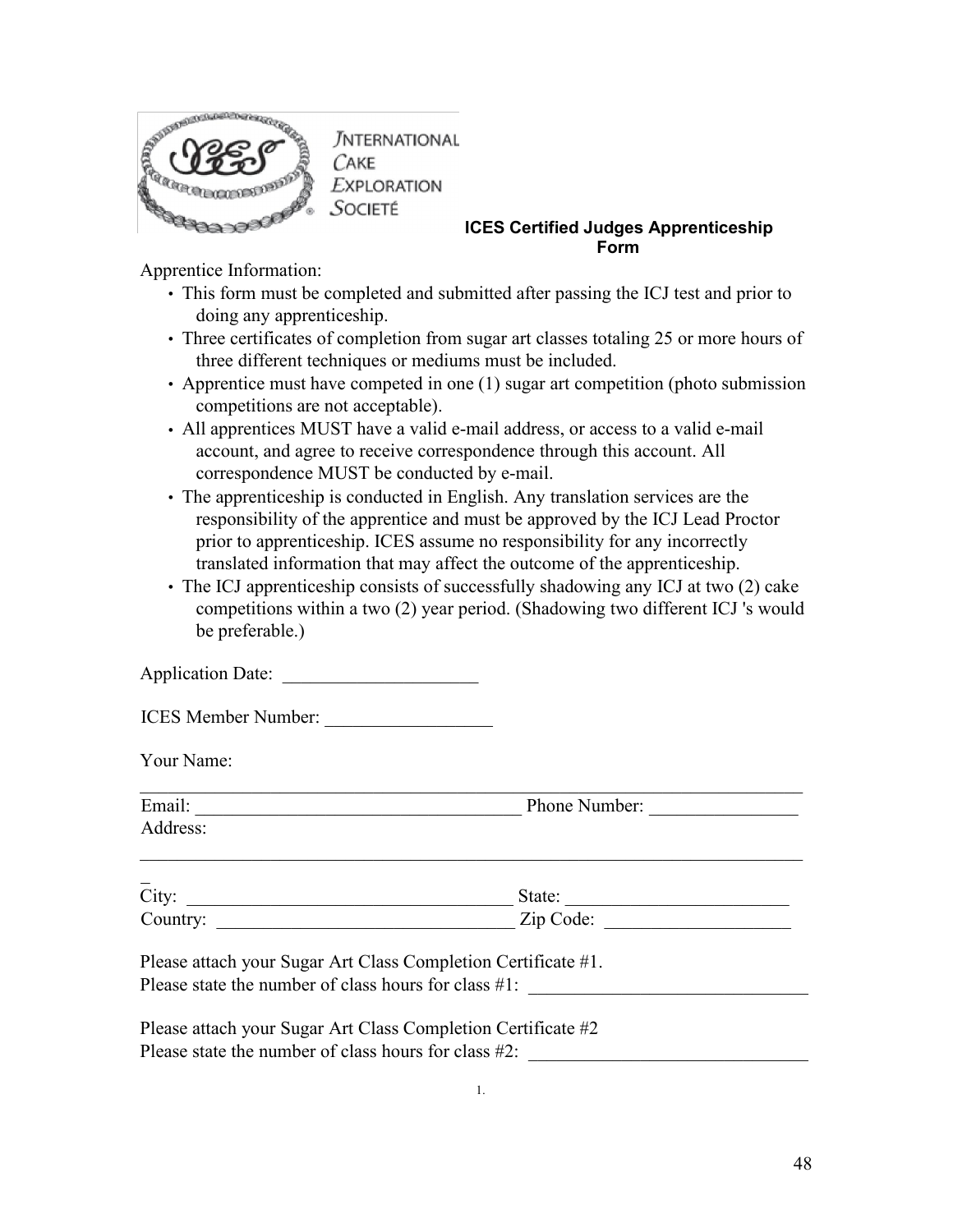

**ICES Certified Judges Apprenticeship Form**

**(**continued)

| Please attach your Sugar Art Class Completion Certificate #3    |  |
|-----------------------------------------------------------------|--|
| Please state the number of class hours for class $#3$ :         |  |
| Please complete information for a competition you have entered. |  |
| Name of the competition:                                        |  |
|                                                                 |  |
| Date of the competition:                                        |  |
| I completed the ICJ class on (enter date):                      |  |
| I completed the ICJ test on (enter date):                       |  |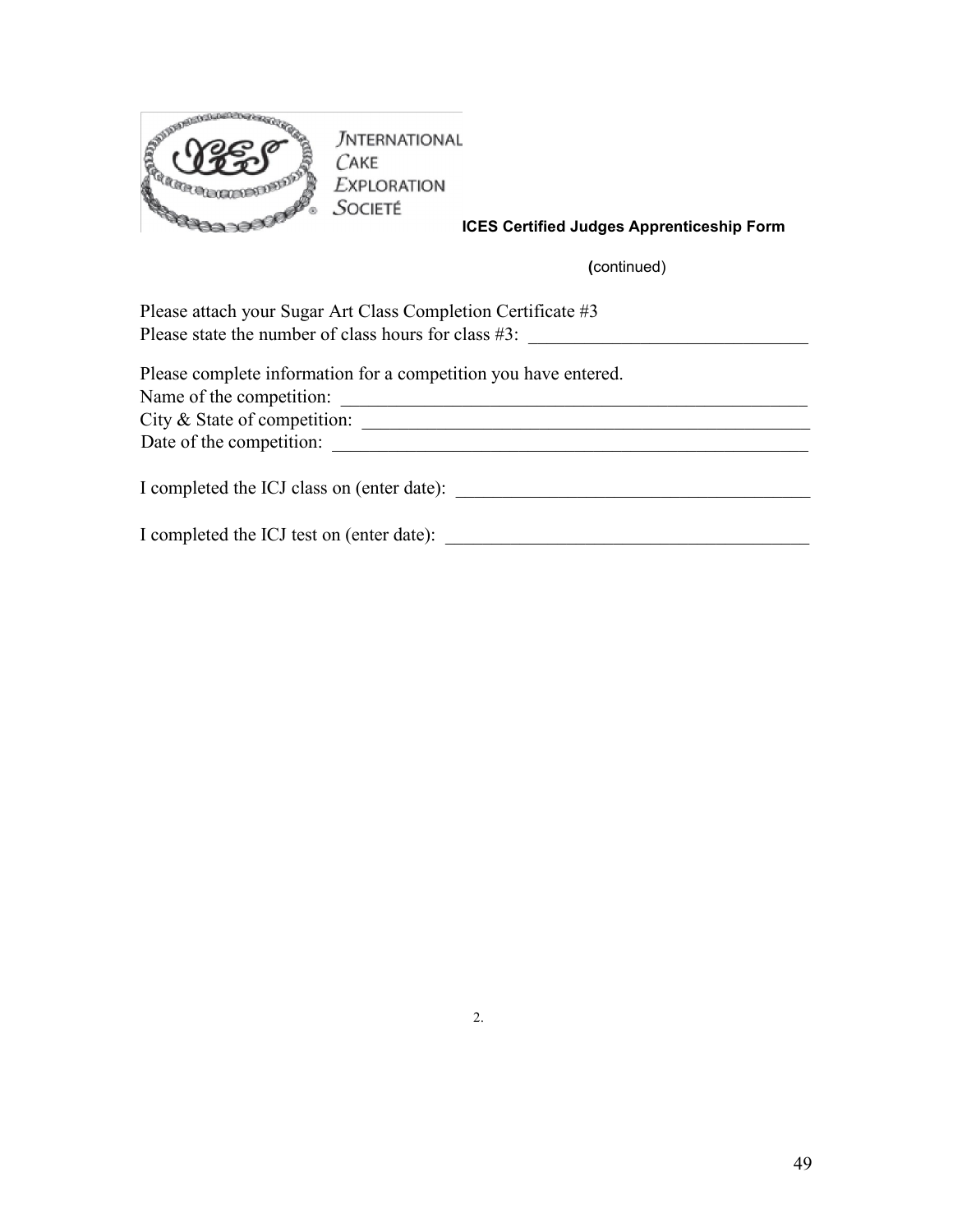

**JNTERNATIONAL**  $CAKE$ **EXPLORATION** SOCIETÉ

### **ICES Certified Judge Program**

### **Apprentice Shadowing Request Form**

Please complete this form and submit at least 14 days prior to the competition.

| Name of Apprentice                                                                         |  |
|--------------------------------------------------------------------------------------------|--|
| Name of participating show (see list on the ICES website under programs)                   |  |
|                                                                                            |  |
| Date/s of Show                                                                             |  |
| Name of ICJ Mentor you are requesting:<br>$1st choice$ and $\overline{\phantom{a}}$ choice |  |
| $2nd$ choice                                                                               |  |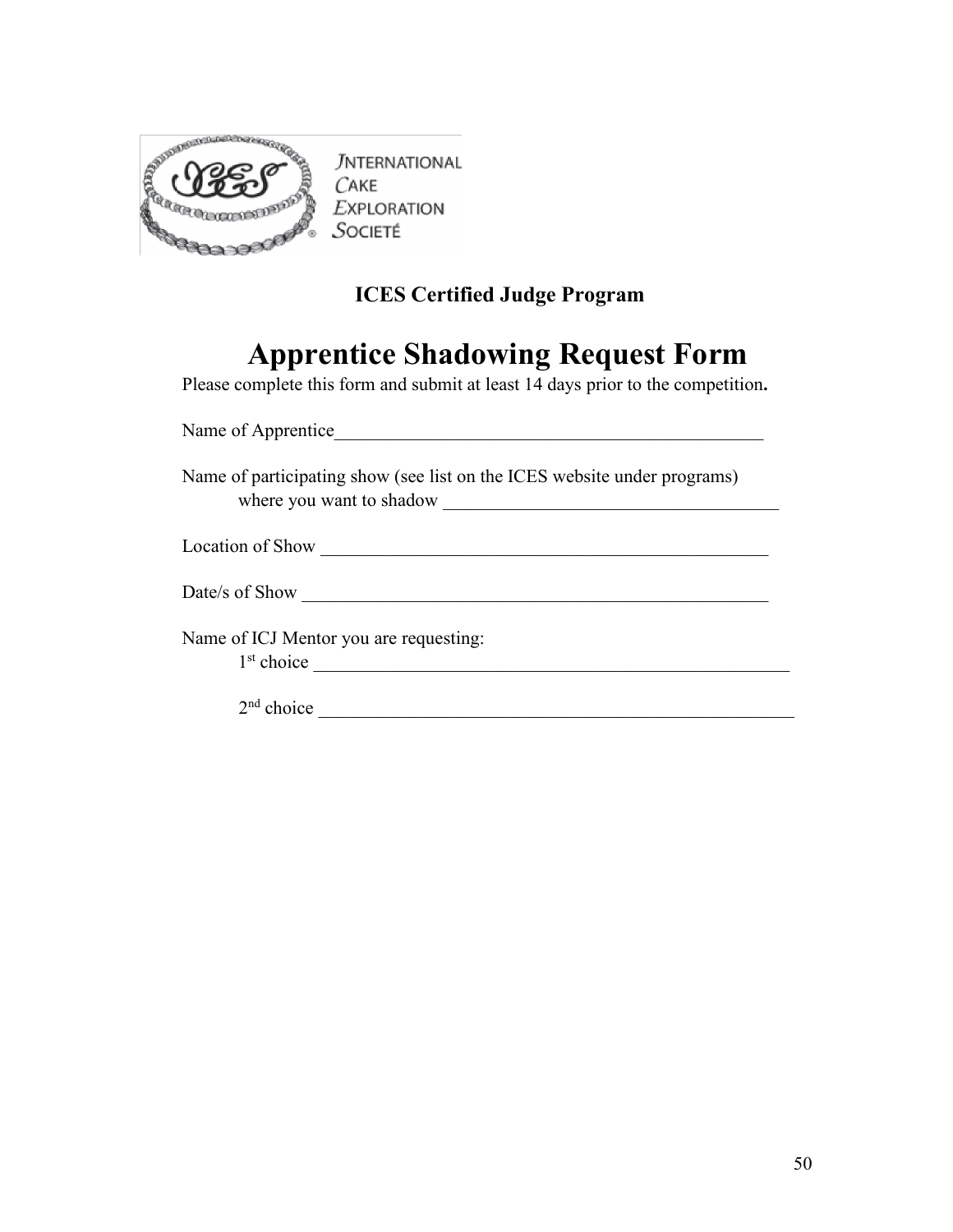

**JNTERNATIONAL**  $CAKE$ **EXPLORATION**  $S$ OCIETÉ

# **ICES Certified Judges**

### **Apprentice Mentor Evaluation Form**

| Country:                                                                                                        |                                       |                |                                  |                                  |        |  |  |
|-----------------------------------------------------------------------------------------------------------------|---------------------------------------|----------------|----------------------------------|----------------------------------|--------|--|--|
|                                                                                                                 |                                       |                |                                  |                                  |        |  |  |
| Name of the competition:                                                                                        |                                       |                |                                  |                                  |        |  |  |
|                                                                                                                 |                                       |                |                                  |                                  |        |  |  |
|                                                                                                                 |                                       |                |                                  |                                  |        |  |  |
|                                                                                                                 |                                       |                |                                  |                                  |        |  |  |
|                                                                                                                 |                                       |                |                                  |                                  |        |  |  |
| Mentor's Phone Number:                                                                                          |                                       |                |                                  |                                  |        |  |  |
|                                                                                                                 |                                       |                |                                  |                                  |        |  |  |
|                                                                                                                 |                                       |                |                                  |                                  |        |  |  |
|                                                                                                                 |                                       |                |                                  |                                  |        |  |  |
| In what capacity do you know this apprentice? (Please Select One)<br>Fairly well Slightly<br>$\Box$ Really well |                                       |                |                                  |                                  |        |  |  |
| Rate this apprentice's judging abilities: (Circle number) 1-Poor, 3-Good, 5-Excellent                           |                                       |                |                                  |                                  |        |  |  |
| Confidentiality 1 2                                                                                             |                                       |                | 3 <sup>7</sup>                   | $\overline{4}$                   | 5      |  |  |
| Honest $1 \t 2$                                                                                                 |                                       |                | 3 <sup>7</sup>                   | $\overline{4}$                   | 5      |  |  |
| Impartial 1 2                                                                                                   |                                       |                | 3 <sup>1</sup>                   | $4 \quad 5$                      |        |  |  |
|                                                                                                                 |                                       |                | 3 <sup>1</sup>                   | $\overline{4}$<br>$\overline{4}$ | 5      |  |  |
| Integrity 1 2<br>Knowledgeable 1 2                                                                              |                                       | 2              | 3 <sup>1</sup><br>3 <sup>1</sup> | $\overline{4}$                   | 5<br>5 |  |  |
| Organized 1<br>Positivity                                                                                       | 1                                     | $\overline{2}$ | 3 <sup>1</sup>                   | $\overline{4}$                   | 5      |  |  |
| Professionalism 1                                                                                               |                                       | 2              | 3 <sup>1</sup>                   | $\overline{4}$                   | 5      |  |  |
|                                                                                                                 |                                       | $\overline{2}$ |                                  | $\overline{4}$                   | 5      |  |  |
| Prompt<br>Reliable                                                                                              | $\begin{array}{c} 1 \\ 1 \end{array}$ | $\overline{2}$ | 3 <sup>1</sup><br>3 <sup>7</sup> | $\overline{4}$                   | 5      |  |  |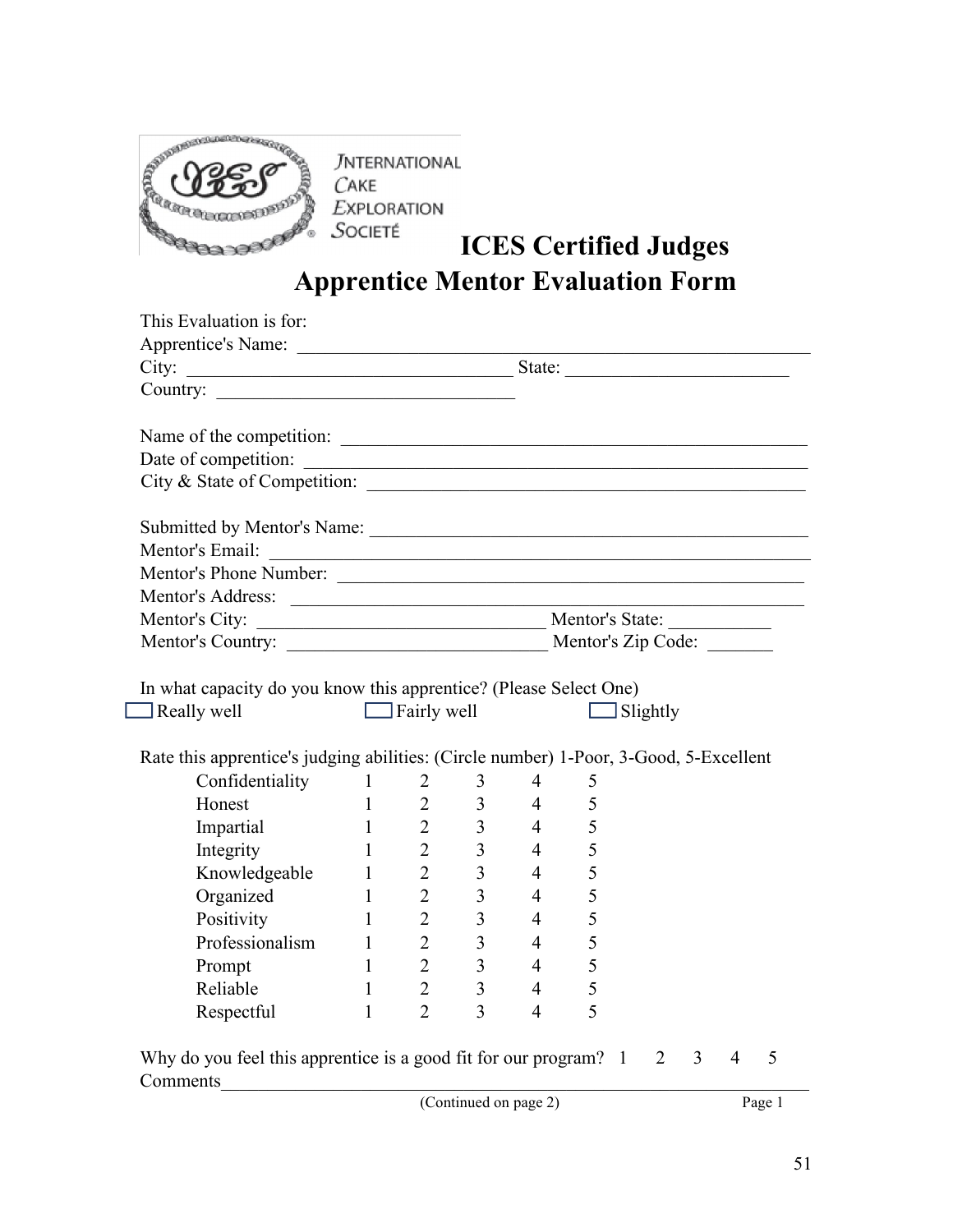

**JNTERNATIONAL**  $C$ AKE **EXPLORATION** SOCIETÉ

### **ICES Certified Judges**

### **Apprentice Mentor Evaluation Form**

(Continued)

 $\mathcal{L}_\mathcal{L} = \mathcal{L}_\mathcal{L} = \mathcal{L}_\mathcal{L} = \mathcal{L}_\mathcal{L} = \mathcal{L}_\mathcal{L} = \mathcal{L}_\mathcal{L} = \mathcal{L}_\mathcal{L} = \mathcal{L}_\mathcal{L} = \mathcal{L}_\mathcal{L} = \mathcal{L}_\mathcal{L} = \mathcal{L}_\mathcal{L} = \mathcal{L}_\mathcal{L} = \mathcal{L}_\mathcal{L} = \mathcal{L}_\mathcal{L} = \mathcal{L}_\mathcal{L} = \mathcal{L}_\mathcal{L} = \mathcal{L}_\mathcal{L}$ 

 $\mathcal{L}_\mathcal{L}$  , and the contribution of the contribution of the contribution of the contribution of the contribution of the contribution of the contribution of the contribution of the contribution of the contribution of

 $\mathcal{L}_\mathcal{L}$  , and the contribution of the contribution of the contribution of the contribution of the contribution of the contribution of the contribution of the contribution of the contribution of the contribution of

Please give detailed explanation if this Apprentice needs additional study at this time:

Additional Comments:

Recommendation:

- I recommend this Apprentice receive ICJ status.
- I recommend this Apprentice not receive ICJ status at this time.  $\overline{\phantom{a}}$

Recommendations must be signed by the mentor:

| Mentor's Signature: |  |
|---------------------|--|
|                     |  |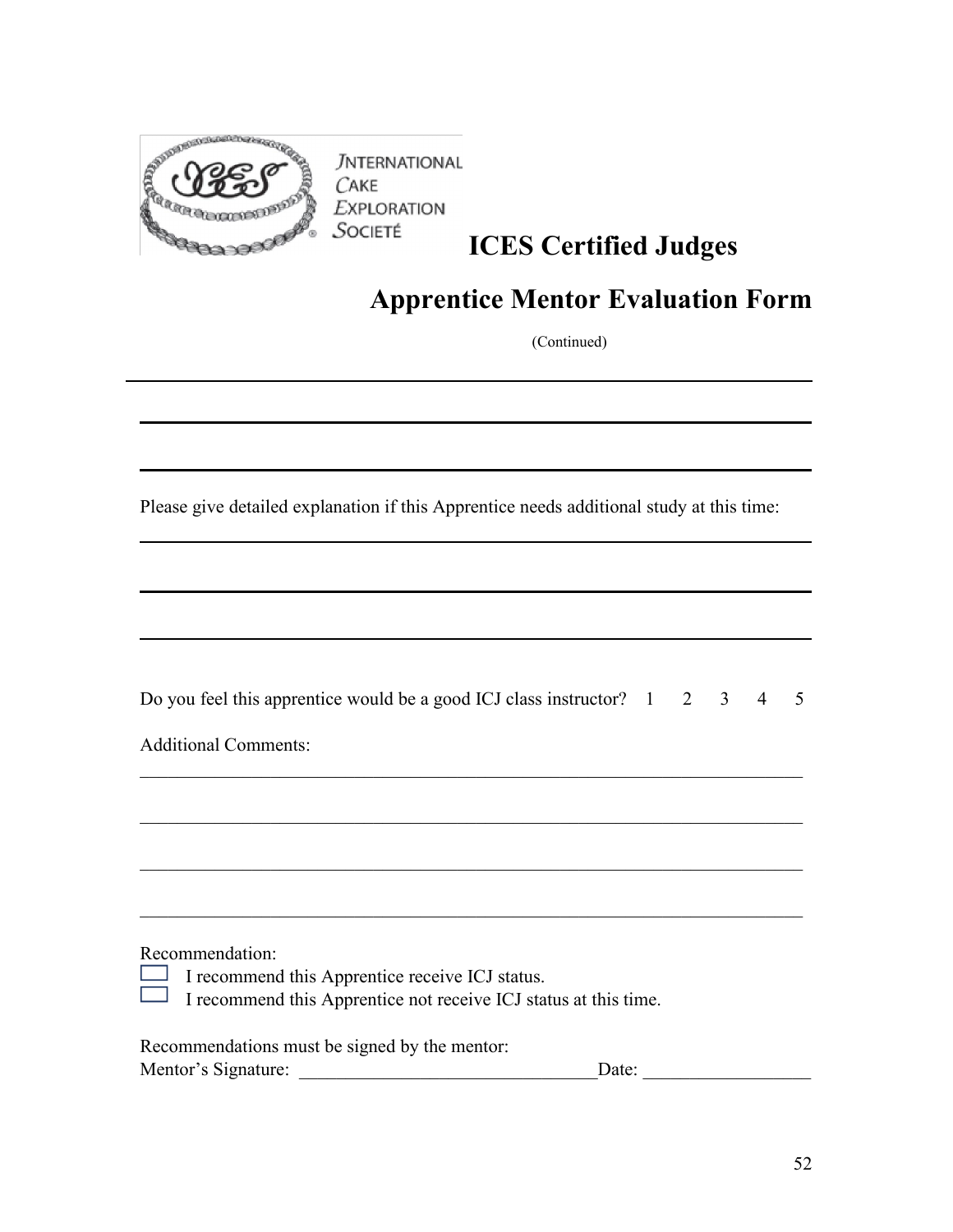

### **ICES CERTIFIED JUDGE AGREEMENT**

I as an ICES Certified Judge do hereby agree to follow the policies within this agreement to the best of my ability as stated herein.

- 1. I will remain an ICES member to keep my status as an ICES Certified Judge. I understand if my membership lapses, my title will be forfeited and my name will be removed from the ICES Certified Judge List.
- 2. I will keep abreast of current trends, and continue to study new sugar art techniques.
- 3. I will renew my ICES Certified Judge Agreement every three (3) years to help keep the information on the Certified Judge list current. I understand I will not have to be reapproved as long as my membership stays current. I understand that this is not a commitment for three years and I can request to be removed from the list by submitting it in writing to the ICES Programs Chairman at any time.
- 4. I will be willing to mentor apprentice judges.
- 5. I will complete and submit the ICJ Mentor Form within thirty (30) days after each apprentice shadows me during a competition.
- 6. I understand that ICES may investigate any complaints against me. If the Certification Committee finds the complaints are in violation of this contract, it may result in sanctions up to and including the loss of my ICJ title.

 $\mathcal{L}_\text{max}$  , and the contract of the contract of the contract of the contract of the contract of the contract of the contract of the contract of the contract of the contract of the contract of the contract of the contr

 $\overline{\phantom{a}}$  , and the contribution of the contribution of the contribution of  $\overline{\phantom{a}}$  , and  $\overline{\phantom{a}}$  , and  $\overline{\phantom{a}}$ 

7. I may request changing my status to "retired" when I can no longer participate in the ICJ program.

In positive affirmation of all of the above, I hereby affix my signature below.

ICES Certified Judge Date

ICES Programs Chairman Date